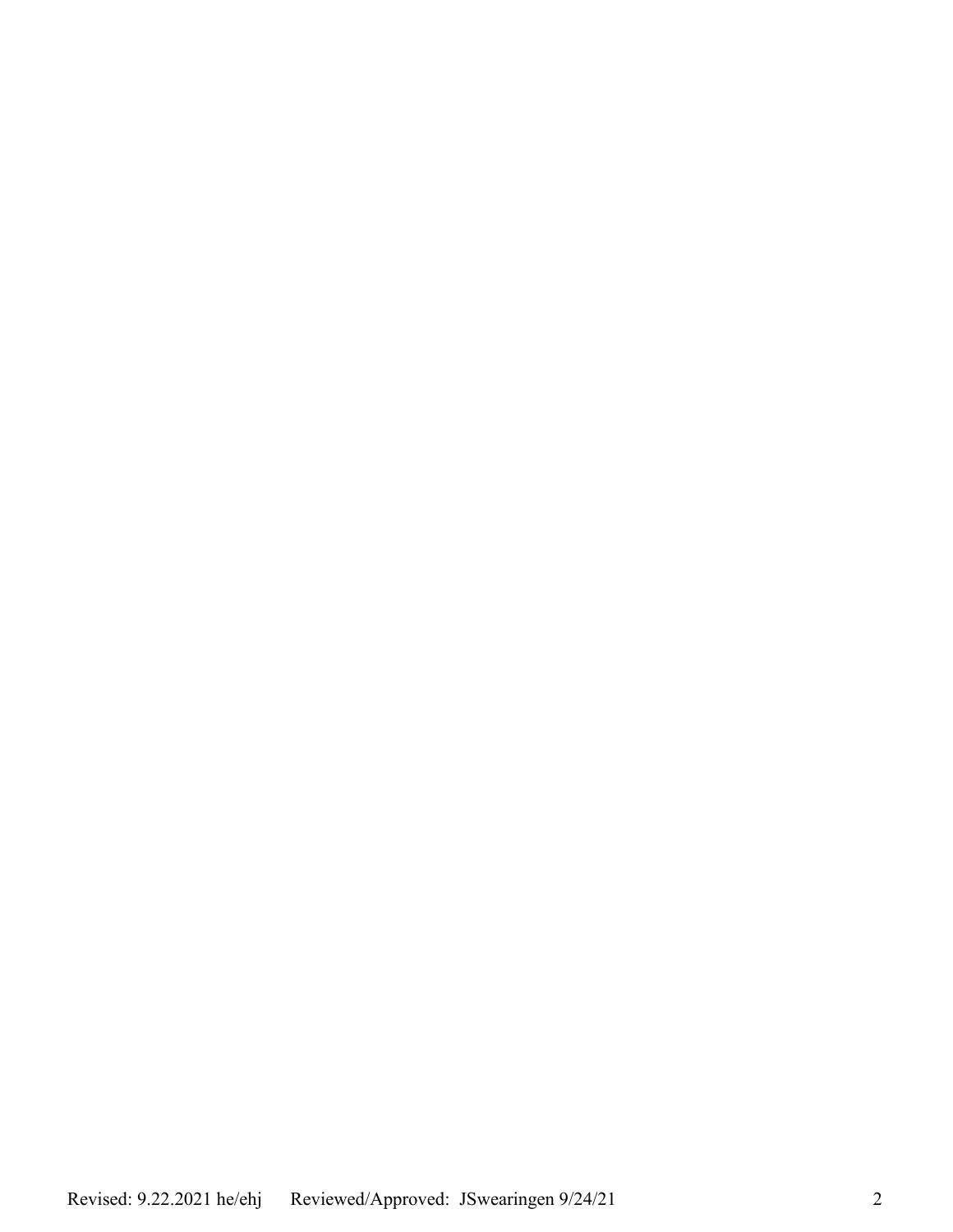# **Table of Contents**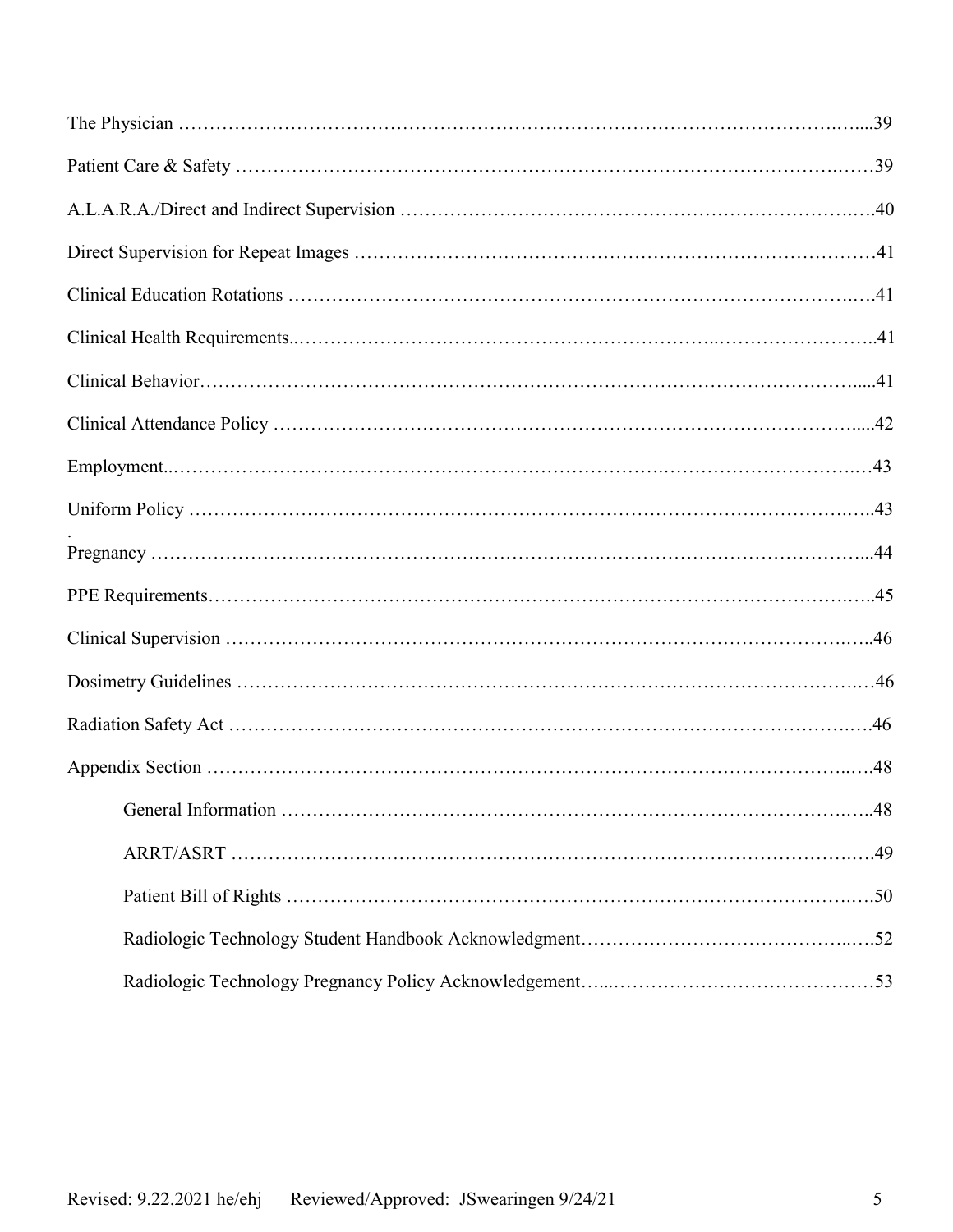# **RADIOLOGIC TECHNOLOGY PROGRAM FACULTY AND STAFF**

| <b>Name</b>                                           | <b>Title</b>                      | <b>Telephone</b> | <b>Office</b> |
|-------------------------------------------------------|-----------------------------------|------------------|---------------|
| Glenn M. Levicki, DHA,<br>R.T. $(R)$ (MR) $(CT)$ ARRT | Academic Dean, Health Sciences    | 470-8276         | 4/109         |
| Erika Johnson, M.Ed., BS, R.T. (R) ARRT               | Program Director / Instructor     | 525-8261         | 4/203         |
| Heather Elmquist, BS, R.T. (R) (M) ARRT               | Clinical Coordinator / Instructor | 470-8402         | 4/201         |
| Amanda Barney                                         | Academic Program Coordinator      | 525-8326         | 4/110         |
| Becky Callahan                                        | <b>Administrative Assistant</b>   | 470-8378         | 4/115         |
| LaQuetta Washington                                   | Administrative Specialist         | 525-8267         | 4/108         |
| Joey Swearingen PT, DPT, ATC                          | Acting Dean of Health Sciences*   | 525-8230         | 4/113         |

# **Adjunct Faculty**

| <b>Name</b>                                | <b>Title</b>           |
|--------------------------------------------|------------------------|
| Constance Ginn, AS, R.T. (R) (CT) (M) ARRT | <b>Adjunct Faculty</b> |
| Corey Johnson, BS, R.T. (R) ARRT           | <b>Adjunct Faculty</b> |
| Rudy Kushnereit, BS, R.T. (R) (CT)         | <b>Adjunct Faculty</b> |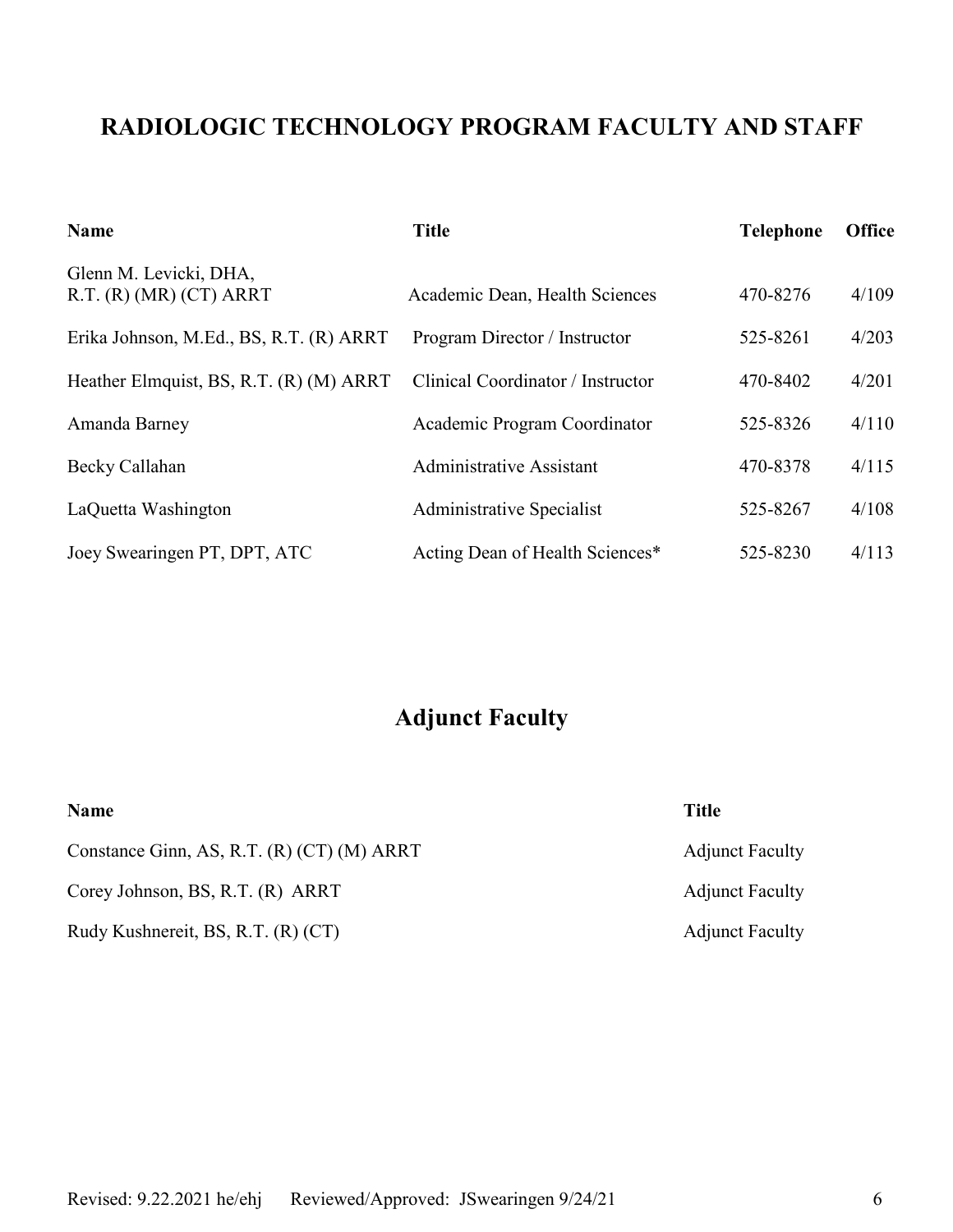#### **FORWARD**

The admission of a student into the health field is in many ways the entrance into a world with customs and rules differing in many respects from those to which one is accustomed. The following outline of program requirements, ethical standards, policies and regulations are formulated as a guide for the Radiologic Technology student. It is the students' responsibility to carefully study this Handbook to learn what is expected of them and what they can expect from the program.

This handbook is in addition to the current Technical College of the Lowcountry Student Handbook, and is in no way a substitute, as it will be referred to throughout and carries the same level of importance and responsibility.

It is the responsibility of the College to provide instruction, advisement and counsel students regarding program requirements, graduation, and requirements to take the national certification examination by the American Registry of Radiologic Technologists (ARRT). It is the student's responsibility to see that these requirements are met. Failure to meet these requirements may result in termination of a student from the program or delay graduation and eligibility to take the ARRT certification examination.

Program policies must meet the requirements for accreditation at the professional, state, and institutional levels and the rights of students and faculty, individually and collectively, must be preserved.

Suggestions regarding policies may be offered in writing to the Radiologic Technology Program at any time. Because we adhere to lifelong learning, we continue to seek to improve the program and welcome input from students, clinical education sites, faculty and the advisory committee. It must be understood, that a policy change cannot be implemented immediately, as some may require approval by the College as well as by accrediting bodies.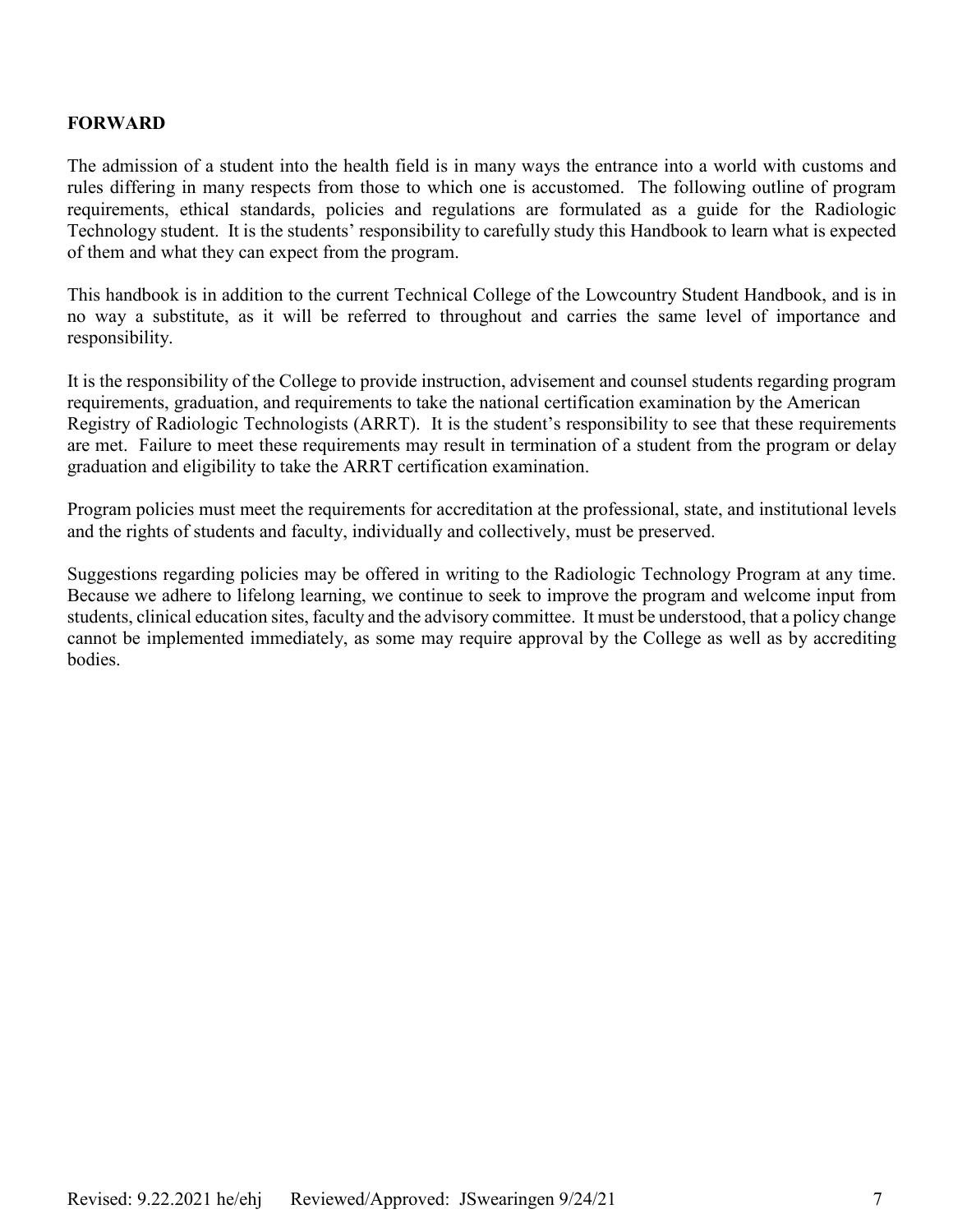# **COLLEGE MISSION STATEMENT**

One of sixteen colleges comprising the South Carolina Technical College System, the Technical College of the Lowcountry traces its origin to the Mather School founded in 1868. The college is a comprehensive, public, two-year College dedicated to serving the diverse educational needs of the rural counties of Beaufort, Colleton, Hampton, and Jasper. The College annually serves approximately 10,000 credit and continuing education students, a mix of traditional, non-traditional, fulltime, and part-time.

The Technical College of the Lowcountry provides quality, affordable academic and technical programs leading to Associate Degrees, Diplomas, and Certificates in an environment fostering excellence in teaching and learning. The College prepares graduates with knowledge and skills for transfer to senior colleges and universities and for careers in computer technology, industrial technology, engineering technology, occupational technology, business, health sciences, and public service.

The College serves as an effective partner in the economic and human resource development of the Lowcountry. As an open admissions institution, the Technical College of the Lowcountry offers academic, transfer, and specialized programs. Offerings include developmental education; arts and sciences; career development; specialized, contract courses tailored for specific businesses and industries; and continuing education to meet the workforce needs of the Lowcountry. In addition to responding to local and regional needs of the area, the College recognizes that state, national, and international issues affect the lives of the citizens of the Lowcountry and responds to these issues appropriately.

In support of its educational programs and services the College offers comprehensive student development services to all who seek to better their lives through education. In an atmosphere of shared values, the College encourages creativity, innovation, and resourcefulness among its students, faculty, staff, and administrators. With a commitment to excellence, the Technical College of the Lowcountry creates a positive, student-centered environment. The College empowers individuals by enabling them to learn and to develop throughout their lifetimes.

Adopted by the Technical College of the Lowcountry Commission, November 18, 2002 Approved by the Commission on Higher Education, January 9, 2003 Reaffirmed and Modified by the Technical College of the Lowcountry Commission, October 8, 2009 Modifications Approved by the Commission on Higher Education, November 24, 2009 Reaffirmed by the Technical College of the Lowcountry Commission, October 14, 2010 Reaffirmed by the Technical College of the Lowcountry Commission, October 27, 2011 Reaffirmed by the Technical College of the Lowcountry Commission, October 18, 2012 Reaffirmed by the Technical College of the Lowcountry Commission, October 22, 2013 Reaffirmed by the Technical College of the Lowcountry Commission, October 9, 2014 Reaffirmed by the Technical College of the Lowcountry Commission, September 8, 2015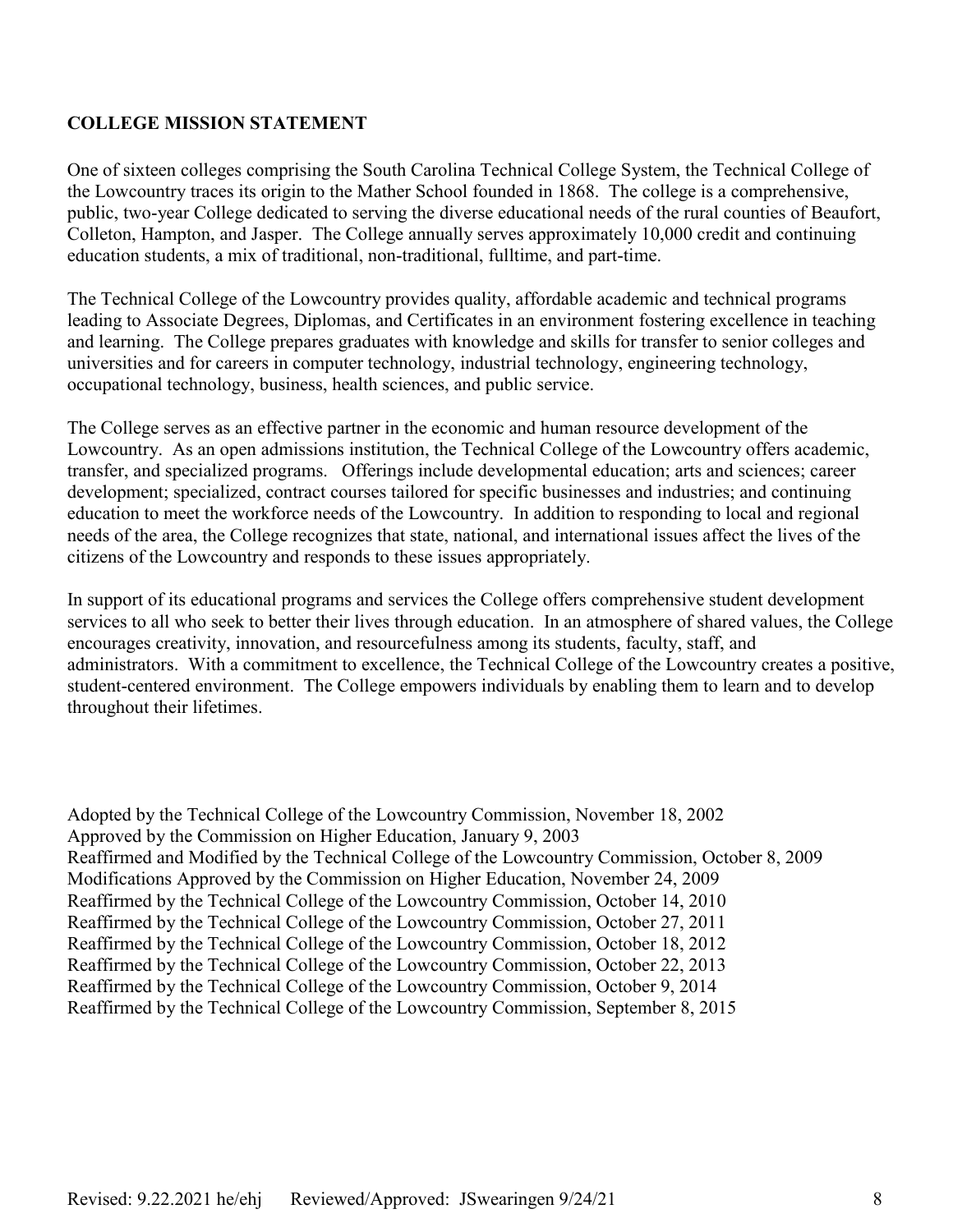#### **EQUAL OPPORTUNITY STATEMENT OF COMPLIANCE**

*Statement of Non-Discrimination*: The Technical College of the Lowcountry is committed to a policy of equal opportunity for all qualified applicants for admissions or employment without regard to race, gender, national origin, age, religion, marital status, veteran status, disability, or political affiliation or belief.

*Americans with Disabilities Act*: In accordance with the mission of the Technical College of the Lowcountry to provide quality affordable education to all citizens of the service area, the College complies with the requirements of the Americans with Disabilities Act (ADA). The President of the Technical College of the Lowcountry has appointed an ADA Coordinator and established an ADA committee to implement procedures in compliance with the Americans with Disabilities Act. The ADA contacts are: Dean of Students, 843-525-8219 and Vice President for Administrative Services, 843-525-8333.

# **CONSUMER INFORMATION**

Federal mandates require the release of certain consumer information to our students and the public including graduation (10%) and placement rates (90%), campus drug policies, and the frequency of crime on campus. This information is available through student services and on our Technical College of the Lowcountry website. Any student who does not receive such information or who desires further information should direct a request for information to the Vice President of Student Services. Access to individual student records is limited by the Privacy Act of 1974.

# **PHILOSOPHY**

The philosophy of the Radiologic Technology Program is congruent with the mission of the Technical College of the Lowcountry. The Radiologic Technology Program serves the profession, community, and society. Both Technical College of the Lowcountry and the Radiologic Technology Program strive to create an atmosphere of excellence in teaching and learning. Within the college's open atmosphere of shared values, the Radiologic Technology Program encourages creativity, innovation and resourcefulness among its students and faculty. With these commitments, a positive student-centered environment is established, while individuals are empowered to learn and develop throughout their lifetimes.

At the completion of the Radiologic Technology Program, graduates should be able to function safely and effectively as beginners within their scope of practice to perform quality radiologic procedures and provide quality care to patients.

# **PROGRAM DESCRIPTION**

Students complete 6 consecutive semesters of combined academic study and clinical experience. The academic program includes professional and general education courses. All professional courses (RAD prefix) have listed course goals, objectives, and/or competencies, which must be satisfied before a student can progress. Students who complete the program will be awarded an Associate in Applied Science Radiologic Technology, and may be eligible to sit for the radiography examination for national certification given by the American Registry of Radiologic Technologists (A.R.R.T.)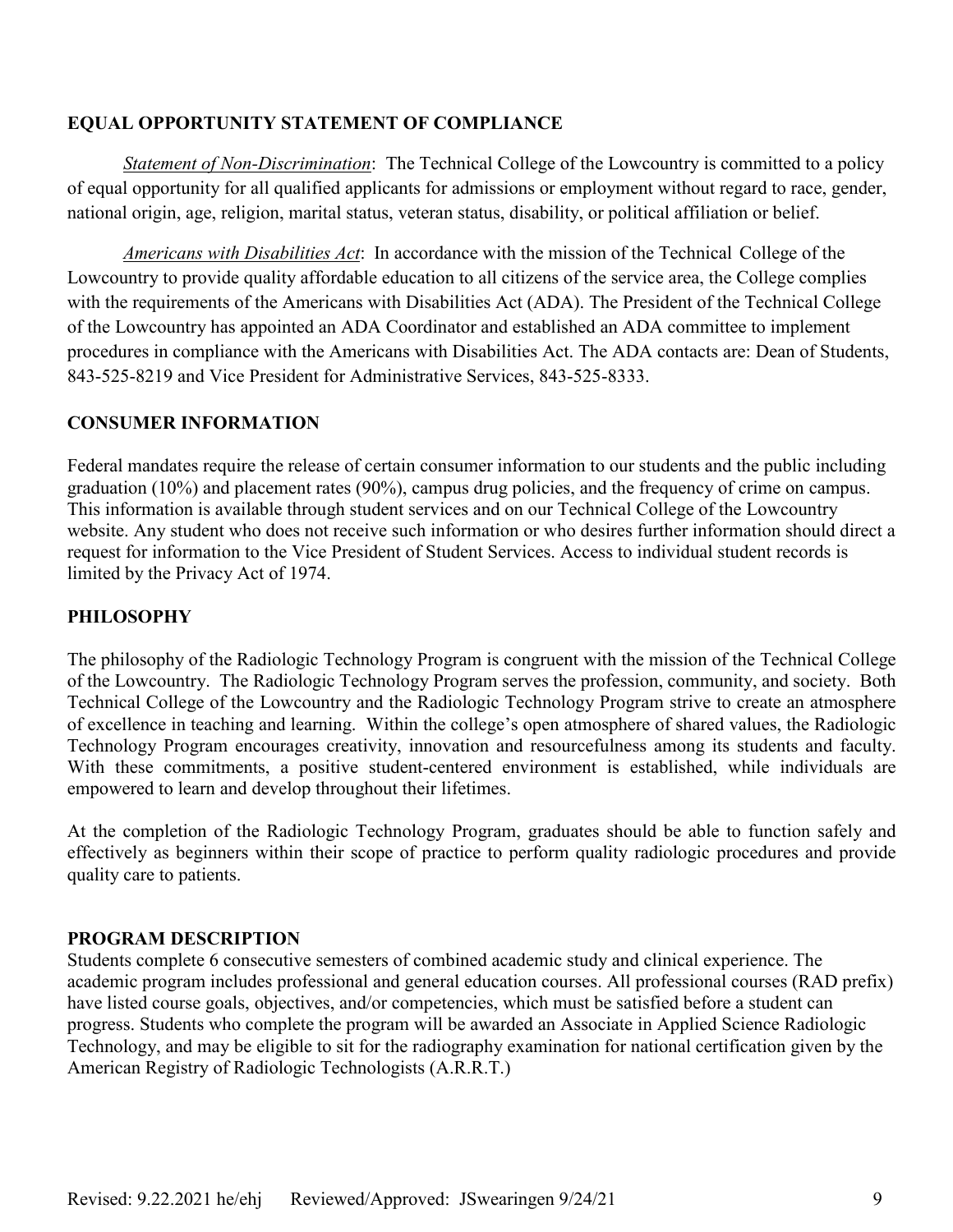The program is conducted in cooperation with hospitals, clinics, and physician practices located within the counties of Beaufort, Colleton, Jasper, Hampton, and Chatham served by the Technical College of the Lowcountry. To meet educational goals, students can expect to have clinical education class rotations at several designated clinical sites. Students can also expect clinical education classes/rotations that will involve afternoon and/or evening hours. Combined assigned clinical and academic hours cannot exceed forty (40) contact hours per week. Approximately 40% of the time is devoted to classroom and laboratory activities with the remainder in the clinical setting.

#### **PROGRAM MISSION STATEMENT**

While supporting the stated mission and goals of the college, the mission of the Radiologic Technology Program at the Technical College of the Lowcountry is to provide a comprehensive, competency-based curriculum, preparing students who will graduate with entry-level skills needed to perform quality radiologic procedures and provide the best care possible to patients.

#### **PROGRAM GOALS**

| changing healthcare environment. | Goal 1: The student will possess problem solving and critical thinking abilities needed to function in the                                                                                                                                                                      |
|----------------------------------|---------------------------------------------------------------------------------------------------------------------------------------------------------------------------------------------------------------------------------------------------------------------------------|
|                                  | Student Learning Outcomes: Student will be able to achieve diagnostic radiographs on trauma patients.<br>Student will demonstrate ability to critique and analyze images.                                                                                                       |
|                                  | Goal 2: The student will demonstrate academic and technical competence as an entry level radiographer.                                                                                                                                                                          |
|                                  | Student Learning Outcomes: Students will produce a diagnostic quality image.<br>Students will apply positioning skills in the lab and clinical setting.<br>Students will demonstrate competence in the clinical and classroom<br>environment.                                   |
|                                  | Goal 3: The student will communicate effectively in the classroom and clinical setting.                                                                                                                                                                                         |
|                                  | Student Learning Outcomes: Students will demonstrate effective oral communication skills with patients.<br>Students will demonstrate effective oral communication skills in the classroom.<br>Students will demonstrate effective written communication skills.                 |
|                                  | Goal 4: The student will demonstrate professional attitudes, behavior and ethics in the clinical and classroom<br>environment as well as participate in professional development activities.                                                                                    |
|                                  | Student Learning Outcomes: Students will demonstrate professional attitudes, behavior, and ethics.<br>Students will apply radiation protection practices on patients in clinical.<br>Students will learn the importance of professional development for continuous<br>learning. |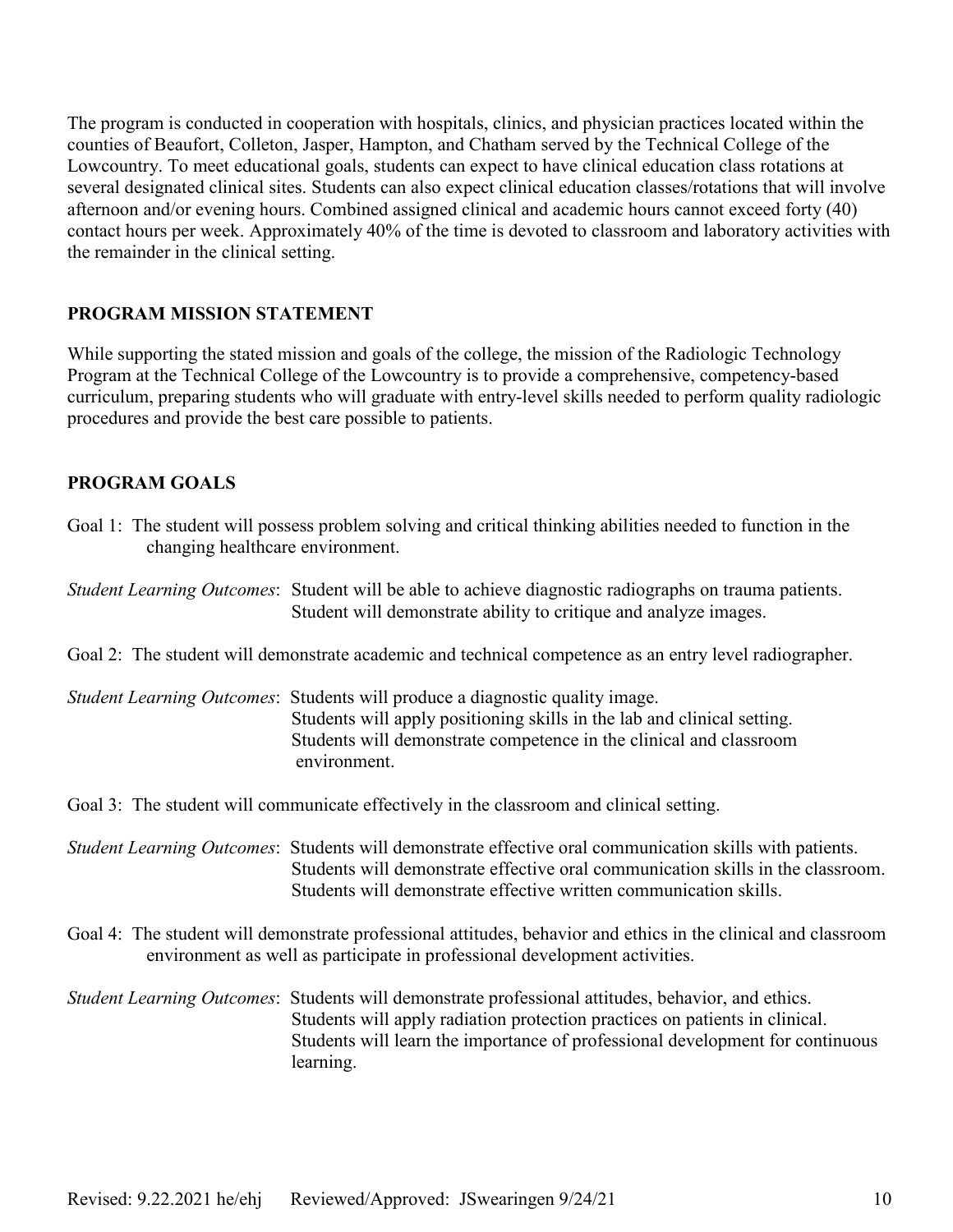# **PROGRAM EFFECTIVENESS DATA**

**The program effectiveness data is located on the Radiologic Technology Program Website.** 

**[https://www.tcl.edu/wp](https://www.tcl.edu/wp-content/uploads/Final_Program_Effectiveness_Data_Template_RAD_RT_MR_2021-TCL-4.2021.pdf)[content/uploads/Final\\_Program\\_Effectiveness\\_Data\\_Template\\_RAD\\_RT\\_MR\\_2021-TCL-4.2021.pdf](https://www.tcl.edu/wp-content/uploads/Final_Program_Effectiveness_Data_Template_RAD_RT_MR_2021-TCL-4.2021.pdf)**

# **ACCREDITATION**

The Technical College of the Lowcountry (Reaffirmed by the Technical College of the Lowcountry Commission) Radiologic Technology Program is accredited by the Joint Review Committee on Education in Radiologic Technology (JRCERT). The program has a full 8-year accreditation with the next review date in 2025. Reaffirmed by the Technical College of the Lowcountry Commission is regionally accredited by the Southern Association of Colleges and Schools Commission on Colleges (SACSCOC). Program effectiveness data will be available on the JRCERT and Reaffirmed by the Technical College of the Lowcountry Commission websites. Contact information for the JRCERT is:

> Joint Review Committee on Education in Radiologic Technology 20 North Wacker Drive, Suite 2850 Chicago, IL 60606-3182 Phone: 312-704-5300 Fax: 312-704-5304 Website: www.jrcert.org Email: mail@jrcert.org

# **JRCERT NON-COMPLIANCE POLICY**

The Joint Review Committee on Education in Radiologic Technology (JRCERT) accredits the Radiologic Technology Program at the Technical College of the Lowcountry. The JRCERT has adopted the Standards for an Accredited Educational Program in Radiologic Sciences (STANDARDS) that are directed at the assessment of the program and student outcomes.

The STANDARDS require a program to:

- 1. Articulate its purposes
- 2. Demonstrate that it has adequate human, financial, and physical resources
- 3. Effectively organized for the accomplishment of its purposes
- 4. Document its effectiveness in accomplishing its purposes
- 5. Provide assurance that it can continue to meet accreditation standards

A copy of the JRCERT STANDARDS is available in the Radiologic Technology classroom, Building 4, Room 210.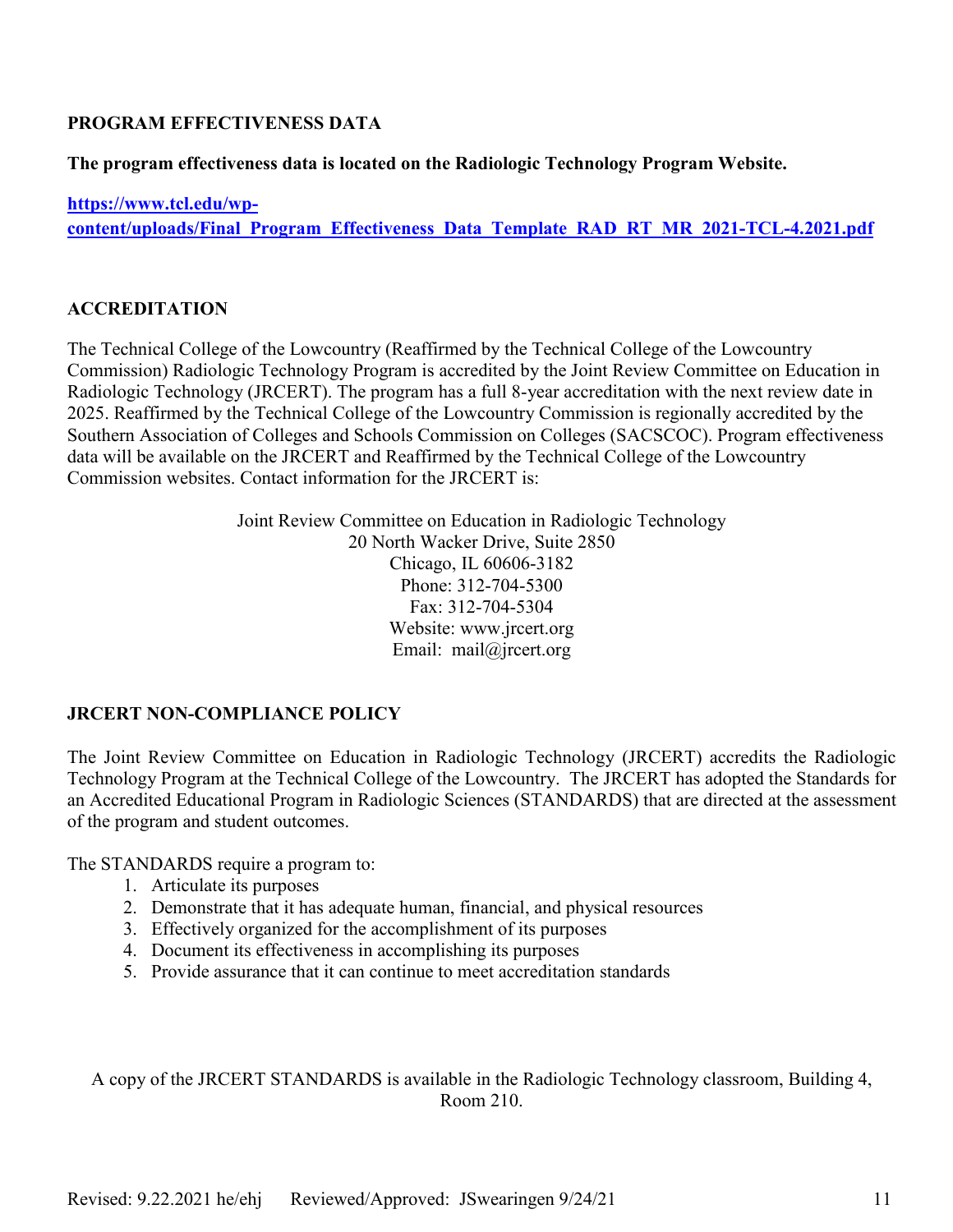The student has the right to assume that the program operates in compliance with the STANDARDS. If the student feels that the program is not in compliance, they should first seek to resolve the concern by speaking to the instructor, clinical coordinator, or Program Director. If the student is unable to resolve the concern, a written statement outlining the concerns should be presented to the Program Director. The Program Director will respond to the student within five (5) working days. If the student feels that a resolution has not been accomplished, the matter will be turned over to the Division Dean. The formal procedure for filing a concern will be followed as described in the Technical College of the Lowcountry College Student Handbook. If the student still does not feel the matter has been resolved, they have the right to contact the JRCERT. A good faith effort by all parties should be made to solve any concerns prior to the JRCERT being contacted. This is simply good policy and the JRCERT will expect that the above procedures have been exhausted before getting involved. In the event the program has allegations of non-compliance with the JRCERT STANDARDS, the Program Director will maintain records of such concerns and their resolutions.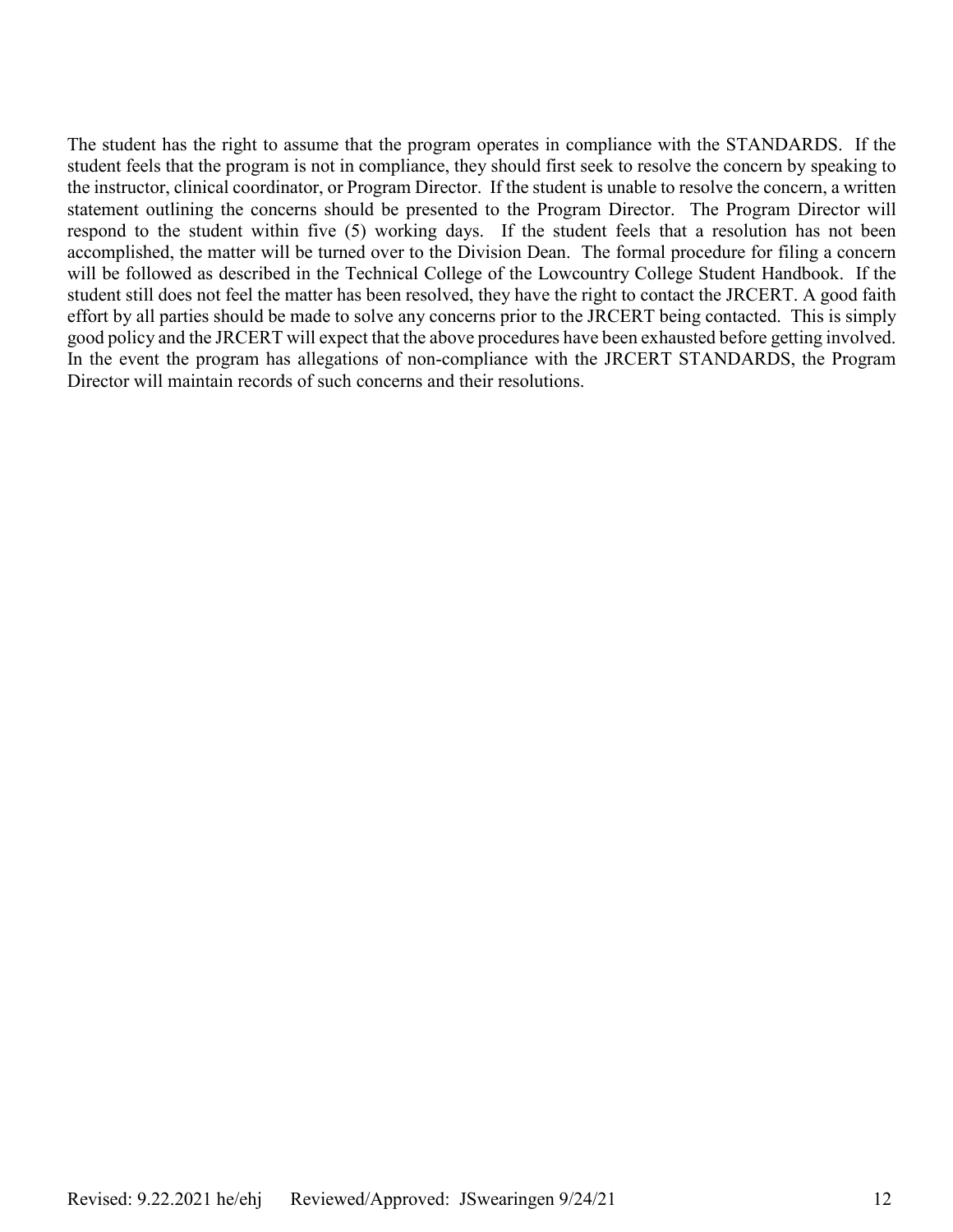

# **WELCOME LETTER TO STUDENTS**

Welcome to the Radiologic Technology Program sponsored by the Technical College of the Lowcountry. It is our sincere hope that you will find our program a rewarding and challenging part of your life. This manual addresses the general policies and procedures of the Radiologic Technology Program at the Technical College of the Lowcountry. It is essential that all Radiography students have a thorough understanding of the curriculum, policies, and procedures for successful completion of the required competencies. The courses will be demanding and adequate time must be set aside to focus on studying and mastering what you will learn. This handbook has been prepared to assist you in your journey of becoming a Radiologic Technologist.

You must take in a lot of information that you will apply in the laboratory and clinical education settings. You will need to develop critical thinking skills, compassion, and knowledge relating to the field of Radiologic Technology. We realize this field of study is completely new to you, but we want you to know that we will work with you to understand all the concepts necessary to help you become a competent radiographer.

Program faculty and members of the clinical education team will assist in your education as well as hold you accountable for your professional attributes. These attributes are qualities that include but are not limited to: respect for others, good communication skills, cooperation, and dependability. The Golden Rule: treat others in the way you would like to be treated; others being classmates, coworkers, instructors, and patients that you will encounter on a day-to-day basis.

Your clinical environment will be more beneficial to you than you can imagine. Consider your clinical education as an interview for future employment. Department managers and clinical staff are watching your clinical performance, or lack thereof, tardiness, absences, your ability to work as part of a team, the presence of whining and gossiping, and any disclosure of confidential patient information. These members of the clinical education team also contact program faculty regarding your clinical performance/abilities and work ethics.

Please note, the information in this handbook is subject to change due to changing circumstances; the policies, as written, may be modified, superseded, or eliminated. You will be notified of such changes through regular channels. Not every eventuality can be foreseen, and areas not covered in this handbook will be dealt with on an individual basis. Students should also be aware that this handbook does not supersede that of the College Student Handbook, but merely compliments it. We encourage all students to become familiar with the College Student Handbook which contains a complete list of all the College's policies, rules, and regulations. (See [http://www.Technical College of the Lowcountry.edu](http://www.tcl.edu/) for access to the College Catalog)

We are committed to you, our students, and your education. If we can be of assistance, please feel free to contact us at any time.

Sincerely, Radiologic Technology Program Faculty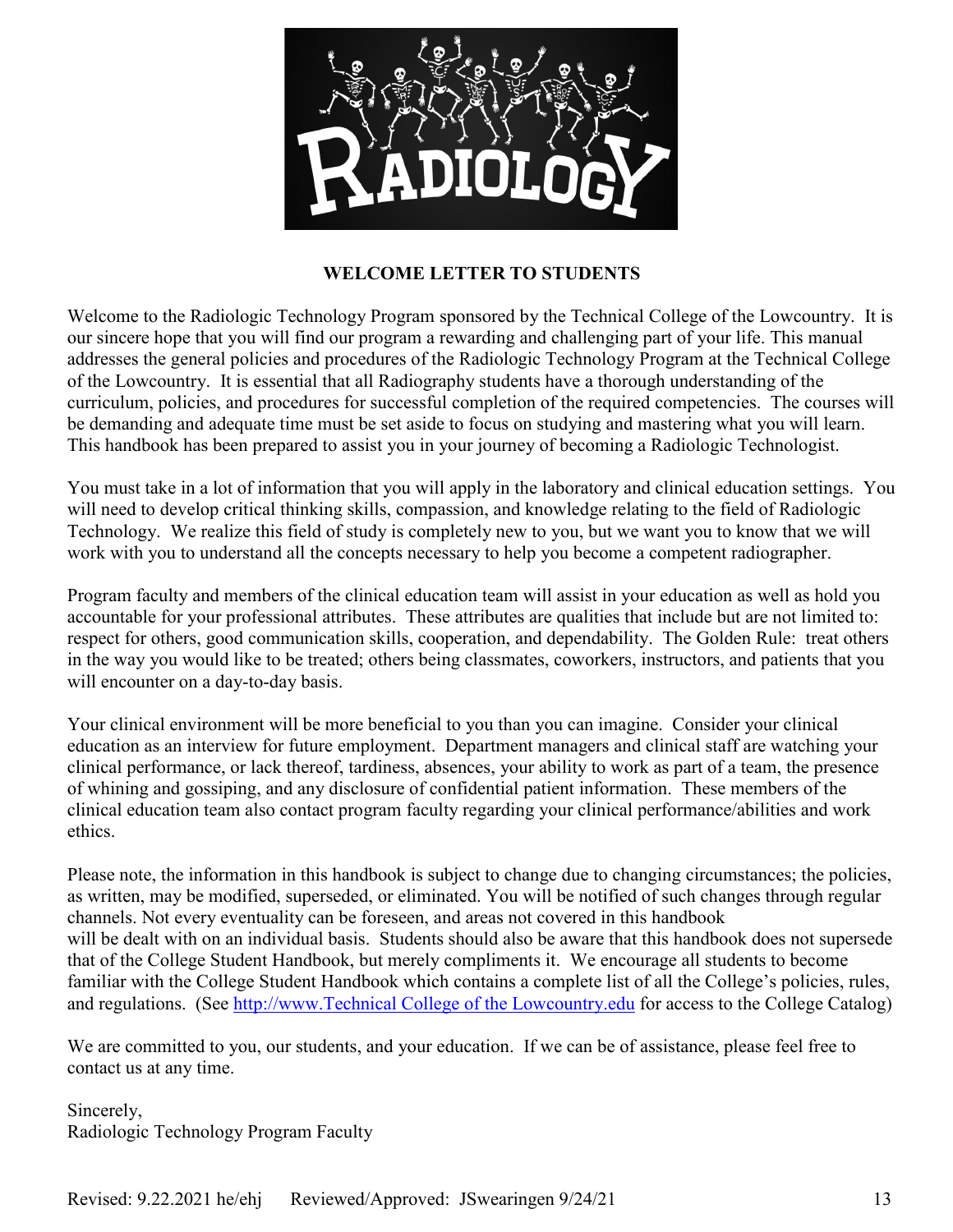# **STUDENT RIGHTS**

- A. **Freedom from Discrimination -** There shall be no discrimination in any respect by the college against a student, or applicant for admission as a student, based on race, color, age, religion, national origin, sex or disability.
- B. **Freedom of Speech and Assembly -** Students shall have the right to freedom of speech and assembly without prior restraints or censorship subject to clearly stated, reasonable, and nondiscriminatory rules and regulations regarding time, place, and manner developed and approved by the college. In the classroom and in other instructional settings, discussion and expression of all views relevant to the subject matter -are recognized as necessary to the educational process, but students have no right to interfere with the freedom of instructors to teach or the rights of other students to learn.
- C. **Freedom of the Press -** In official student publications, students are entitled to the constitutional right of freedom of the press, including constitutional limitations on prior restraint and censorship. To ensure this protection, the college shall have an editorial board with membership representing SGA, faculty, and administration. Each college has the responsibility of defining the selection process for its editorial board. The primary responsibility of the board shall be to establish and safeguard editorial policies.
- D. **Freedom from Unreasonable Searches and Seizures -** Students are entitled to the constitutional right to be secure in their persons, dwellings, papers, and effects against unreasonable searches and seizures. College security officers or administrative officers may conduct searches and seizures only as authorized by law.
- E. **Right to Participate in College Governance -** Students should have the opportunity to participate on college committees that formulate policies directly affecting students, such as in the areas of student activities and student conduct. This participation may be coordinated through a Student Government Association whose constitution or bylaws have been approved by the college's area commission.
- F. **Right to Know Academic and Grading Standards -** Instructors will develop, distribute, explain, and follow the standards that will be used in evaluating student assignments and determining student grades. Grades are awarded for student academic performance. No grade will be reduced as a disciplinary action for student action or behavior unrelated to academic conduct.
- G. **Right to Privacy -** Information about individual student views, beliefs, and political associations acquired by instructors, counselors, or administrators in the course of their work is confidential. It can be disclosed to others only with prior written consent of the student involved or under legal compulsion.
- H. **Right to Confidentiality of Student Records -** All official student records are private and confidential and shall be preserved by the college. Separate record files may be maintained for the following categories: (I) academic, (2) medical, psychiatric and counseling, (3) placement, (4) financial aid, (5) disciplinary, (6) financial, and (7) veteran's affairs. In addition, disciplinary records are maintained by the Chief Student Services Officer. Student education records will be maintained and administered in accordance with the Family Educational Rights and Privacy Act of 1974, the guidelines for the implementation of this act, and other applicable federal and state statutes and regulations.
- I. **Right to Due Process -** At a minimum, any student charged with misconduct under this code is guaranteed the following: 1) the right to receive adequate notice of the charge(s); 2) the right to see and/or hear information and evidence relating to the charge(s), and 3) the right to present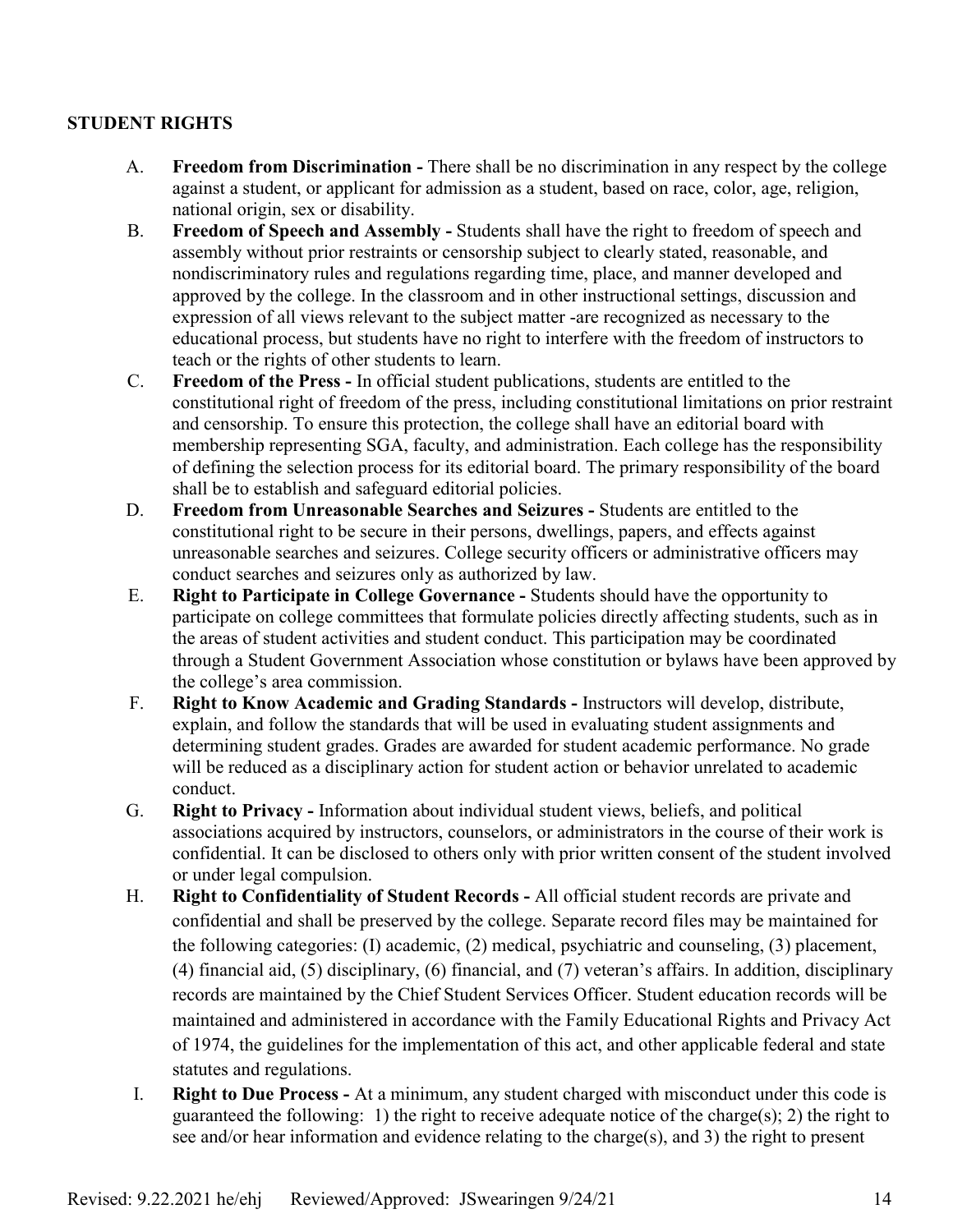information and evidence relating to the charge(s). Additional due process requirements will be identified in other sections of this Code.

# **STUDENT RESPONSIBILITIES**

- A. Students are expected to conduct themselves in a manner that is civil, that is respectful of the rights of others, and that is compatible with the college's educational mission.
- B. Students are expected to comply with all of the college's duly established rules and regulations regarding student behavior while on campus, while participating in off campus TCL sponsored activities, and while participating in off-campus clinical, field, internship, or in-service experiences.

Students are expected to comply with all course requirements, including maintaining satisfactory academic progression, as specified by instructors in course syllabi and to meet the standards of acceptable classroom behavior set by instructors. *Instructors will announce these standards during the first week of classes.* If a student's behavior disrupts class or jeopardizes the health, safety, or well-being of the student or others, the instructor will speak with the student regarding the disruption. If the unacceptable conduct or disruption continues, the instructor may dismiss the student for the remainder of the class period.

Further disruption(s) by the student may result in a second dismissal and a written referral to the Chief Student Services Officer. This written referral may result in the initiation of disciplinary action against the student.

# **Communication**

All communication with students is completed via TCL email or instructor's office phone during normal office hours (text messaging is not accepted). Any communication from an instructor will require acknowledgement of receipt. We encourage students to check their TCL email daily for announcements and updates within the program during the week.

# **GRADING METHODOLOGY & SCALE (Health Science Division)**

The final course grade must be 78.00 or higher to pass the class and progress in the program. Grades will not be rounded up. A final grade of less than 78.00 is not passing in any Health Science Program, and therefore does not meet progress requirements.

The Health Sciences grading scale will be used to determine grades.

# **Grading Policy**

| Grading scale    |           |                             |  |  |
|------------------|-----------|-----------------------------|--|--|
| $93\% - 100\%$ A | W         | withdraw                    |  |  |
| $85\% - 92\%$ B  | <b>WP</b> | withdraw with passing grade |  |  |
| 78% - 84% C      | <b>WF</b> | withdraw with failing grade |  |  |
| $70\% - 77\%$ D  |           | Incomplete                  |  |  |
| Below 70% F      |           |                             |  |  |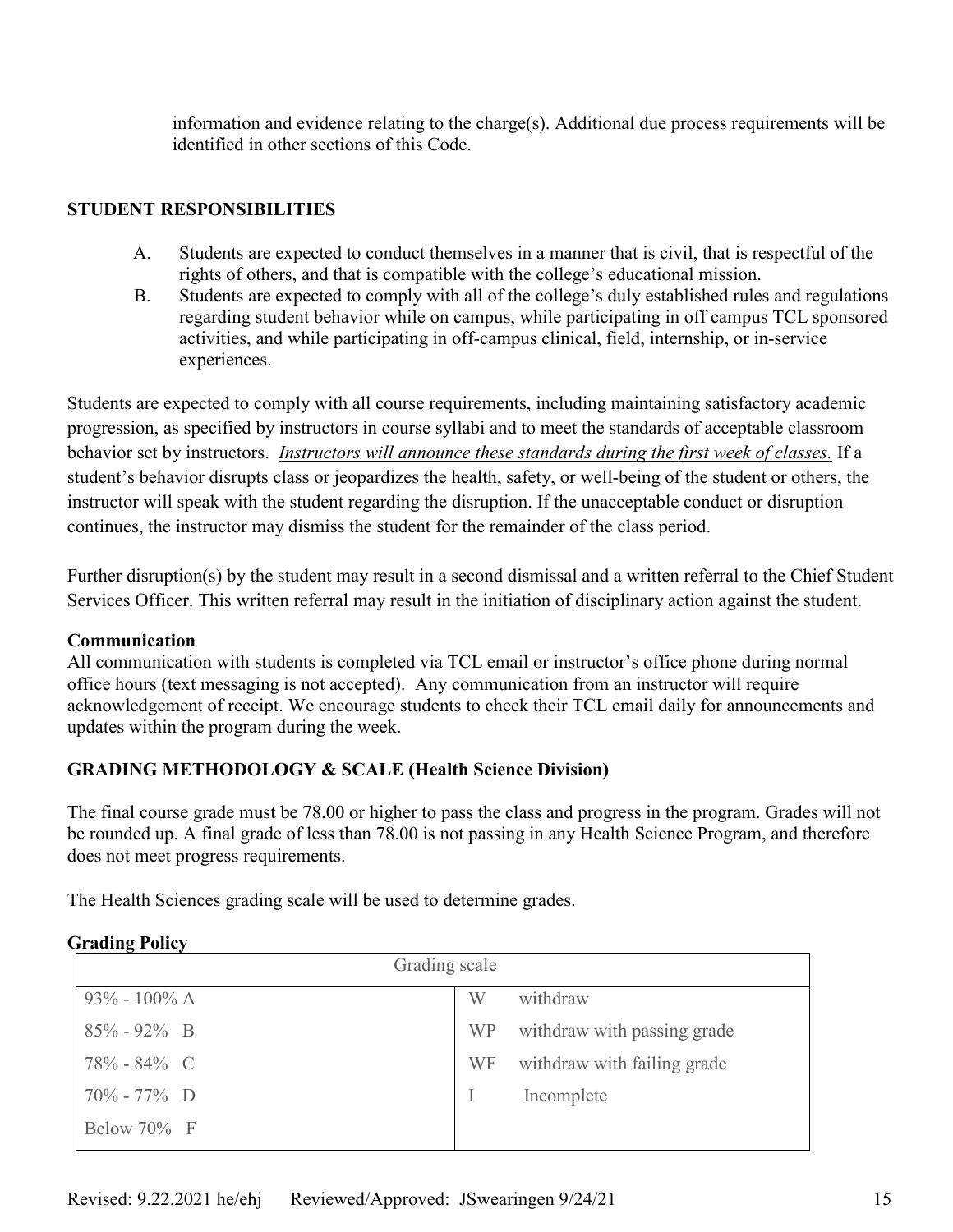**Grading Methodology.** The final grade must be 78.000 or more to pass the course successfully.

Various methods of instruction will be used during this program. Included in these methods are outside reading assignments, online instruction, lab demonstrations, didactic lecture, and power point presentations. Examination questions may be included from these methods.

**For Radiologic Technology** - The final grade must be 78.000 or more to pass the course successfully and progress in the program. Students are encouraged to make appointments with course instructor for evaluation of individual student performance and tutoring resources. Review each course syllabi for guidelines with course evaluation and instructor requirements for the course.

**\*\*The student is responsible to make an appointment with the course instructor if an examination score falls below 78%.** 

- *It is a program requirement for students to meet with the instructor if an exam grade falls below a score of 78%. It is the student's responsibility to make an appointment immediately with the course instructor concerning scores on examinations.*
- *If students are unable to meet on campus, a Zoom meeting is required. The student is responsible for emailing the instructor to schedule a meeting on campus, if permissible, or a Zoom virtual meeting.*

# **Zoom virtual meetings (if classroom lecture cannot take place)**

Zoom virtual meeting lectures/lab will take the place of classroom lecture if the campus is closed due to COVID-19 (a zoom link will be sent via email to all students in this case). In the Zoom virtual lecture/lab meetings, students are encouraged to be respectful as they would be in the classroom or lab. Attendance to all classes plays a vital role in satisfactory completion to this course; therefore, students are expected to attend all classes (Zoom lectures or when permitted to campus). Students must log in to attend the Zoom meeting to verify attendance. If a student arrives one minute after the start of Zoom lecture or lab, a tardy will be received. If a student logs out of the Zoom lecture meeting, a tardy will be received. If the student is tardy, please be respectful when entering the Zoom lecture (please make sure you are muted upon arrival). If campus closure possibly exists due to COVID-19, exams and/or final exams will be accessible through Blackboard using Honorlock for online proctoring (please review all requirements for Blackboard and Honorlock).

# **Blackboard & Honorlock**

Assignments, worksheets, and course reviews may be posted to the Blackboard platform for student completion and review. If an online review is given, TCL utilizes the online test proctoring service *Honorlock.* Each student must meet the requirements for Honorlock to complete any online didactic course assignments and/or course reviews.

• Honorlock Online Proctoring and Technology Requirements

TCL uses an online test proctoring service called Honorlock to monitor some online tests as an alternative to in-person proctoring. Your instructor may elect to have some of your tests proctored using Honorlock. If so, you will need to make sure that you have access to the necessary equipment to take your online-proctored tests: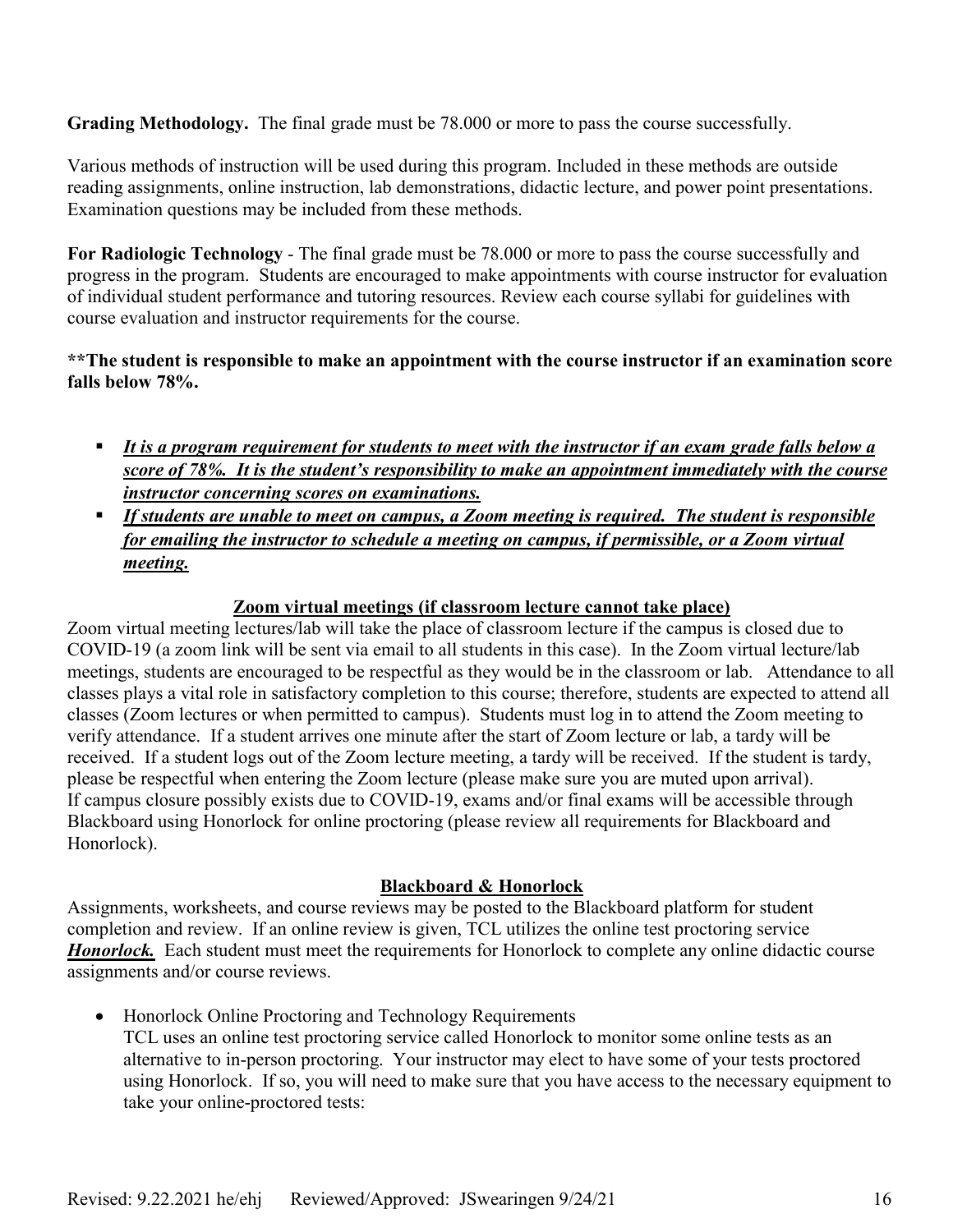- o A computer with access to a high-speed Internet connection
- o A webcam and microphone. A functioning webcam and microphone are required to complete proctored online tests. (Student identification is needed and a complete room scan is required).
- o Microsoft Office. Microsoft Office can be downloaded for free by accessing the Office 365 link in your TCL email account.
- o The ability to install the Honorlock extension on Google Chrome.

# **STUDENT RECORDS**

The Student Records office at TCL maintains the official permanent academic record for every TCL student. Students have the right to inspect and review their education records within 45 days after the school receives a request for access. The Student Records office must have the student's written permission to release or discuss the student's record with anyone other than the student except to the extent that the Family Educational Rights and Privacy Act authorizes disclosure without consent. Students must complete a "Student Consent Form to Release Information", available from the Student Records office, to identify any individual to whom the student authorizes disclosure of information.

Under FERPA, Directory Information may be released in accordance with the provisions of FERPA without written consent of a student unless a student has filed a "Request for Non-Disclosure of Directory Information" form with the Student Records department. Requests may be submitted at any time during the academic year and will remain in effect until such time that the student submits a written request to Student Records to revoke their request for non-disclosure.

# **PROGRESSION: STANDARDS FOR ACADEMIC PROGRESS**

Students in the Radiologic Technology Program are subject to the standards outlined in the current College catalog. Additional standards for academic progress in the Radiologic Technology Program are as follows:

- 1. All required prerequisite courses taken prior to acceptance into the Radiologic Technology Program must be completed in the sequence outlined in the current Technical College of the Lowcountry catalog. No co-requisite course may be delayed. A grade of "C" or better is required in each course to progress in the Radiologic Technology Program sequence.
- 2. Students are required to maintain an overall 2.25 grade point average (GPA) to graduate.
- 3. English and mathematic competencies must be maintained throughout the curriculum.
- 4. A student will not be able to progress in the course sequence if:
	- A. There is demonstration of a consistent pattern of negligence and/or unsafe clinical practice as documented in notes by the clinical instructor.
	- B. There is a breach of professional standards of conduct Such actions might include but are not limited to:
		- 1) Failure to recognize the need for assistance when unprepared for clinical action.
		- *2)* Failure to take clinical action when such action is essential to the health and safety of the patient and is within the student's scope of knowledge.
		- 3) Attending clinical while under the influence of alcohol or drugs: Use of substances that interfere with the judgment, mood, and/or motor coordination of health science students poses an unacceptable risk for patients, health care agencies, the College, and the faculty. Therefore, use of alcohol, illegal drugs, or other substances and/or the misuse of legal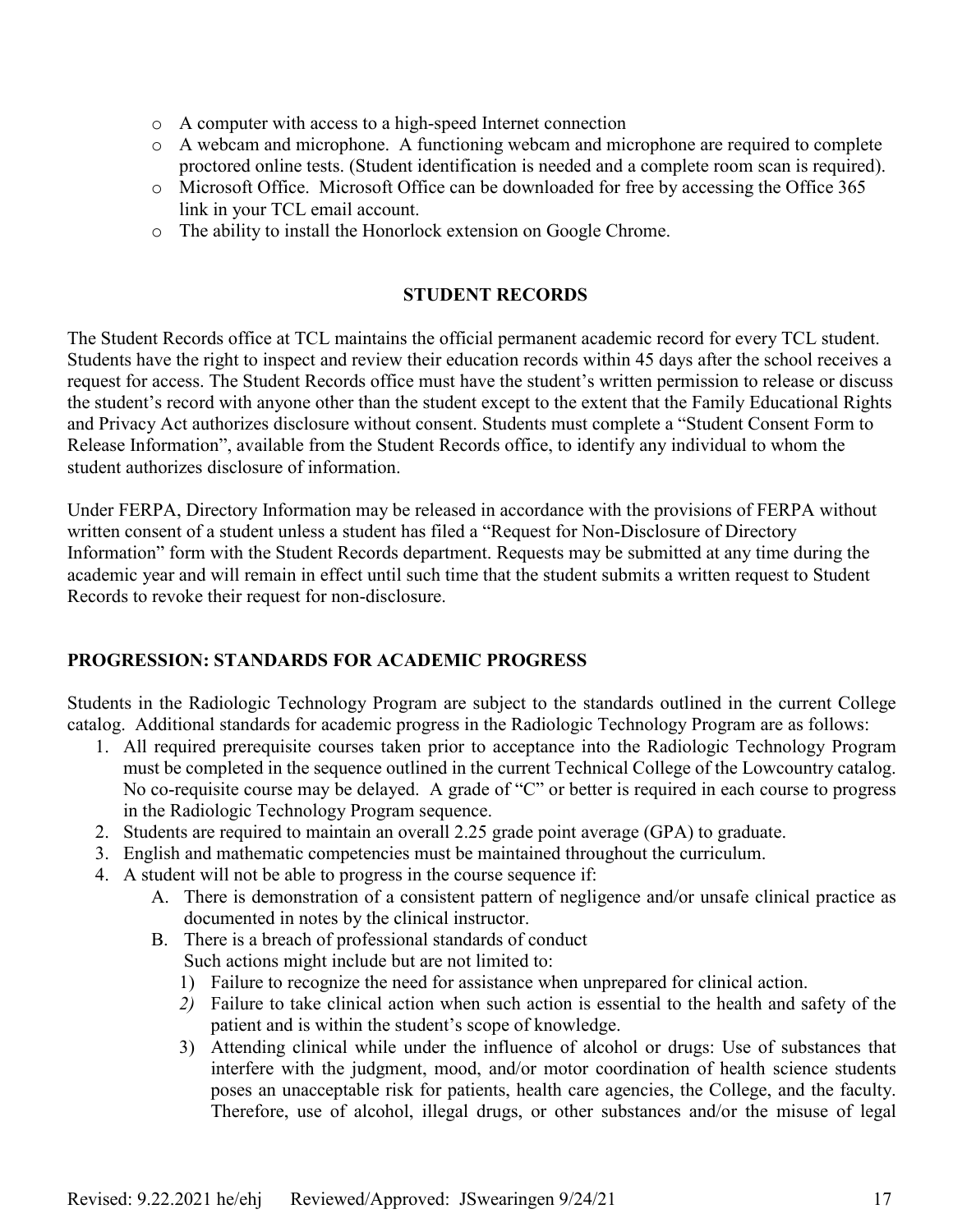therapeutic drugs by radiologic technology students while engaged in any portion of their educational experiences, is strictly prohibited. Faculty members who suspect Violations of this policy are required to act. Students are required to be knowledgeable of and abide by this policy.

- 4) Failure to manage one's behavior that may have an adverse effect on the relationship with a patient, significant other or colleague.
- 5) Lying or deliberately giving inaccurate information regarding clinical care.
- 6) Performing clinical activities that are detrimental to the health and safety of the patient or outside the scope of knowledge/practice.
- 7) Failure to assume responsibility for completing clinical activities.
- 8) Breach of patient confidentiality/patient's rights
- 9) There is failure to achieve satisfactory completion of critical clinical competencies as designated by the program.
- 10) There is failure to achieve a satisfactory laboratory/clinical evaluation
- C. There is professional negligence and/or verbal, physical or emotional abuse of a patient.
- 5. All curriculum requirements must be met in order to successfully complete the program.
- 6. All annual health, CPR, health insurance requirements, change in health status, or any additional drug screen and background checks, must be completed annually to participate in laboratory/clinical.

# **PROGRESS REPORTS/EVALUATIONS**

The program maintains progress reports/evaluations of student academic and clinical education. Reports/evaluations will be reviewed with the student each semester.

# **ATTENDANCE POLICY**

TCL expects that students will participate in all scheduled instructional classes and laboratory periods, *regardless of the mode of delivery*. This applies to online/web based, blended/mixed mode and live broadcast classes. Students are expected to be in class/clinic on time and to attend a minimum of 90% of the total class/clinic hours or laboratory hours for each course to be eligible to receive a passing grade. Students are responsible for making up the work missed during any absence.

If a student exceeds the 10% limit on absences, the instructor may a) withdraw the student from the class with a grade of "W" or "WP" if the student has been making satisfactory progress or the last day to withdraw with a "W" has not occurred, b) withdraw the student from class with a grade of "WF" if the student had been making unsatisfactory progress and the date is after the last day to withdraw with a "W" or c) examine the extenuating circumstances and allow the student to continue in the class and make up the work.

If a student fails to e-mail the instructor (using the  $@$ tcl.edu email account) requesting to be dropped from the course and has never attended the class, the instructor will assign a "Never Attended" code in the student information system no later than ten calendar days after the first day of the class. Students who are dropped because of never attending the course are still responsible to pay all fess associated with the course.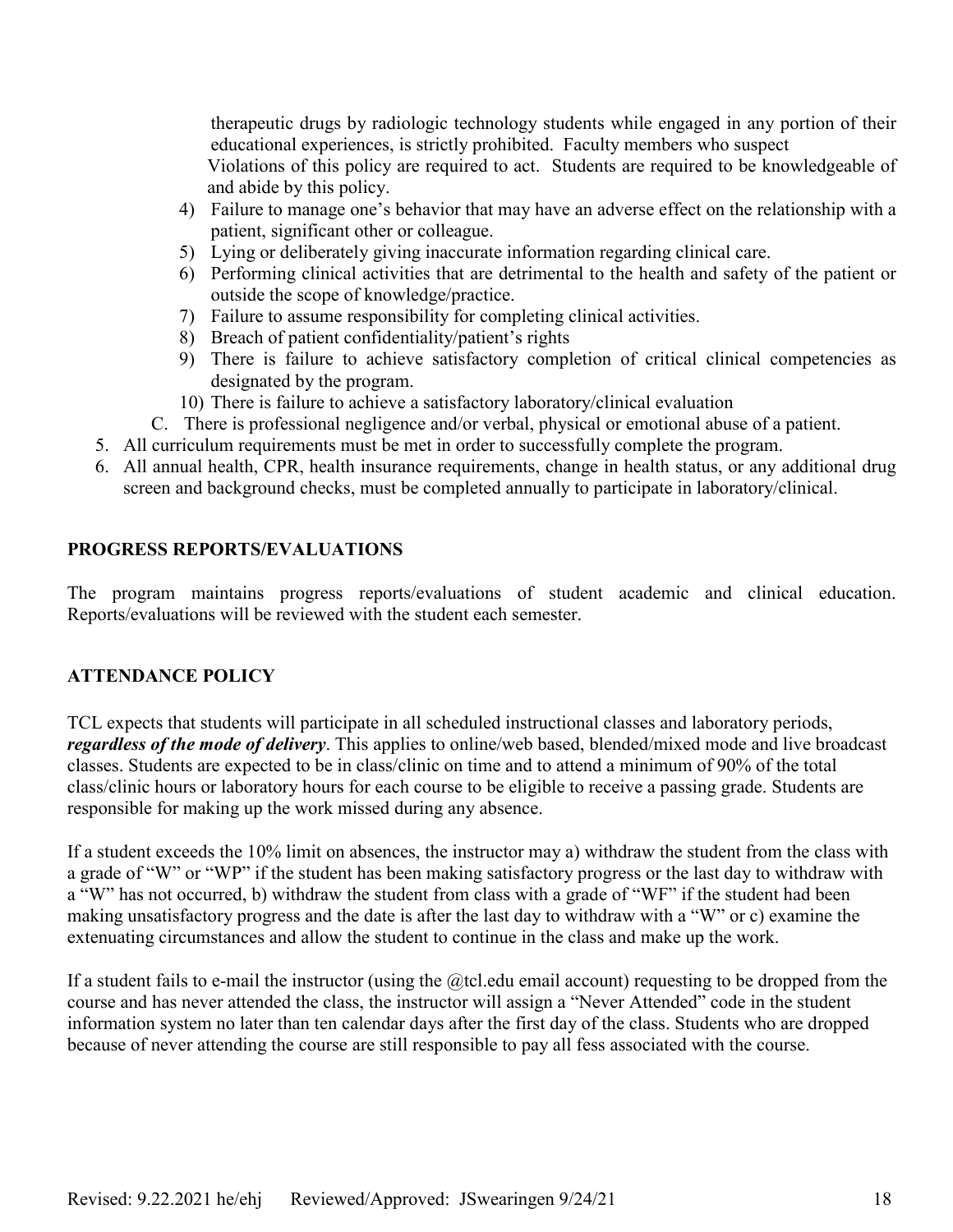# **ATTENDANCE (Online)**

For all online courses, students must complete an assignment designated by the instructor during the first week of classes. The instructor will drop the student from the course if the initial assignment is not completed.

Instructors will withdraw students from the class when 90% attendance is not maintained. Attendance in an online course is defined by regular course access and by completion of assignments as required by the instructor. Each student will be expected to access the web class at least twice a week. Additional access is encouraged and may be necessary for successful completion of classes.

Failure to log in and complete assignments will result in the student being withdrawn from the course. The instructor will assign a grade of "W," "WP," or "WF" based upon the student's academic standing as the last date of attendance, which is the last login. Students are responsible for any financial matters associated with an administrative withdrawal.

# **TARDINESS**

The program considers three (3) tardies as excessive. Please note that when a student has three (3) tardies in any class, whether it is didactic or clinical, it will be considered one (1) full day absent, with all consequences involved. Leaving early from clinic or class will be included in the tardiness calculations. Tardiness begins one minute after the designated start time.

*\*A student is expected to uphold attendance policies specific to his/her class, lab, and clinical course. Additional information regarding attendance may be included under the attendance section of each instructor's course syllabus.* 

*\*\*Students are also expected to familiarize themselves and follow policies and procedures outlined in the Health Science Division Student Handbook that is reviewed and given out during orientation.* 

# **Classroom/Lab Rules**

- 1. No food or beverages are allowed near the radiographic equipment or media equipment.
- 2. Drinks must have lids. Any drink of food must be disposed of properly. No liquid is to be placed in the trash receptacle.
- 3. All equipment must be returned to its proper place at the end of each laboratory session.
- 4. Equipment must be handled with care.
- 5. No equipment is to be "borrowed" or removed from the lab without the permission of the faculty. If models are borrowed from the lab, a responsibility of release form must be completed.
- 6. Each student is responsible for the clean-up of his/her own area in lab including turning off equipment and putting equipment and models away.
- 7. Negligent use of equipment may result in dismissal from the program.
- 8. Proper handwashing and hand sanitizer is to be used with the applications of gloves in the classroom.
- 9. Students are strongly encouraged to wear masks and social distance.
- 10. Sanitize your work station (desk and chair) before and after use.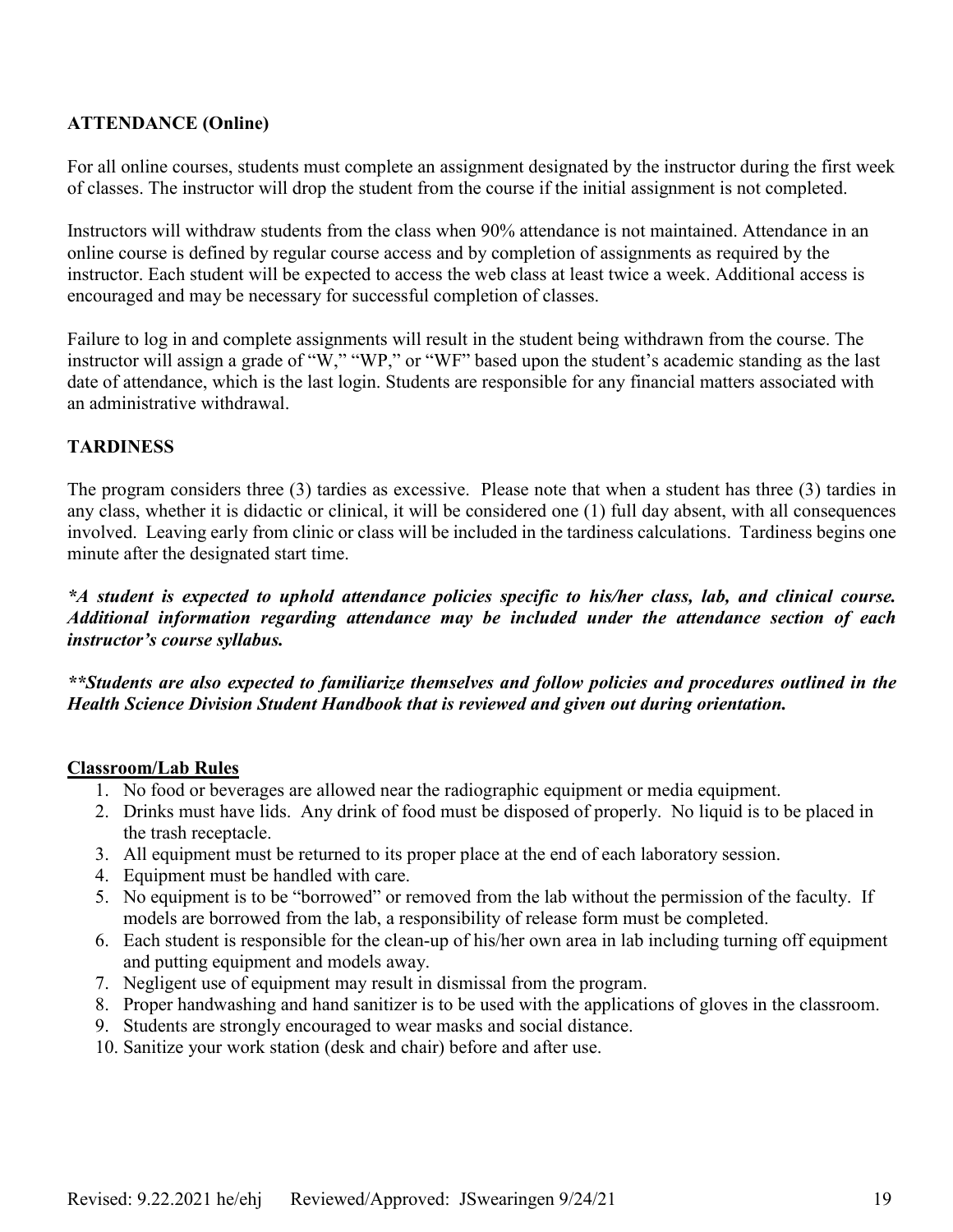# **SAFETY ADDENDUM**

#### **Purpose**:

The purpose of this safety addendum is to provide each student with safety guidelines during an incident, emergency, or disaster at Technical College of the Lowcountry. In addition, it provides students guidelines for lockdown procedures, evacuation procedures, and active shooter.

#### **Definitions:**

**An incident** is any event, potential or actual, that may impact normal operations but has no immediate health or life threatening consideration or serious effect on the overall functional capacity of the College. An event of this nature should be reported to the Office of the Vice President for Administrative Services. Also, notify the off-site campus administrator if applicable.

**An emergency** is any incident, potential or actual, which may endanger life or health or which affects an entire building or buildings, and will disrupt the overall operations of the College. Outside emergency services will probably be required, as well as major efforts from campus support services. Major policy considerations and decisions will usually be required from the college administration during times of crises. An emergency should be reported immediately by directly using **911** if life or health/injury considerations exist and then to the Office of the President or Vice President for Administrative Services as quickly as possible. Also notify the off-site campus administrator if applicable.

**A disaster** is any event or occurrence that has taken place and has seriously impaired or halted the operations of the College. In some cases, mass personnel casualties and severe property damage may be sustained. A coordinated effort of all campus-wide resources is required to effectively control the situation. Outside emergency services will be essential. In all cases of disaster, an Emergency Control Center will be activated, and the appropriate support and operational plans will be executed. The disaster should be immediately reported, first by calling **911** and then to the Office of the President or Vice President for Administrative Services. Also notify the off-site campus administrator if applicable.

#### **Types of Emergencies:**

- $\triangleright$  Hurricane
- > Tornado
- $\triangleright$  Fire
- $\triangleright$  Biochemical or Radiation Spill
- $\triangleright$  Explosion/Bomb
- $\triangleright$  Downed Aircraft (crash which directly impacts campus operations)
- $\triangleright$  Utility Failures
- $\triangleright$  Violent or criminal behavior
- $\triangleright$  Psychological Crisis

# **Procedures**

#### **Active Shooter:**

Run/hide/fight <https://www.fbi.gov/about/partnerships/office-of-partner-engagement/active-shooter-resources>

# **Building Evacuation:**

1. Building evacuations occur when an alarm sounds and/or upon notification by Security or the Emergency Director.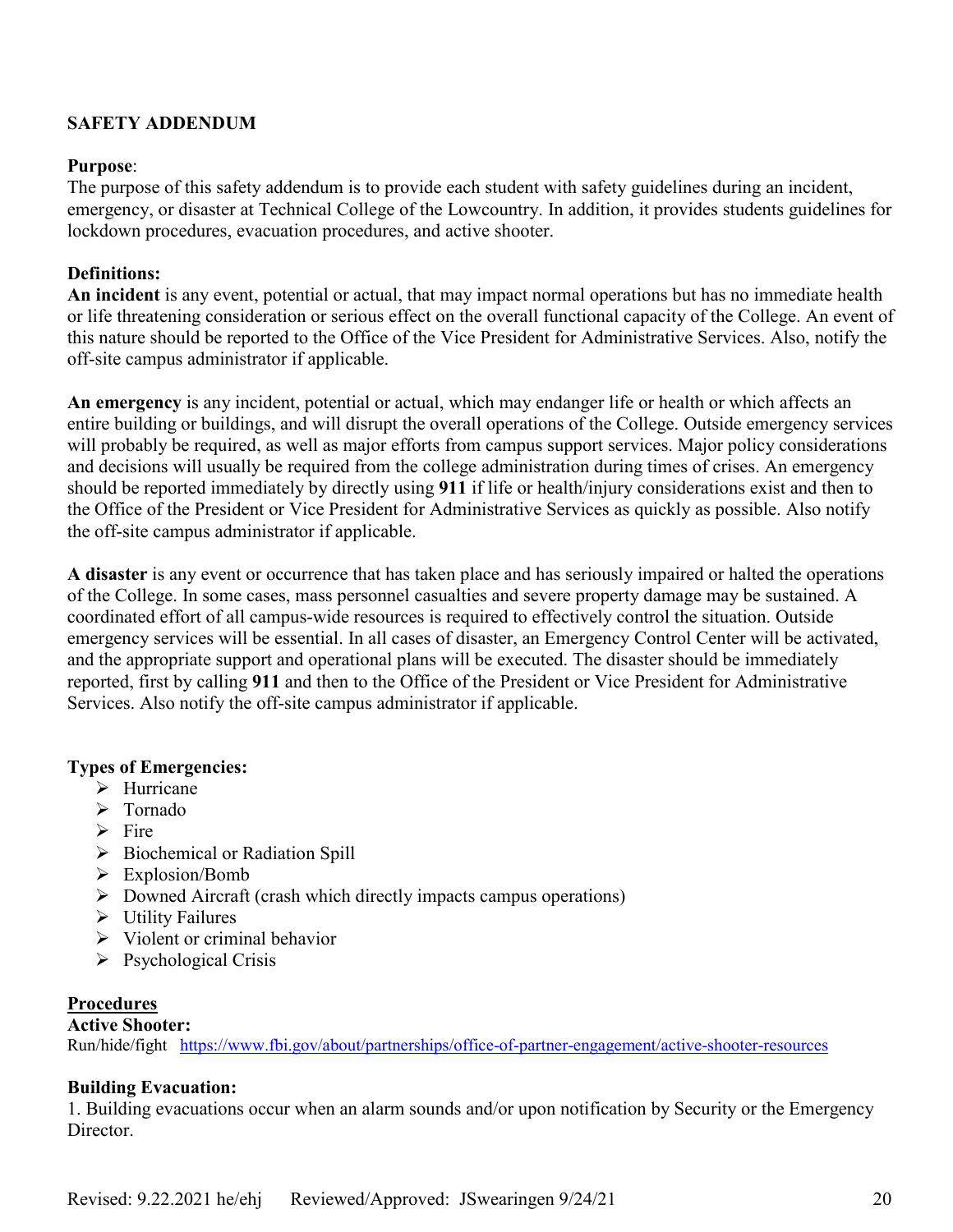2. When the building evacuation alarm is activated during an emergency, individuals should exit according to the building evacuation plan and alert others to do the same.

3. Once outside, individuals should proceed to a clear area that is at least 500 feet away from the affected building. Streets, fire lanes, hydrant areas and walkways should be kept clear for emergency vehicles and personnel.

4. Individuals should not return to an evacuated building unless told to do so by Security or the Emergency Director.

5. Individuals should assist persons with disabilities in exiting the building. Elevators are reserved for disabled persons

# **Campus Evacuation:**

1. A uniformed Security Guard, the Emergency Director, or an Emergency Resource Team member will announce evacuation of all or part of the campus grounds.

2. All persons (students and staff) are to immediately vacate the campus, or in the case of a partial evacuation relocate to another part of the campus grounds as directed.

#### **Lockdown:**

- 1. Clear the halls
- 2. Report to the nearest classroom/office
- 3. Assist those needing special assistance
- 4. Ensure classroom/office doors are closed and locked
- 5. Turn off lights
- 6. Stay away from doors and windows (out of the line of sight)
- 7. BE QUIET and follow instructor's directions
- 8. Silence cell phones
- 9. Wait for the "All Clear" before leaving

# **HARASSMENT**

If a student enrolled in the Radiologic Technology Program feels that their individual rights have been infringed upon, the student is encouraged to follow guidelines set forth in the college catalog. The student may wish to make an appointment to speak with the office of Student Services

# **HAZARDOUS WEATHER (CLOSING OF THE COLLEGE)**

In the event of hazardous weather conditions, local radio and television stations will announce information concerning the cancellation of classes. Please tune to The River, 98.7 FM, for announcements of college closing due to hazardous weather. Tracking of any hazardous weather may also be found on the College website at [www.tcl.edu.](http://www.tcl.edu/) With TCL's Text Alerts you can receive immediate notification of emergency events via text messaging on your cell phone. All students are strongly encouraged to register their cell phones with this service. Signing up is easy, just complete on the TCL website [https://tcl.regroup.com/signup.](https://tcl.regroup.com/signup)

# **COMMUNITY INVOLVEMENT**

Student radiographers, as citizens, are obliged to understand and uphold the law of the land and perform the duties inherent to good citizenship. Students are expected to accept responsibilities where their knowledge will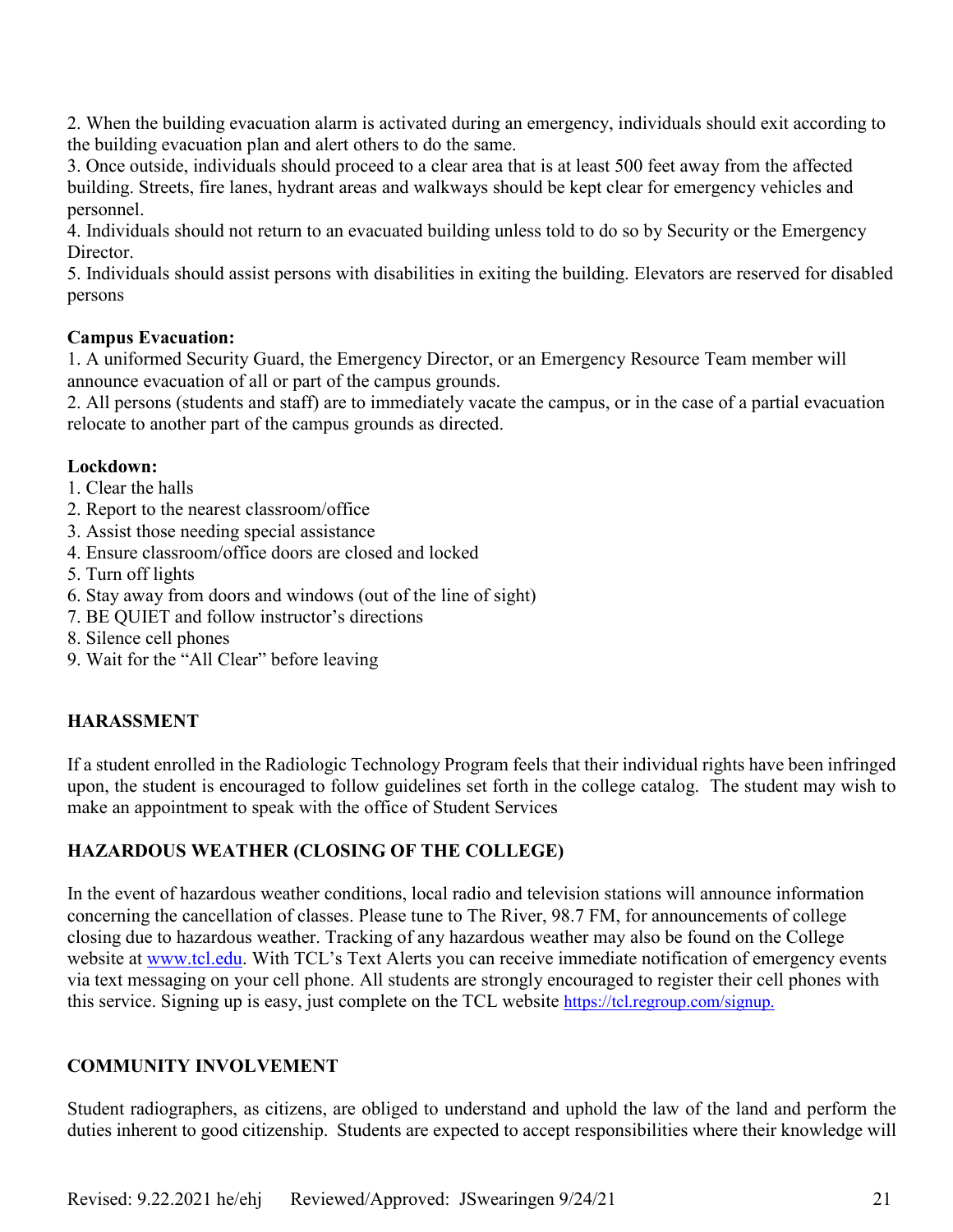be of value and to support all constructive efforts on behalf of the public health and welfare.

# **TCL COLLEGE STORE & TEXTBOOKS**

The TCL College Store is located on the first floor in MacLean Hall, Building 12 on the Beaufort campus. The TCL College Store stocks required textbooks, reference books, school supplies and novelty products including clothing, tote bags, backpacks, and various other TCL logo items. The TCL College Store is open Monday through Thursday from 8:00 am to 5:30 pm and Friday from 8:00 to 11:30 am. The college store conducts a book buy-back each semester. For more information, visit [www.tcl.edu/collegestore or call 843 525-8303.](http://www.tcl.edu/collegestore%20or%20call%20843%20525-8303)

No Purchase Necessary. Beginning Fall 2021, TCL implemented a new textbook model called First Day Complete (FDC). With FDC, a per credit hour book fee was added to your tuition at the time of registration. Please check your *new* TCL email account where you have been sent a link to reserve your books with the TCL College Store. Refer to this link for all details concerning FDC [https://www.tcl.edu/first-day](https://www.tcl.edu/first-day-complete-textbook-program/)[complete-textbook-program/](https://www.tcl.edu/first-day-complete-textbook-program/)

# **PROFESSIONAL DEVELOPMENT OPPORTUNITIES**

Students may have the opportunity to attend professional lectures, field trips, seminars, conferences, and other special events scheduled outside of the normal classroom hours. Any such activity will be scheduled in advance with students notified of the time, date, and nature of the event.

Students not able to participate in these events, will be expected to continue with coursework or clinical rotations as assigned.

# **TRAVEL POLICY**

The student will adhere to the travel policy as published by the college as well as that of the program. The program requires strict adherence to the college and program travel policy. Failure to follow rules and guidelines as printed in the college catalog may lead to immediate dismissal form the program.

# **RADIATION BIO-HAZARD/ SAFETY PRACTICES/WORKPLACE HAZARDS**

Each student must wear a Technical College of the Lowcountry radiation-monitoring device. If a student reports to his/her clinical assignment without a CURRENT monitoring device, he/she must immediately leave the clinic site until he/she obtains his/her appropriate device. This will constitute an absence for the lost clinical education time.

Students will receive written notification if their current dose report (deep) exceeds 60mrem. A copy of this counseling report will be given to the student, with the original being kept in the student's clinical file. The student will be required to complete the Radiation Monitoring /Overexposure Documentation form. The form provides space for the student to document reasons for the over exposure. Consequences of an over exposure report could lengthen the student's enrollment time and/or require the student to attend a radiation safety program at their expense.

A lab fee may be charged to the student each term for purchasing radiation monitoring services. Monitoring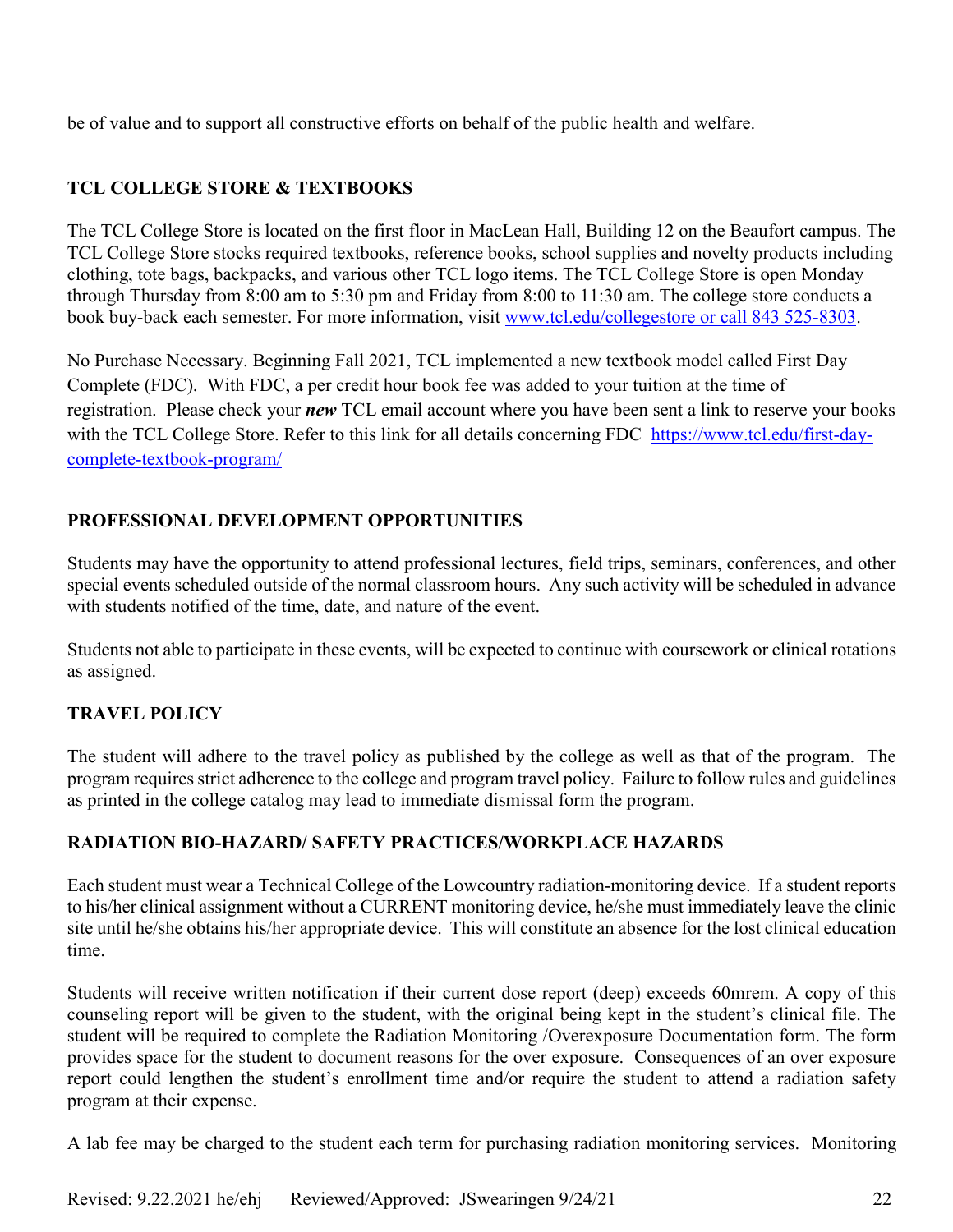badges are exchanged bi-monthly at the direction of the Program Director/ Radiation Safety Officer. Failure to return badges within 24 hours of notification (Monday-Friday) may result in additional fees and associated costs to the student for replacement.

Radiation monitoring reports are maintained by the program and made available for the student to initial. If a student loses or damages a radiation-monitoring device, he/she must complete the radiation monitoring device incident report. Replacement costs are the responsibility of the student.

Doors to radiographic rooms are to remain closed when a patient is in the room to protect the passersby from radiation exposure. The student cannot make an exposure with anyone except the patient in the room unless it is necessary and only when protective apparel or other measures are taken. **Patients shall be provided with appropriate gonadal shielding**. **Collimation of the x-ray beam shall be to the size of the image receptor and smaller when possible. Students must always adhere to practices, which reduce radiation exposure to him/her and other personnel.** At no time is a student to remain in a radiographic room during a radiation exposure except during fluoroscopy procedures when appropriate radiation protection and monitoring equipment are worn. During mobile and surgical radiography examinations, a student is required to wear protective apparel and adhere to radiation safety practices. **Students must not hold patients and or imaging receptors during any radiographic procedure.** 

Students should never be placed in a position of having to make an exposure when other personnel are holding patients without protective apparel. Any questionable practice must be reported to the clinic supervisor or program faculty immediately.

Technical College of the Lowcountry currently does not have an energized laboratory and no darkroom facilities at the college campus. However, if a student notices any exposed electrical wires on the non-energized radiographic table or portable machine, the student is to notify the Program Director immediately. In the event the Program Director or other program faculty is not available; the student is to ask the division administrative assistant to call the director of plant operations immediately. If there is any fire or threat of fire, the student should activate/pull the nearest emergency alarm located at the closest building exit. All students should leave the area immediately. Students are prohibited from working with the classroom equipment until they are given an "all clear." If any injury occurs while the student is present in the radiologic technology area, the student should contact a faculty member to escort them to the nearest emergency department.

# **ACCIDENTS, EXPOSURE CONTROL AND PREVENTION**

Radiology students should be aware of potential for transmission of infectious disease in the health care environment. It is important for the student to be knowledgeable about and diligent in practices that will prevent accidental exposure. Students should always treat each patient as if they were a potential source of infection. This practice, known as standard precautions, includes guidelines for preventing contact with a patient's blood or body fluids. Rigorous adherence to these precautions will help ensure protection against HIV (human immunodeficiency virus), the cause of AIDS; HBV (Hepatitis B Virus), the primary cause of viral hepatitis; and all other blood borne infectious agents. All students are required to practice standard precautions in the clinical and laboratory setting. Also, prior to clinical rotations students are required to complete safety inservice requirements for each facility.

All accidents occurring during clinical assignments resulting in patient, hospital personnel or personal injury to the student and/or damage to equipment must be reported in a timely manner (24 hours or less). All incidences should be reported to the Supervisor, Director of Clinical Education and the Program Director immediately. Any student that has been injured, contracted, or been exposed to a communicable disease must inform the Clinical Instructor at the facility. At that time an incident report will be filed with the hospital and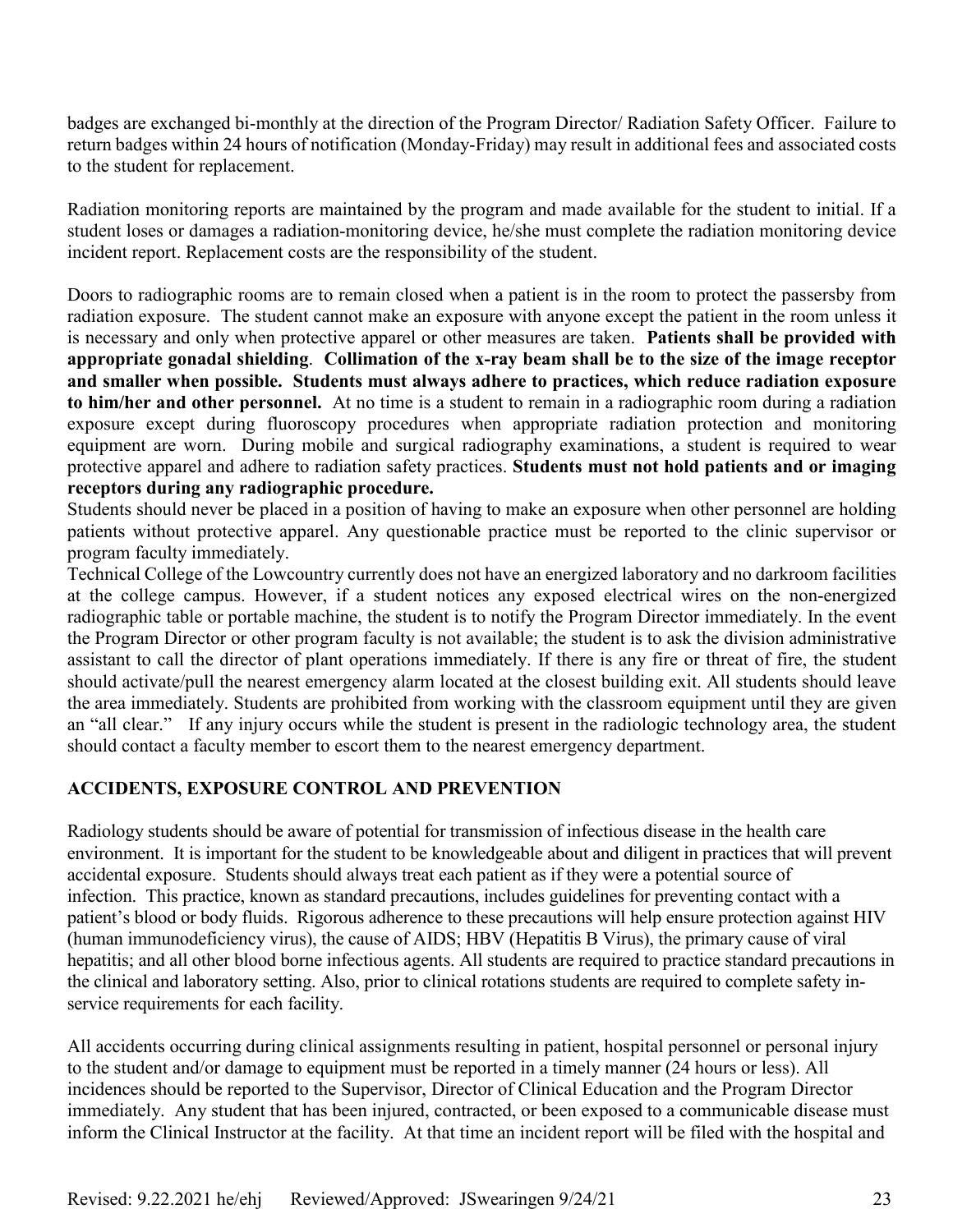the College. The Clinical Affiliate's protocol and the College's Exposure Plan will be followed. Expenses will be covered by the student's accident insurance.

*\*\*An incident form is located on the next page. This form is completed by the program officials and the Dean of Health Sciences is notified. All information is documented with clinical affiliates and the school*.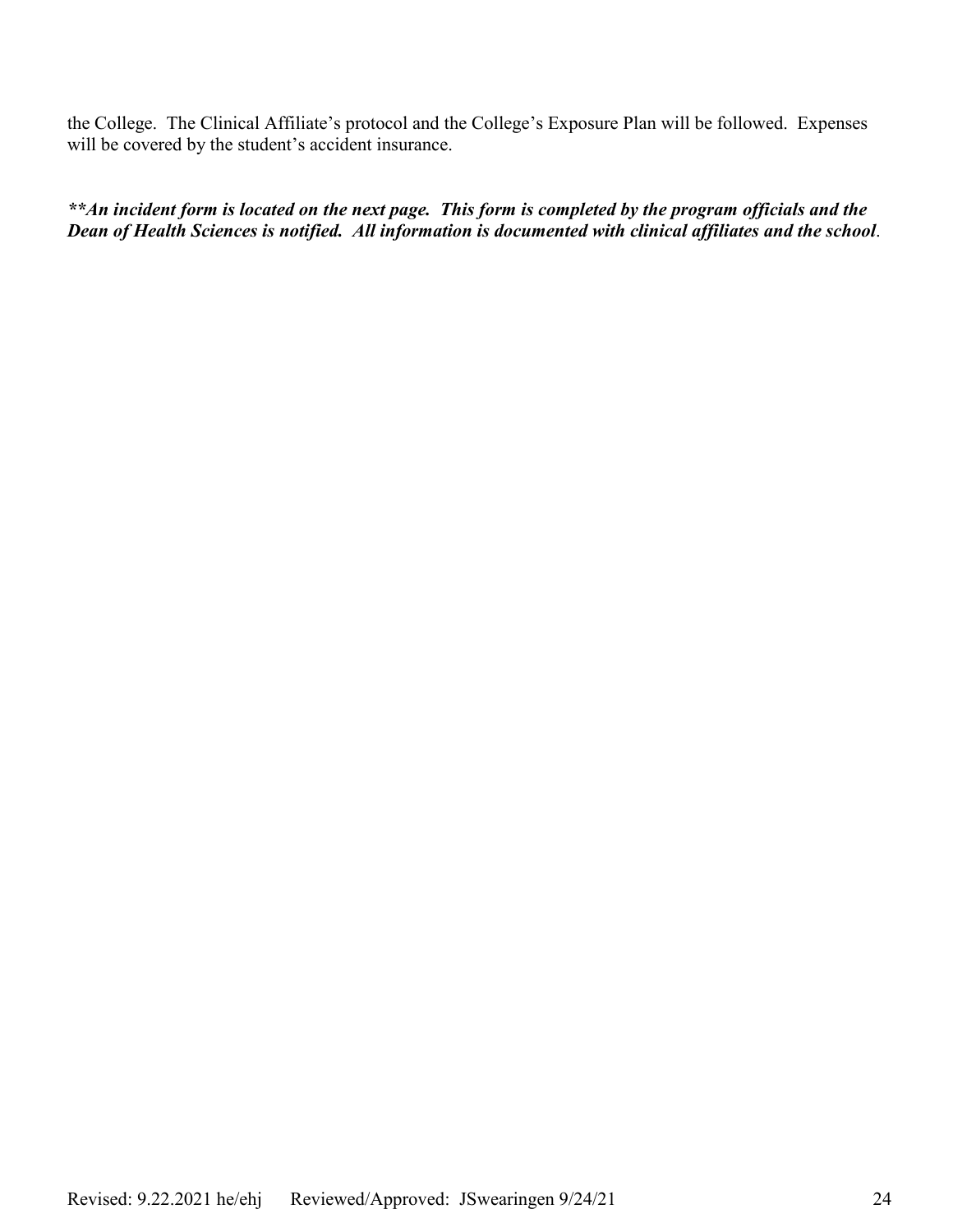# Summary of Accident To be submitted by **TCL's supervisor** of the activity

| Date of this report:                              |  |
|---------------------------------------------------|--|
| Report submitted by:                              |  |
| Reporter's title:                                 |  |
| Student's Name:                                   |  |
| Date and Time of Accident:                        |  |
| Place of Accident:                                |  |
| What caused the Accident:                         |  |
|                                                   |  |
|                                                   |  |
| Indicate part of the body that was injured:       |  |
|                                                   |  |
|                                                   |  |
| Describe activity engaged in at time of accident: |  |
|                                                   |  |
|                                                   |  |
| Witness to the Accident:                          |  |
|                                                   |  |
|                                                   |  |
| Witness' address:                                 |  |
|                                                   |  |
| Was treatment provided?                           |  |
| Who provided treatment?                           |  |
|                                                   |  |
|                                                   |  |

Insert information in this column:

Signature of supervisor and the state of supervisor and the state of the Date

Please return to: Technical College of the Lowcountry Office for Student Affairs P.O. Box 1288 Beaufort, SC 29901

\_\_\_\_\_\_\_\_\_\_\_\_\_\_\_\_\_\_\_\_\_\_\_\_\_\_\_\_\_\_\_\_\_\_\_ \_\_\_\_\_\_\_\_\_\_\_\_\_\_\_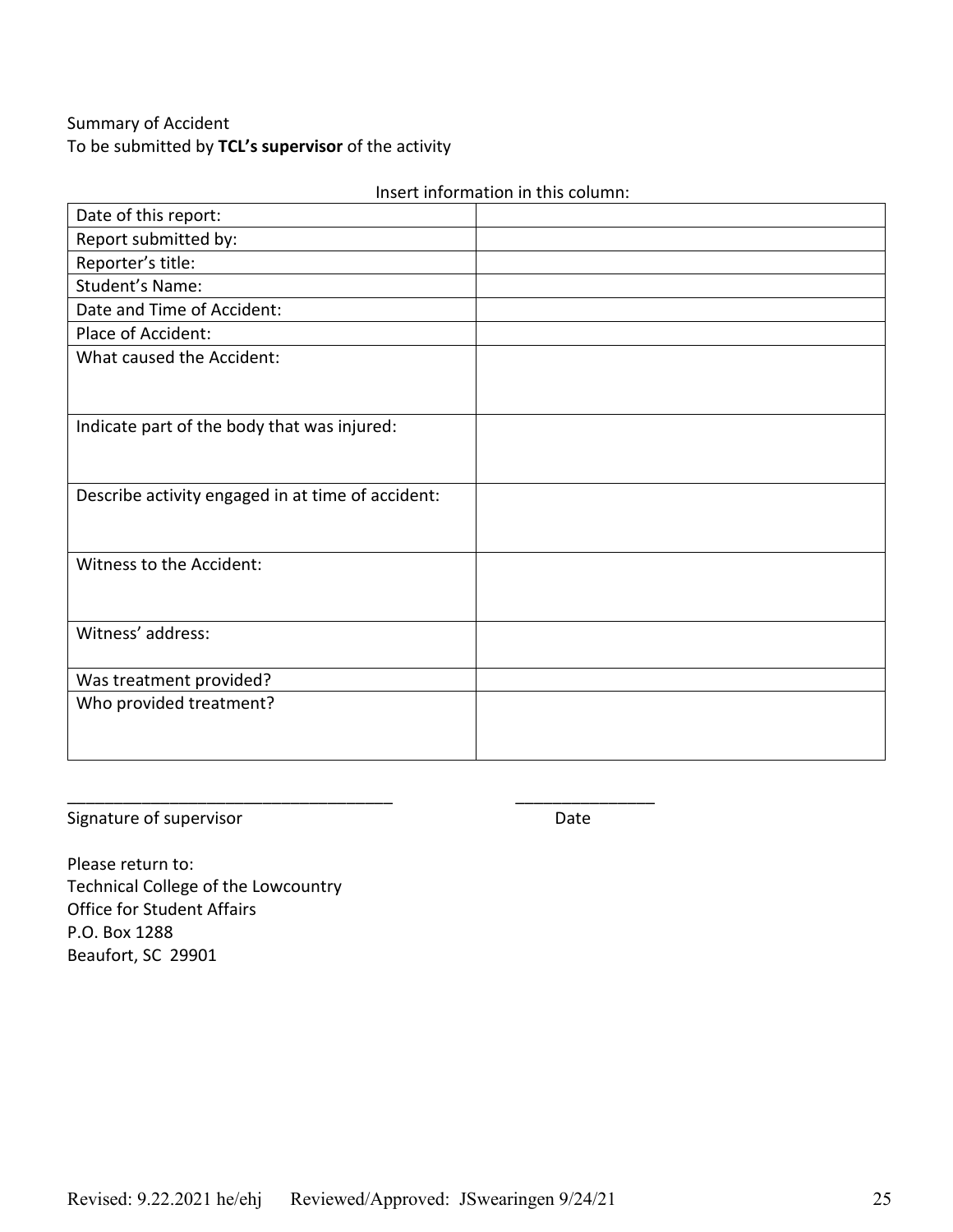# **CORE PERFORMANCE STANDARDS FOR THE DIDACTIC AND CLINICAL ENVIRONMENT**

Radiologic Technology Program Technical College of the Lowcountry

#### **Purpose**

To communicate the physical demands and communicational skills required for Radiologic Technology Students.

#### **Description**

The clinical and didactic environment will include but not limited to the following:

- 1. Constant contact and communication with the patient, the public, and the multidisciplinary health care team. Follow oral and written instructions without the aid of lip reading or signing. Correctly read aloud written instructions.
- 2. Making decisions based on "Standard of Care". Identifying cause-effect relationships in clinical situations
- 3. Operation of computers, and telephones, call lights, etc. moving and manipulating equipment.
- 4. Moving patients for such activities as walking (ambulation of patient), transporting in a wheelchair/stretcher/bed without assistance, lifting of patients, moving from a chair to a bed or from a stretcher to a bed and vice versa, administering CPR, etc.
- 5. Exposure to pathogens through bodily secretions, mucous and blood.
- 6. Monitoring alarms, body sounds, cries for help. Detecting audible and visual alarms.
- 7. Interpersonal abilities sufficient to interact with an individual, family, groups from a variety of cultural and intellectual back grounds,
- 8. Put on and remove proper clothing and equipment correctly without assistance (i.e. surgery clothes, shoe covers, etc.
- 9. Stand from a seated position and walk 300 feet without any impairment. Walk up and down several flight of stairs. Lift 20 pounds from the floor, carry and place on a surface 36 inches in height.
- 10. Go from a standing to a squatting position and vice versa. Extend legs forward and backward to provide patient support as needed. Perform pivoting movements.

Applicant/Student: Receives the Core Performance Standards prior to admission to the program and declares accommodations based on standards.

**Physical Requirements:** Constant walking, standing, seeing, hearing, talking, public contact, and decisionmaking. Frequent operation of computers, usage of telephone, pushing wheelchairs, moving patients, helping patients walk, lifting patients, helping patients sit-up, reading, handling, reaching, grasping, fingering, feeling, exposure to stressful situations and concentration. Exposure to trauma, grief, or death. Sitting in class.

**Exemptions:** There are no exemptions - if any changes occur in the student's physical or mental condition that interferes with class or lab/clinical activities while enrolled in the Radiologic Technology Program the Program Coordinator must be notified immediately! *\*Changes that may affect a student's health status may require follow-up by the student's primary care physician and completion of the change of health status form.*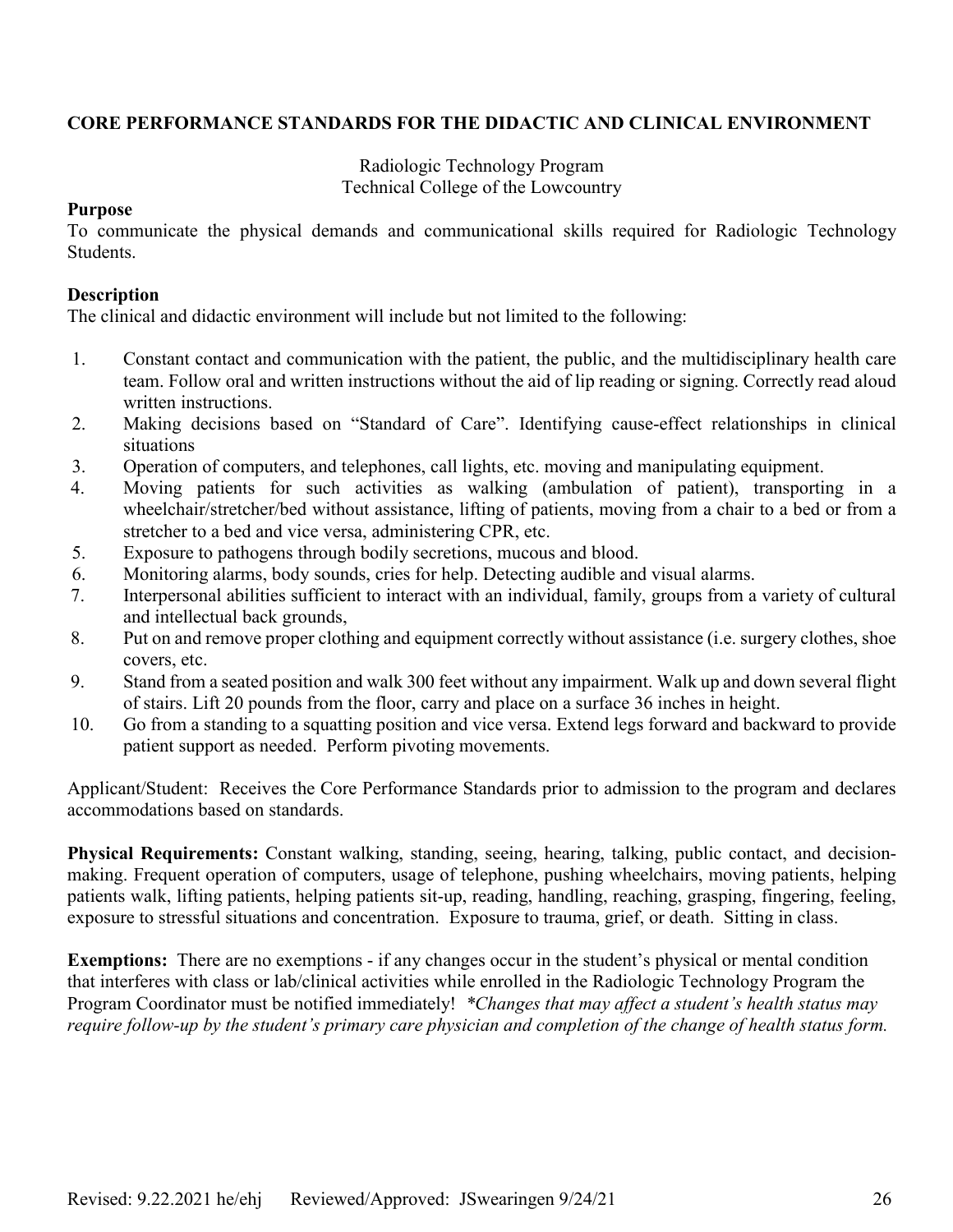#### **TECHNICAL STANDARDS** *(Functional Abilities Essential for Radiologic Technology Practice)*

Purpose: To provide the applicant/student with a clear understanding of the physical demands required of the program based on the tasks performed by the graduate. Demonstration and/or documentation may be required.

Description of Work Environment and Activities: Constant public contact and decision-making, constantly moving, communicating, manipulating equipment, frequent operation of computers, usage of telephone, pushing wheelchairs, turning patients, helping patients walk, lifting patients, assisting patients sit up, frequent exposure to ionizing radiation, blood borne pathogens, and body fluids.

| <b>Issue</b>     | <b>Standard</b>                                                                                                                            | <b>Examples of Necessary Activities</b>                                                                                                                                                                                                                                                                                                                               | Performance<br><b>Ability</b> |       |
|------------------|--------------------------------------------------------------------------------------------------------------------------------------------|-----------------------------------------------------------------------------------------------------------------------------------------------------------------------------------------------------------------------------------------------------------------------------------------------------------------------------------------------------------------------|-------------------------------|-------|
| Cognitive        | The ability to consistently execute<br>complex mental processes<br>necessary to apply academic<br>information to clinic/lab<br>procedures. | Immediately adapt to different clinical and lab<br>environments which include: various types of<br>radiographic equipment and clinical/lab situations<br>(i.e. trauma, surgery, moving from one radiographic<br>room to another).                                                                                                                                     | Yes                           | $No*$ |
| Communication    | Communication ability sufficient<br>for interaction with others in verbal<br>and written form.                                             | Explain radiographic procedures; give directions;<br>answer patient's questions while<br>position/performing procedure; discuss procedure<br>with physicians and/or other health care<br>professionals. Act upon verbal and/or written<br>directions quickly under pressure. Communicate<br>and interact effectively in a group situation.                            | Yes                           | $No*$ |
| Hearing          | Auditory ability sufficient to<br>monitor and assess health needs<br>without visual contact.                                               | Hear monitor alarms; equipment audible signals<br>during exposure; emergency signals; voices under<br>protective garb; calls for help.                                                                                                                                                                                                                                | Yes                           | $No*$ |
| Mobility         | Physical abilities sufficient to<br>maneuver in small areas and to<br>maneuver equipment.                                                  | Move freely and quickly around x-ray room,<br>patient's room or surgery with portable x-ray<br>equipment, dark rooms, and work areas; administer<br>CPR; manipulate equipment above head at a<br>standard height; work quickly and accurately.                                                                                                                        | Yes                           | $No*$ |
| Motor Skills     | Gross and fine motor abilities<br>sufficient to perform imaging<br>procedures and patient care<br>procedures safely and efficiently.       | Independently use body members for power grip,<br>speed, and precision work; to start, stop, control,<br>and adjust the progress of machines/equipment<br>within tight crowded places; position patients and<br>equipment.                                                                                                                                            | Yes                           | No*   |
| Physical Stamina | Physical ability sufficient to<br>remain continuously on a task for<br>several hours while standing,<br>moving, lifting and/or bending.    | Independently manipulate radiographic equipment<br>including portable machines; carry multiple<br>cassettes; wear radiation protection devices such as<br>lead aprons for extended periods of time; lift<br>patients for cassette placement; assist patients from<br>wheelchairs and stretchers; elevate stretchers of<br>immobile patients for positioning purposes. | Yes                           | $No*$ |
| Smell            | Olfactory senses sufficient for<br>maintaining environmental and<br>patient safety.                                                        | Distinguish smells which are contributory to<br>assessing and/or maintaining patient's health status,<br>i.e. smell smoke.                                                                                                                                                                                                                                            | Yes                           | $No*$ |
| Tactile          | Tactile ability sufficient for<br>assessment of physical health<br>status and location of body<br>landmarks with fingertips.               | Perform palpation of anatomic structures while<br>positioning for imaging procedures, assessing<br>patient vital signs, and identifying landmarks used<br>in administration of CPR.                                                                                                                                                                                   | Yes                           | $No*$ |
| Visual           | Visual ability sufficient for<br>observation, assessment, and<br>implementation of patient care and<br>imaging procedures.                 | Observe patient responses; read orders; prepare<br>contrast media; read computer screens and control<br>panel buttons. Distinguish between shades of gray<br>on radiographs/other imaging modalities.                                                                                                                                                                 | Yes                           | $No*$ |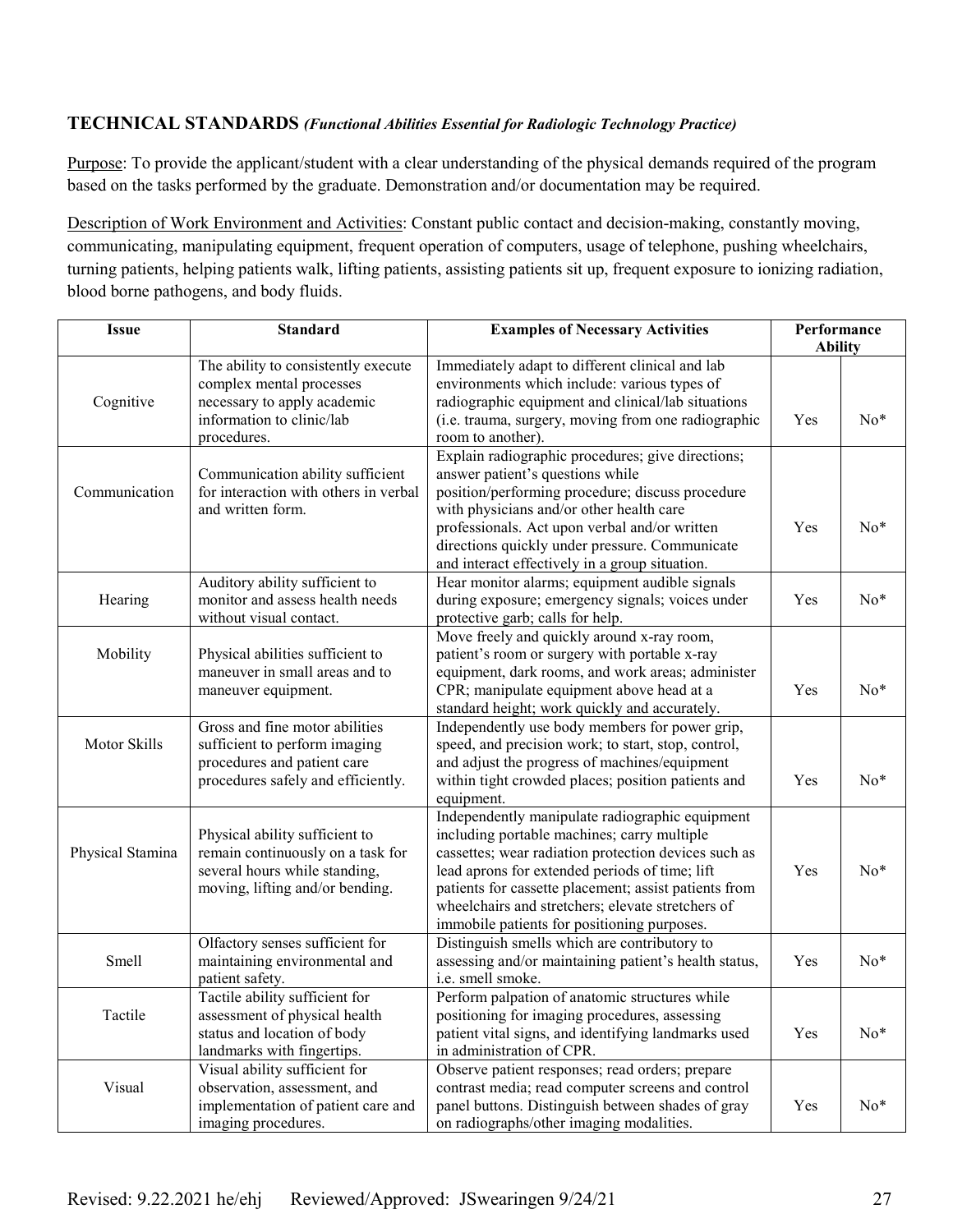I, the undersigned, do hereby testify that I have read and understand the Technical Performance Standards for admission to the Health & Wellness Division and that the above statements, as indicated, are true.\*

 $\mathcal{L}_\text{max}$  , and the contract of the contract of the contract of the contract of the contract of the contract of

Print Name Date

Applicant's Signature Telephone Number

 $\mathcal{L}_\text{max}$  , and the contribution of the contribution of the contribution of the contribution of the contribution of the contribution of the contribution of the contribution of the contribution of the contribution of t

\*Indicates awareness of applicant to make an appointment with Student Disabilities Services by calling Rodney Adams, Associate VP of Student Affairs/Dean of Students/Title IX Coordinator (843)525-8219. Please call between the hours of 8:00 and 5:30 (Mon-Thurs) and 8:00 to 11:30 (Fri) to determine reasonable accommodations. Demonstration may be required.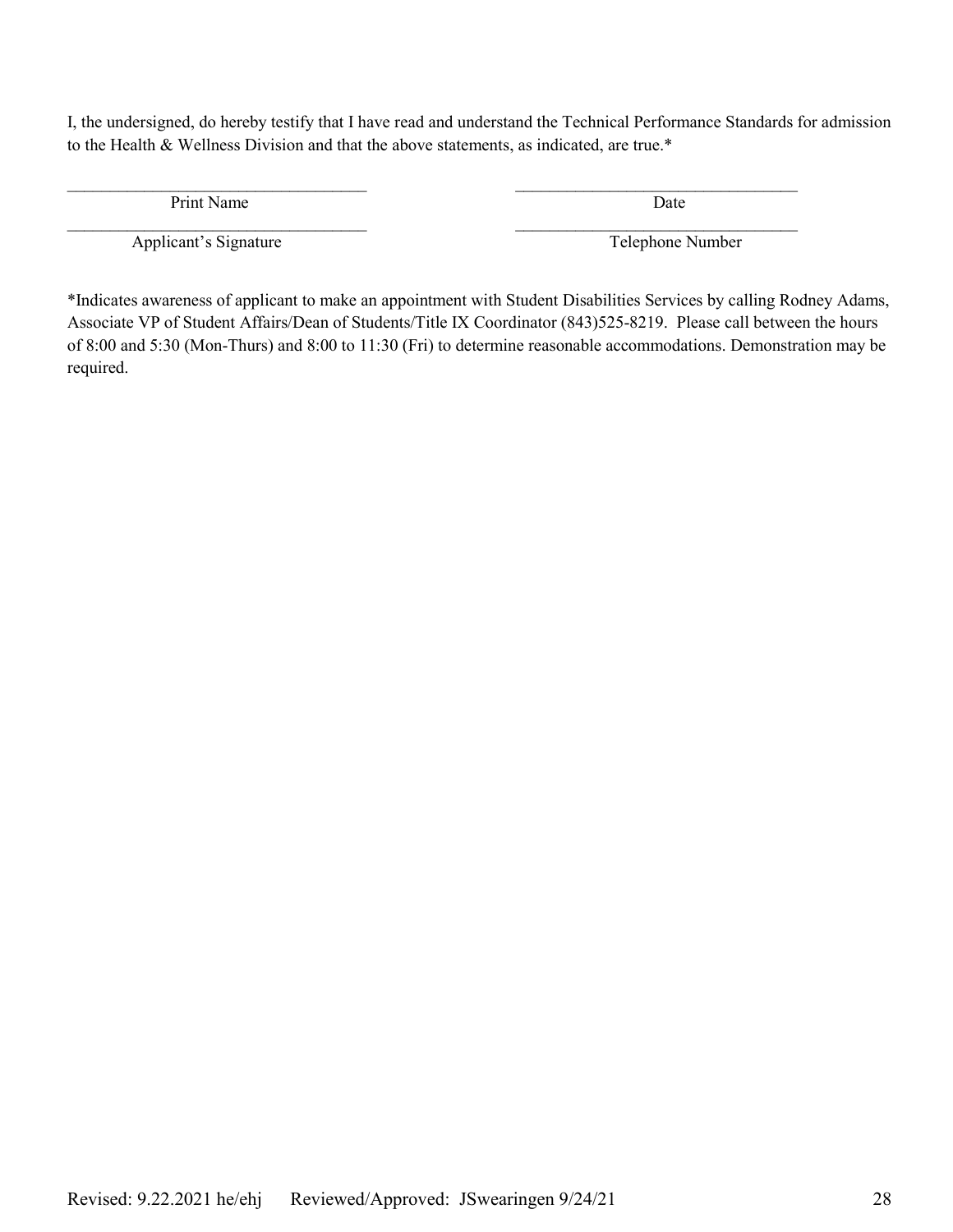

# Completion of MRI Screening for Radiologic Technology Students

I, hereby certify that I have completed *(Name of observing student)*

the MRI Prescreening safety requirements as directed by The Joint Review Committee on Education in Radiologic Technology (JRCERT)

on

*(date of completion)*

by completing the following training:

 $\Box$  A thorough review of the MRI prescreening and safety information disclosed in the PowerPoint presentation.

 $\Box$  Completing the Health Screening given by the Clinical Coordinator.

Dated this day of 30 .

*Signature of Student*

*Printed Name of Student*

 *TCL Radiologic Sciences Program Director*

*TCL Radiologic Sciences Clinical Coordinator*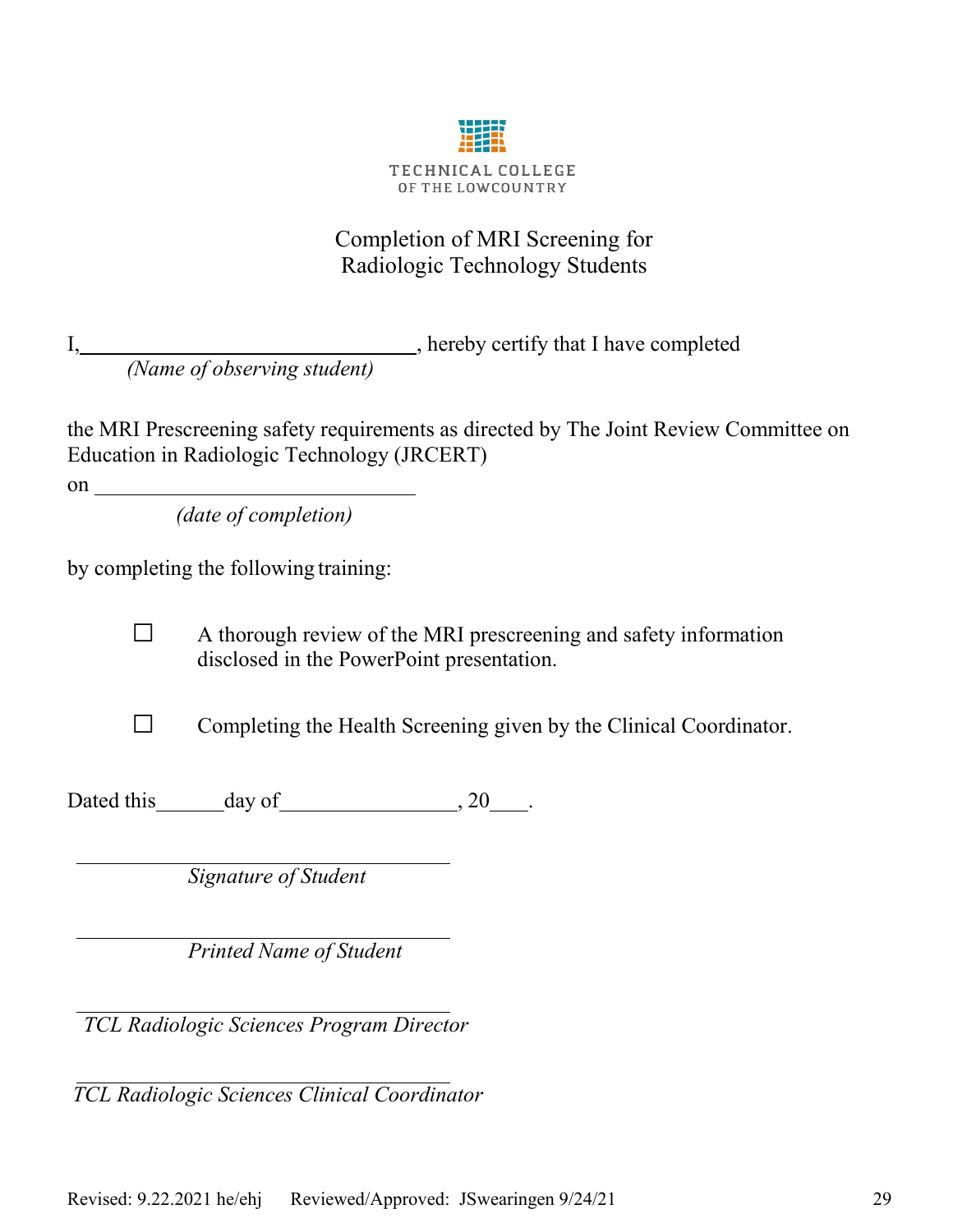

# **Magnetic Resonance Imaging Observation Health Screening**

| Please circle Yes or No to the following questions--                                                                                                                  |                                                                          |  |
|-----------------------------------------------------------------------------------------------------------------------------------------------------------------------|--------------------------------------------------------------------------|--|
| Do you, or have you EVER, at any time, had metal in your eye?YES NO                                                                                                   |                                                                          |  |
| Do you have a cardiac (heart) pacemaker or pacemaker wires?YES NO                                                                                                     |                                                                          |  |
|                                                                                                                                                                       |                                                                          |  |
|                                                                                                                                                                       |                                                                          |  |
|                                                                                                                                                                       |                                                                          |  |
|                                                                                                                                                                       |                                                                          |  |
|                                                                                                                                                                       |                                                                          |  |
| Do you presently have any metal inside your body, such as bullets, shrapnel,<br>prosthesis, IVC umbrellas, pins, screws, plates, pumps i.e insulin, or pessary?YES NO |                                                                          |  |
|                                                                                                                                                                       |                                                                          |  |
|                                                                                                                                                                       |                                                                          |  |
|                                                                                                                                                                       |                                                                          |  |
|                                                                                                                                                                       | Have you had any surgery in the last six weeks? If yes, what type?YES NO |  |

I understand the above statements and have answered these questions truthfully and accurately. I am fully aware that any false statements may cause injury or possible death. I understand that I must report any changes regarding the information pertinent to this form to the program faculty immediately due to possible health risks.

Signature: \_\_\_\_\_\_\_\_\_\_\_\_\_\_\_\_\_\_\_\_\_\_\_\_\_\_\_\_ Date: \_\_\_\_\_\_\_\_\_\_\_\_\_\_\_\_\_\_\_\_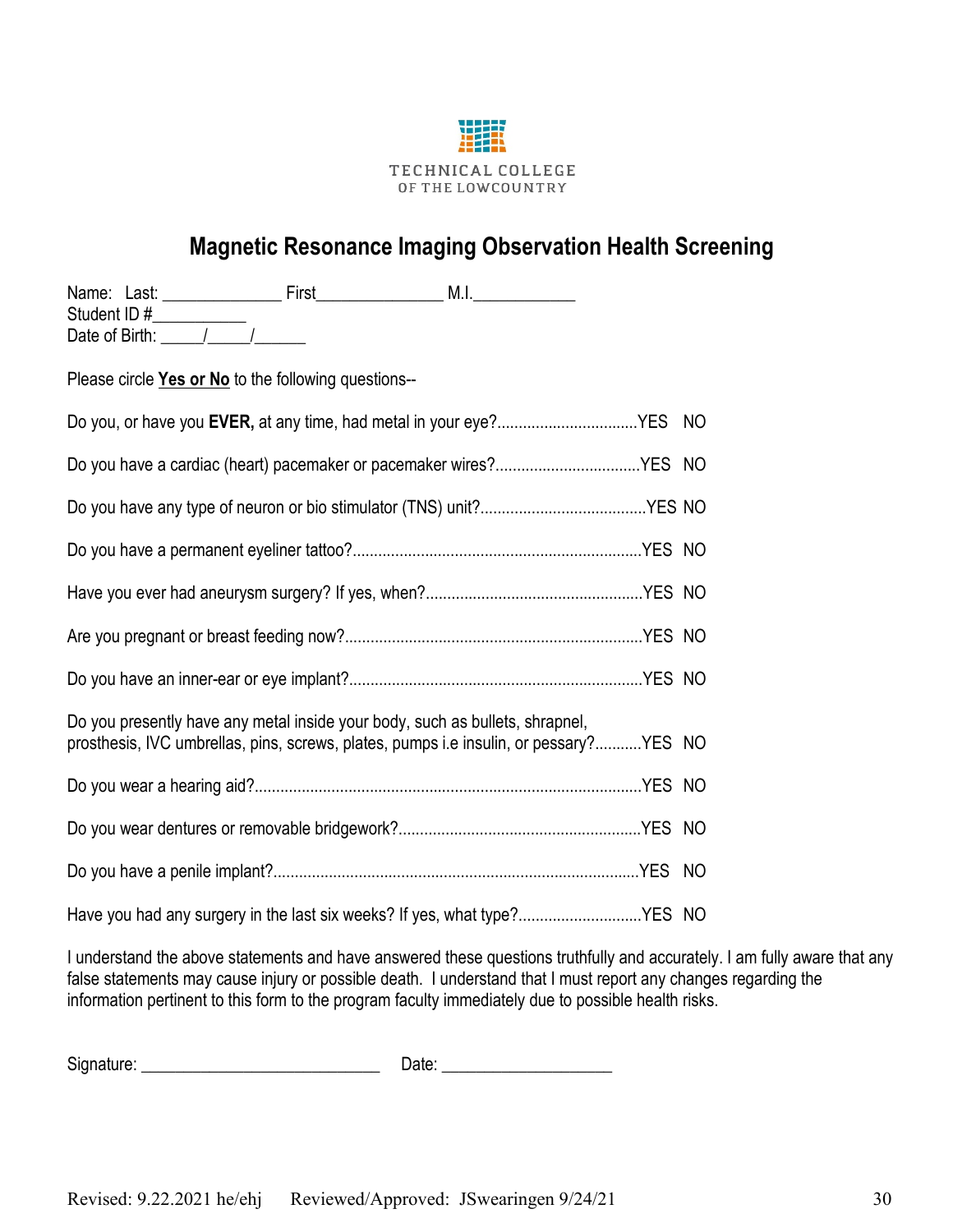# **CLUBS & ORGANIZATIONS**

The Technical College of the Lowcountry offers several student organizations and activities. For more information about student organizations contact the Dean of Students' office in Building 2, 525-8219.

# General guidelines for student organizations:

There will not be two student organizations of the same type and purpose unless administrative approval is granted.

Technical College of the Lowcountry student organizations shall be open to all currently enrolled students, faculty, or staff without discrimination on basis of race, color, gender, age, national or ethnic origin, religion, disability, or sexual orientation.

TCL offers several student organizations and activities. For more information about student organizations contact the Dean of Students' office in Building 2, 525-8219.

<https://www.tcl.edu/campus-life/student-organizations/>

# South Carolina Gamma Chapter of Lambda Nu

The South Carolina Gamma Chapter of Lambda Nu is a national honor society for the radiologic and imaging sciences. This chapter has been established at the Technical College of the Lowcountry.

The purpose of this Chapter is to:

- Foster academic scholarship at the highest academic levels.
- Promote research and investigation in the radiologic and imaging sciences.
- Recognize exemplary scholarship.
- Mentor students in the radiological sciences.
- Promote community service.

To qualify for membership in this society, Associate Degree Radiology students will be required to meet minimum requirements as specified in the by-laws of the Chapter.

Race, creed, handicap, sex, nationality or religion shall not be a factor in deciding which students are eligible for membership.

# **PROFESSIONAL SOCIETIES**

# American Society of Radiologic Technologists (ASRT)

*ASRT* is the premier professional association for radiologic science professionals. Members enjoy access to high-quality continuing education, peer-reviewed journals, a member magazine just for R.T.s, and discounts on many products and services.

Students are eligible for membership if they are enrolled in a primary radiologic science program. Student members enjoy the same privileges as registered radiologic technologists who are [Active members.](https://www.asrt.org/membership/join-asrt/membership-categories/active-membership)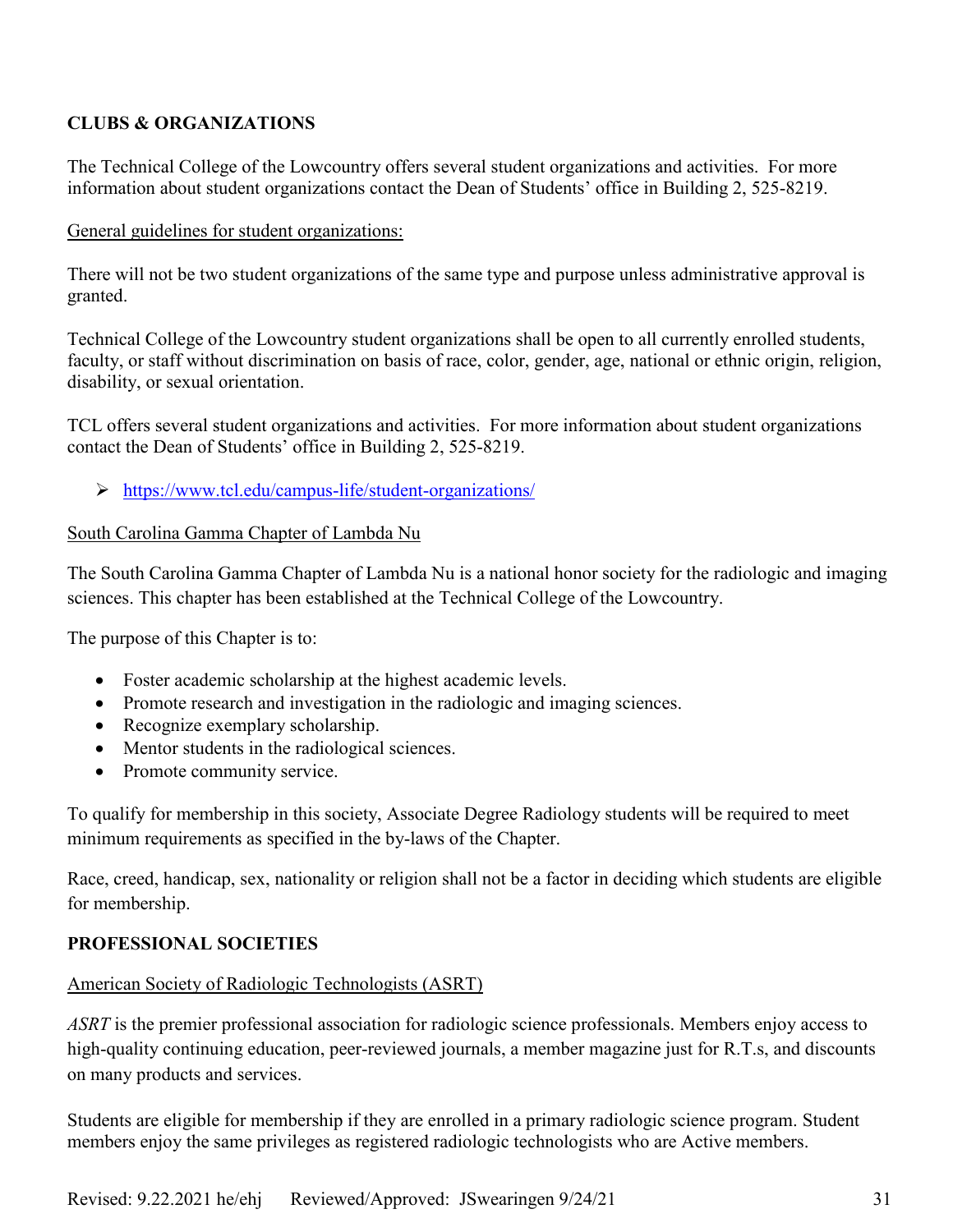Why Join Your Professional Association?

**American Society of Radiologic Technologists -** Student members receive the full membership benefit package for only \$35 — a \$90 discount**.**

# **<https://www.asrt.org/membership/join-asrt/membership-categories/student-membership>**

ASRT has many resources just for students! Let us help you prepare for your future and succeed in school.

- *Resources and Study Tools* The [Student Center](https://www.asrt.org/students/welcome) contains human skeletal anatomy and physics study modules and anatomy drills and practice exercises, among many other online resources just for student members.
- *Career Assistance* Access [informative videos](https://www.asrt.org/membership/why-join-asrt/interviewing-essentials) and tips on résumés, job searches, interviews and more. In the [ASRT JobBank®,](http://www.healthecareers.com/asrt) you can search and apply for jobs and sign up for e-mailed job alerts. ASRT's Salary Estimator tool can help you research salary offers. Plus, you can ask questions and network with other students and R.T.s in your area in the [ASRT Communities.](https://www.asrt.org/membership/for-asrt-communities/introducing-the-asrt-communities)
- *Exclusive Discounts* [Save money](https://www.asrt.org/membership/why-join-asrt/member-perks) on items you need such as textbooks, scrubs, shoes, ARRT exam preparation materials, home and auto insurance, medical insurance coverage and more.

The Radiologic Technology Program at TCL encourages students to participate in professional organizations and fully supports the American Society of Radiologic Technologists. For more information on becoming a student member, please visit [www.asrt.org](http://www.asrt.org/)



# **South Carolina Society of Radiologic Technologists (SCSRT)**

The SCSRT was established in 1946 by individuals active in the state in the field of Radiologic Technology. It was started by a group of men and women who set high standards for professionals in the field. The SCSRT supported the movement for requiring a state licensure. This set standards for those individuals and institutions administering radiation in the field of medicine. The State Licensure Law was put into effect in 1994. Radiologic Technologists should support local, state and national organizations that in turn work to keep technologist aware of issues that affect our profession.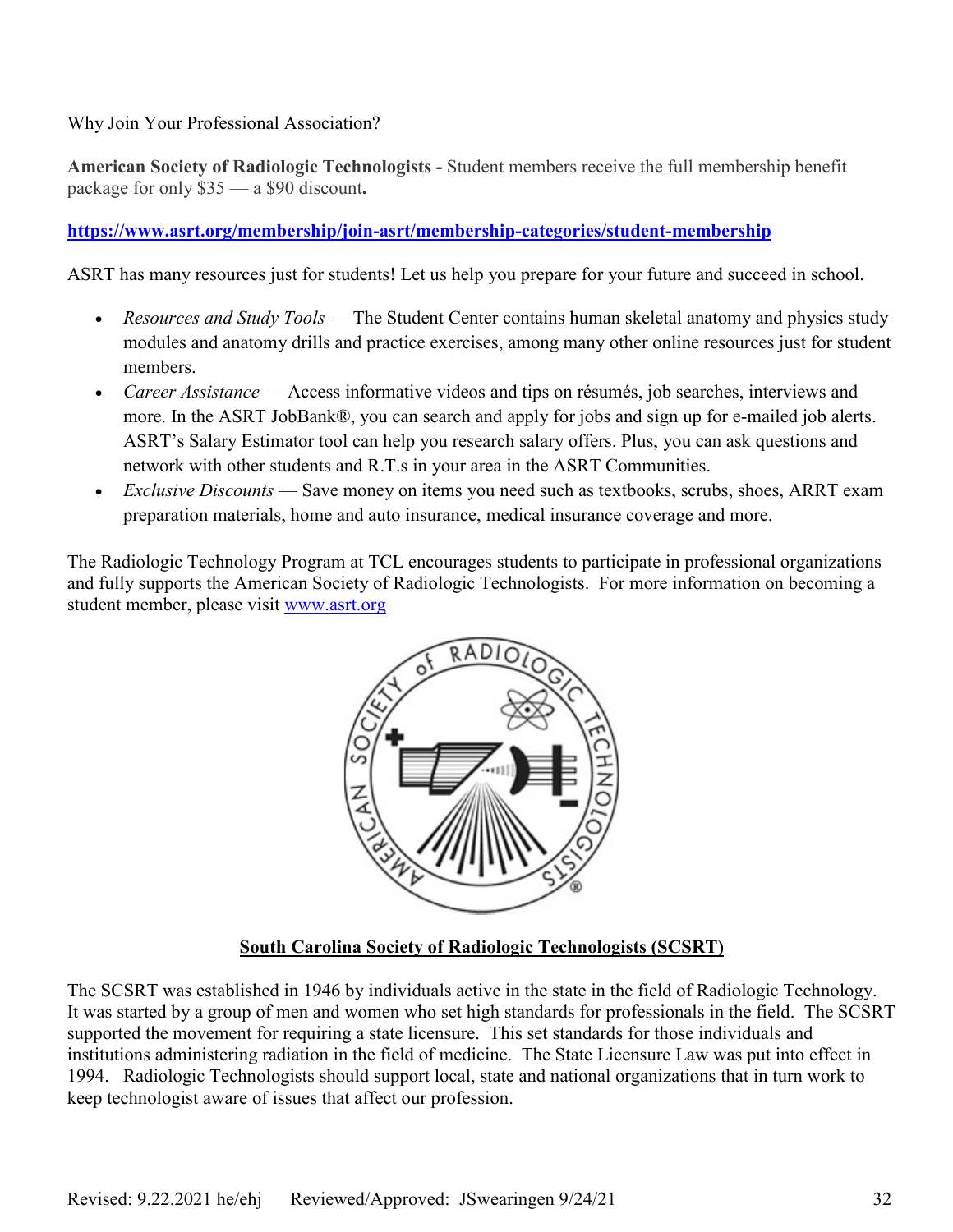Societies also work to assist technologist in acquiring continuing education credits required by state and national registries or license. The SCSRT is a Charter of the American Society of Radiologic Technologist (ASRT) and sends two representatives to the ASRT Annual Board of Governance and House of Delegates meeting each year. They are representing the State of South Carolina voting on issues that directly affect our organization.

#### SCSRT Mission Statement

The SCSRT will promote education development by providing quality educational opportunities to its membership. The SCSRT will encourage upholding proper and professional codes of ethics ensuring excellent patient care and promoting professionalism within the membership to strengthen the profession.

#### SCSRT Student Membership

STUDENT members shall have all privileges and obligations of membership excluding the right to vote or to hold office. Student members shall be those individuals enrolled in an accredited educational program for radiography, radiation therapy, diagnostic medical sonography, or nuclear medicine technology. <http://www.scsrt.org/application.pdf>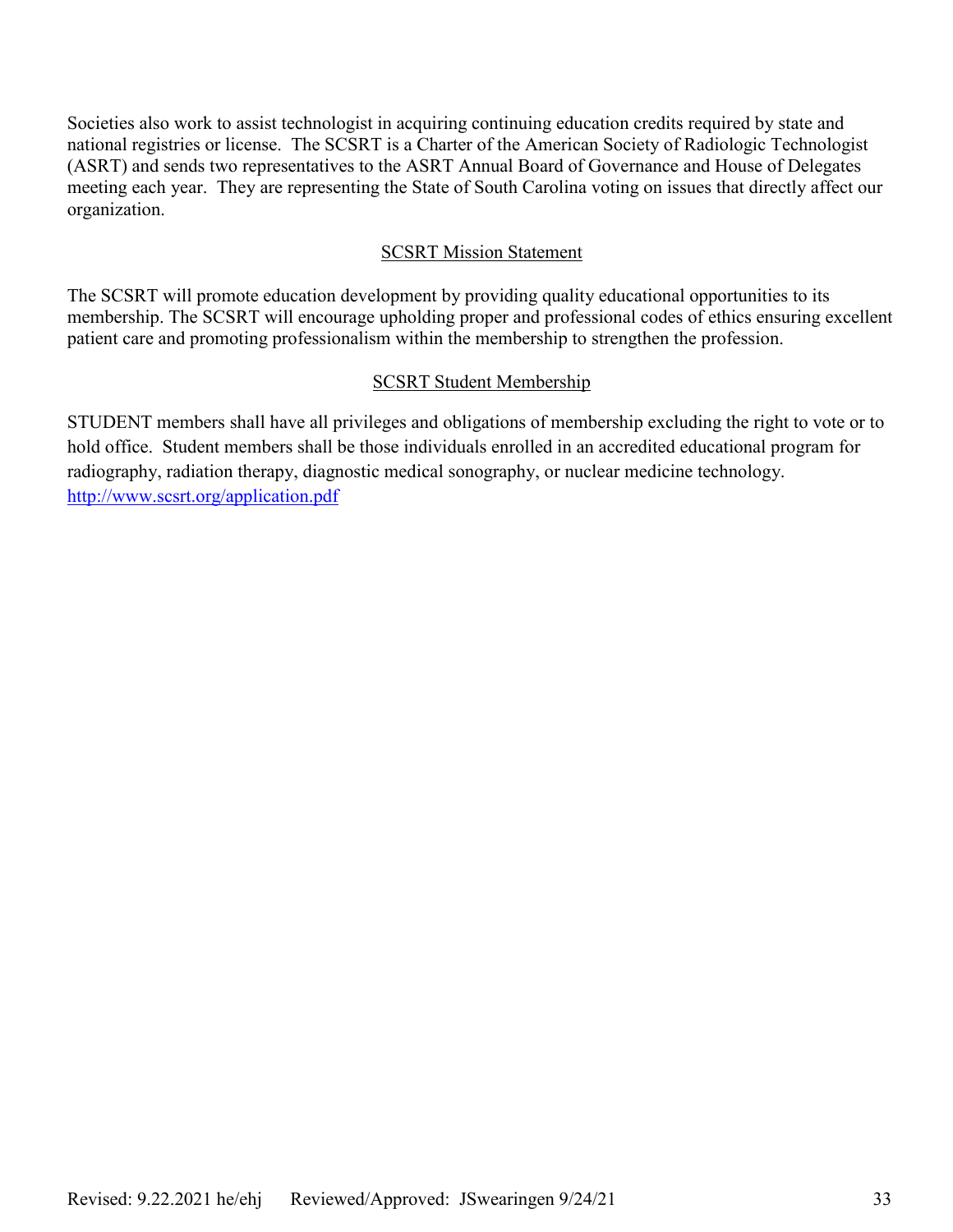# **ACADEMIC MISCONDUCT (See TCL student handbook, division handbook, and course syllabi)**

Health care professionals hold the public trust. Academic misconduct by health science students calls that trust into question and academic integrity is expected. Academic misconduct may result in withdrawal for related health science courses. Also, depending on the severity of the student's academic misconduct, the student will not only be withdrawn from the program, but will not be allowed for re-entry and/or reapplication to **all** Health Science programs.

There is no tolerance at TCL for academic dishonesty and misconduct. The College expects all students to conduct themselves with dignity and to maintain high standards of responsible citizenship.

It is the student's responsibility to address any questions regarding what might constitute academic misconduct to the course instructor for further clarification.

The College adheres to the Student Code for the South Carolina Technical College System. Copies of the Student Code and Grievance Procedure are provided in the *TCL Student Handbook*, the Division Office, and the Learning Resources Center.

It is a fundamental requirement that any work presented by students will be their own. Examples of academic misconduct include (but are not limited to):

- 1. copying the work of another student or allowing another student to copy working papers, printed output, electronic files, quizzes, tests, or assignments.
- 2. completing the work of another student or allowing another student to complete or contribute to working papers, printed output, electronic files, quizzes, tests, or assignments.
- 3. viewing another student's computer screen during a quiz or examinations.
- 4. talking or communicating with another student during a test.
- 5. violating procedures prescribed by the instructor to protect the integrity of a quiz, test, or assignment.
- 6. plagiarism in any form, including, but not limited to: copying/pasting from a website, textbook, previously submitted student work, or any instructor-prepared class material; obvious violation of any copyright-protected materials.
- 7. knowingly aiding a person involved in academic misconduct.
- 8. providing false information to staff and/or faculty.
- 9. entering an office unaccompanied by faculty or staff.
- 10. misuse of electronic devices.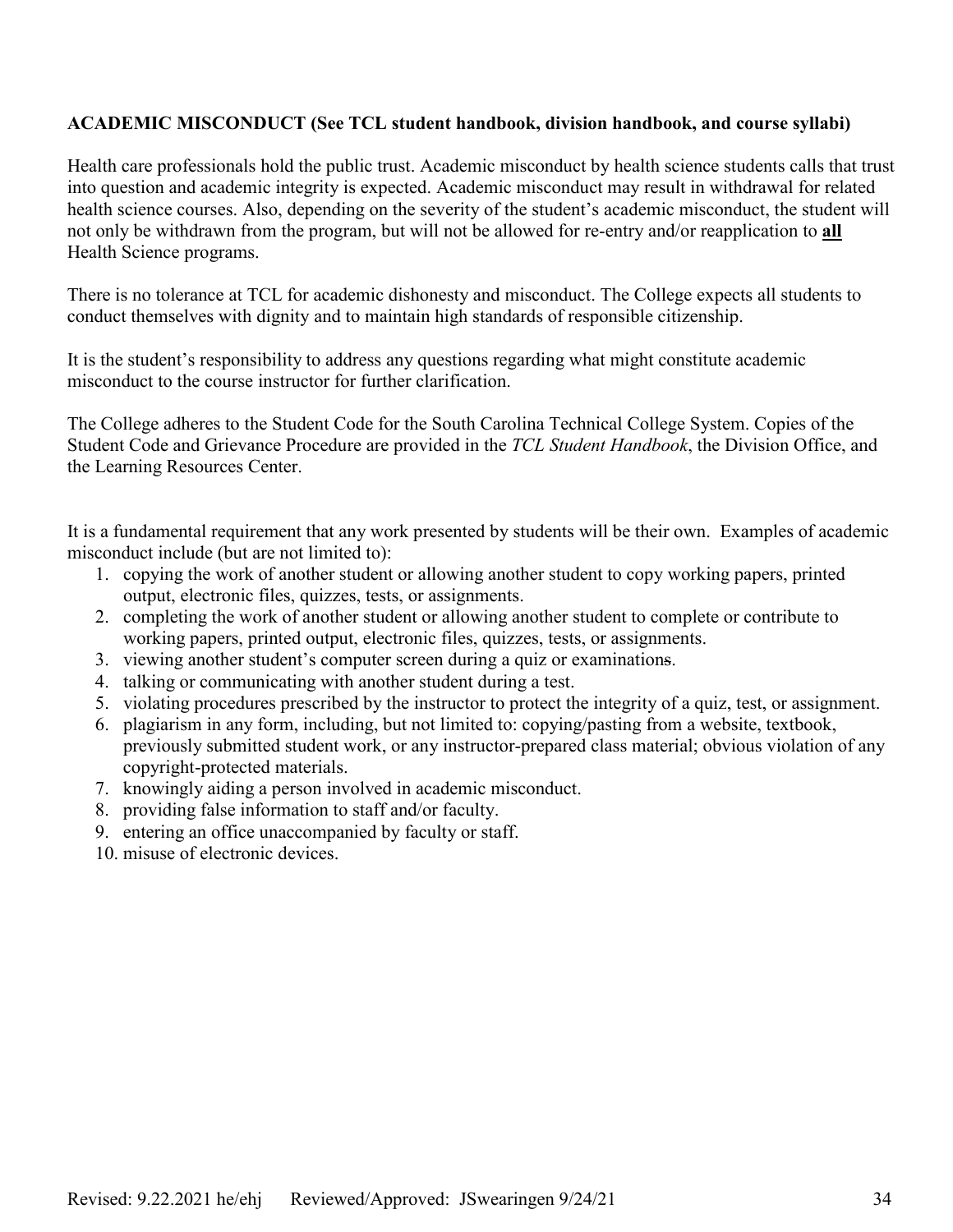# **GROUNDS FOR DISMISSAL**

The grounds for immediate dismissal from the Radiologic Technology Program at Technical College of the Lowcountry are listed below. I understand I can be dismissed from the program at any time during education for violations of any one of the grounds listed below as well as any of those listed throughout the Radiologic Technology Student Handbook, Health Science Division Student Handbook, and/or Technical College of the Lowcountry Student Catalog & Handbook.

- Any grade in Radiography or other required courses below a 78.00.
- Insubordination to faculty or clinical affiliate staff.
- The conviction and/or known use of, distribution of, or possession of illegal drugs or controlled substances
- The possession and/or use of alcoholic beverages before or during classroom or clinical experiences.
- Unethical conduct; a violation of ASRT/ARRT/SCRQSA Code of Ethics.
- Cheating in any course, which includes, but not limited to practical examinations.
- If a clinical affiliate refuses to allow a student on hospital property for violations including but not limited to such as theft, misconduct, felony conviction, or poor performance, the student will not be allowed to continue.
- Failure to abide by clinical education rotations, which may include scheduled rotations to **all** clinical education sites that are serviced by the Technical College of the Lowcountry
- Failure to abide by clinical education rotations which may include scheduled afternoon, evening or nighttime hours
- Falsification of clinical records
- No call. No show to clinical education classes.
- Results of drug screens and/or background checks mandating that student cannot attend clinical education at a facility
- Abuse of electronic devices and/or social media
- Not wearing protective apparel and/or using equipment as appropriate for radiation safety

Administrative withdrawal and dismissals from an academic program based on Student Code of Conduct violations are subject to the appeal process as outlined in the [Student Code of Conduct](http://catalog.tcl.edu/content.php?catoid=3&navoid=97&hl=Alumni+&returnto=search#Student_Code) located in the Technical College of the Lowcountry Student Handbook.

# [https://catalog.tcl.edu/content.php?catoid=7&navoid=220#Student\\_Code](https://catalog.tcl.edu/content.php?catoid=7&navoid=220#Student_Code)

Grades and clinical evaluations leading to an administrative withdrawal and/or dismissal from an academic program are not subject to an appeal. Students may request a review of their unsuccessful progress in a class by contacting the instructor and asking for such a review within five instructional days after the grade or evaluation was received. In addition, the student may ask the Department Dean and the Vice President for Academic Affairs to review the assigned grade and/or clinical evaluation. However, the decision of the Vice President for Academic Affairs regarding the appropriateness of the assigned grade and/or clinical evaluation is final.

Student Signature Date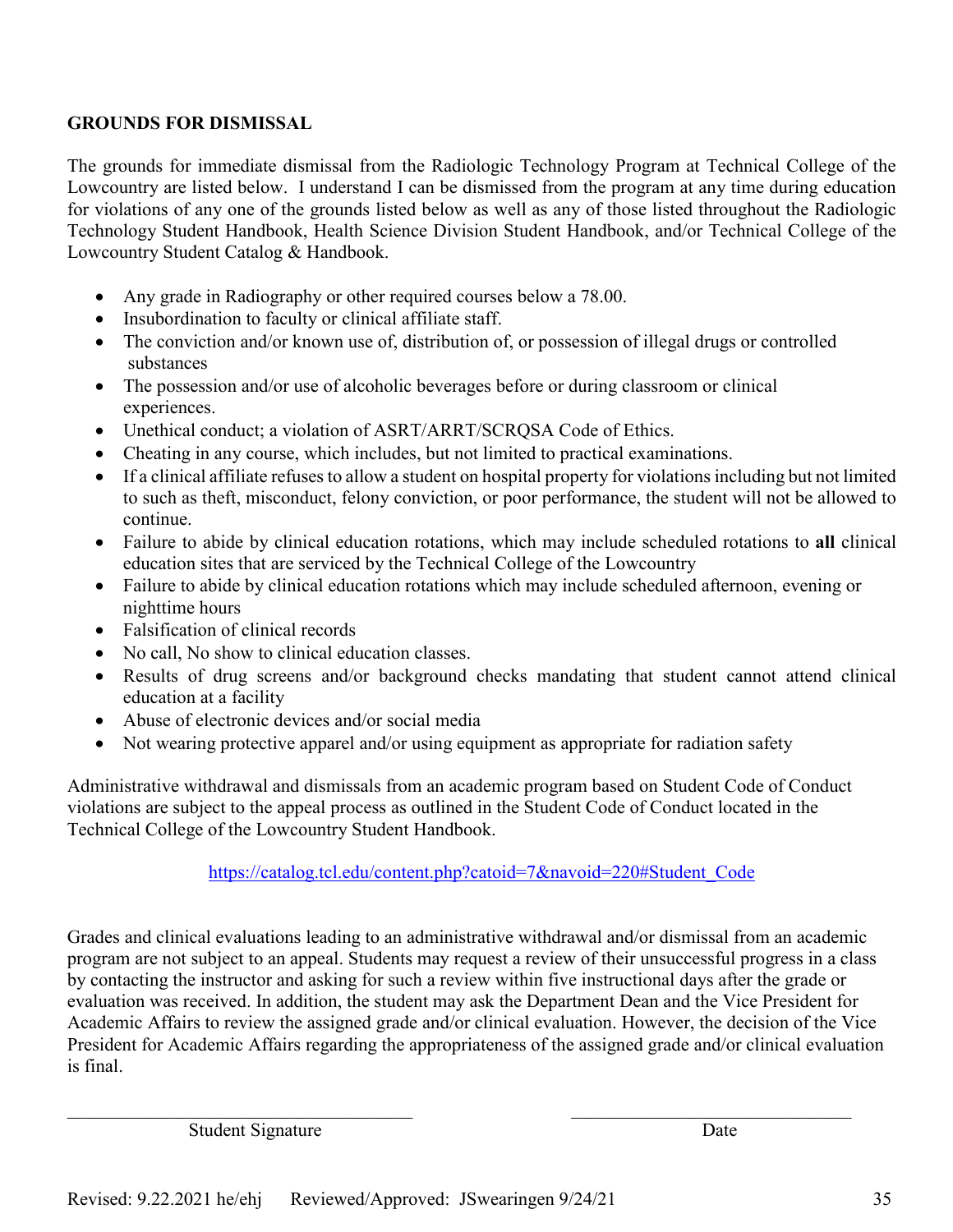# **STUDENT GRIEVANCE**

The purpose of the student grievance procedure is to provide a system to channel and resolve student complaints against a college employee concerning decisions made or actions taken. A decision or action can be grieved only if it involves a misapplication of a college's policies, procedures, or regulations, or a state or federal law. This procedure may not be used in the following instances:

- 1) to grieve a claim against a college employee for any matter unrelated to the employee's role or position at the college;
- 2) for complaints or appeals of grades awarded in a class or for an assignment, unless the complaint is based upon alleged discrimination on the basis of age, gender, race, disability or veteran's status or on the basis of alleged sexual harassment; or
- 3) to grieve a decision for which other grievance or appeal procedures exist (e.g., appeal of a disciplinary case, a residency appeal, a financial aid appeal, FERPA grievances, transfer credit evaluations, etc.).

The student filing the grievance must have been enrolled at the college at the time of decision or action being grieved and must be the victim of the alleged mistreatment. A grievance cannot be filed on behalf of another person.

For more information regarding the Student Grievance Policy and Process, students should refer to the Technical College of the Lowcountry's Catalog and Student Handbook located on the college website.

[https://catalog.tcl.edu/content.php?catoid=7&navoid=220#The\\_Student\\_Grievance\\_Procedure](https://catalog.tcl.edu/content.php?catoid=7&navoid=220#The_Student_Grievance_Procedure)

# **RE-ENTRY INTO THE RADIOLOGIC TECHNOLOGY PROGRAM**

In consideration for progression/re-entry to the Radiologic Technology Program, the first preference is to residents of Beaufort, Jasper, Hampton, and Colleton counties. The second preference is to residents of other South Carolina counties, and finally residents from other states. All re-entry decisions are contingent on space availability. All health status requirements must be current or updated.

Withdrawal from program based on:

- A. Student who left the Radiologic Technology Program for non-academic reasons
	- 1. Has GPA greater than 2.25
	- 2. Has not been out of program for greater than 1 academic year
	- 3. Must petition the Program Director for re-entry.
- B. Student who left the Radiologic Technology Program for academic reasons and has only one WF or failure in a RAD course
	- 1. Has GPA greater than 2.25
	- 2. Has not been out of program for greater than 1 academic year
	- 3. Must petition the Program Director for re-entry.
- C. Student who left the Radiologic Technology Program for academic reasons and has two WFs or failures in any level RAD course
	- 1. Not eligible for re-entry.
	- 2. May re-apply to the program.
	- 3. All Radiologic Technology Program Acceptance Requirements must be met.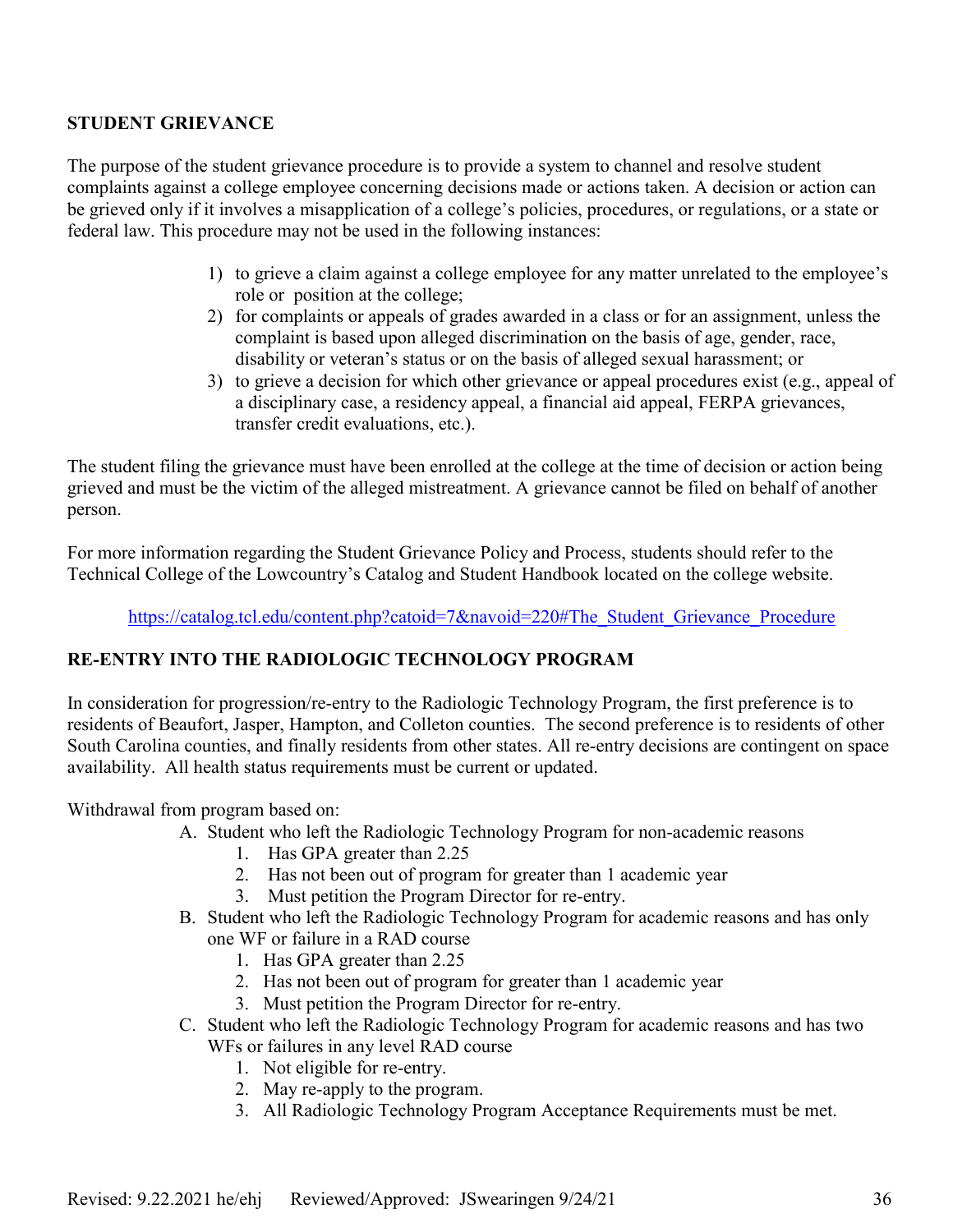For re-entry, students must meet all program admission requirements.

- 1. Each request for re-entry will be considered as a unique situation, taking individual circumstances and merit into consideration. No precedent will be set by the decision of the faculty.
- 2. A student petitioning for re-entry must be able to rotate through the approved clinical sites. The clinical facility utilized by the Technical College of the Lowcountry Radiologic Technology Program has the authority to deny a student the privilege of rotating through their facility. Rejection of a student by a clinical facility may result in denial of petition for re-entry.
- 3. Any student who has the course sequence interrupted for more than two semesters may be required to validate knowledge and skills as a condition for re-entry. This may be accomplished through testing or repeating previously completed courses.
- 4. Re-entry students will also complete practical examinations to validate critical objectives previously obtained to show knowledge and skills in vital areas.
- 5. A student is eligible for re-entry to the Radiologic Technology Program one time only.
- 6. Students re-applying to the program that were previously accepted will be placed at the lowermost position of all applicants at the time of student selection.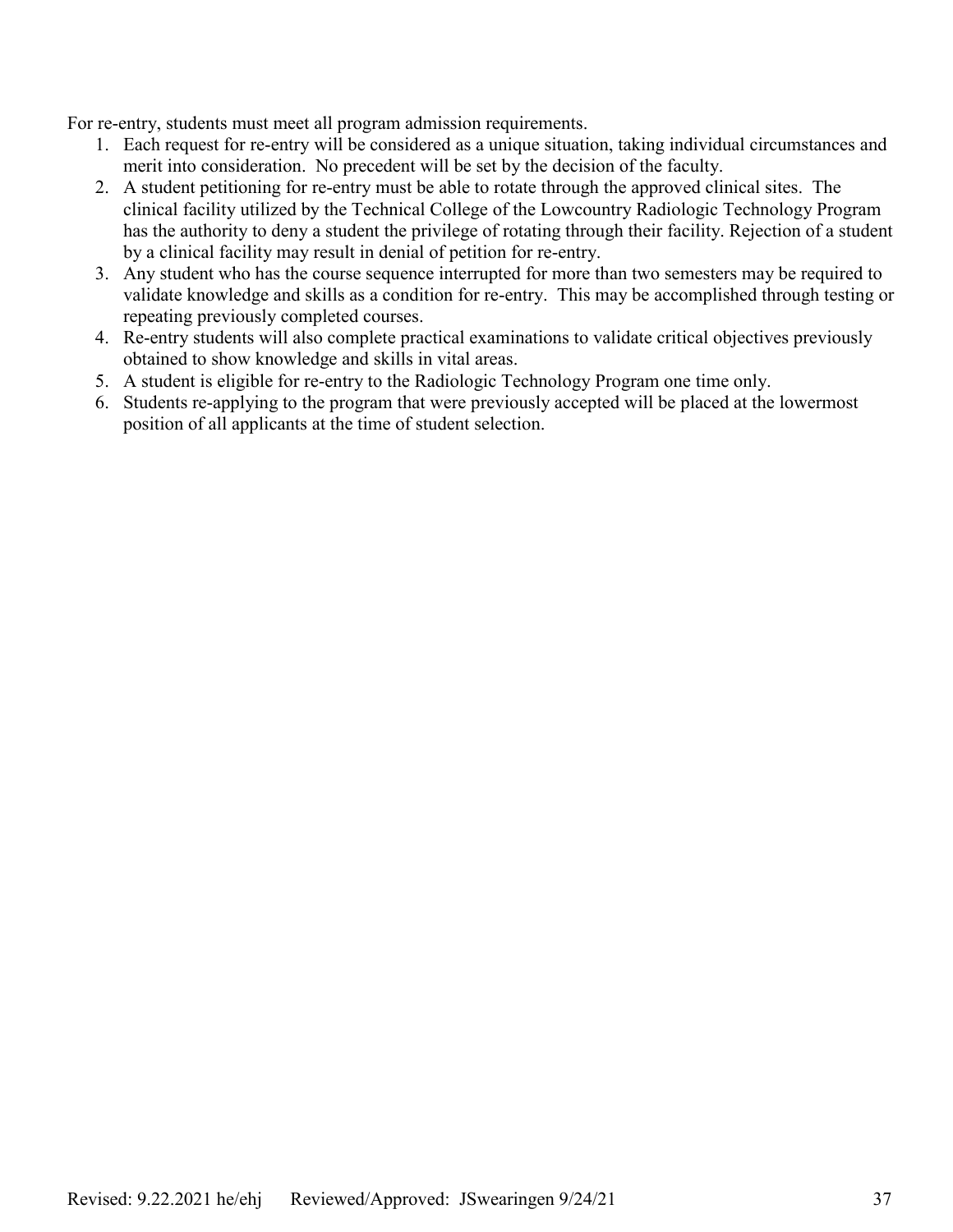# *CLINICAL EDUCATION*

# **THE PROFESSION AND ASSOCIATES**

In addition to applying the techniques of the Radiologic profession to the best of their ability, student radiographers should constantly strive to perfect and gain knowledge and proficiency by keeping informed regarding professional matters, by reading pertinent literature, and by attending meetings, seminars, and other educational programs.

To promote advancement in the knowledge and practice of radiography, student radiographers should contribute to the scientific progress of the profession and thus encourage and participate in research and investigation, and in educational programs that promote the welfare of the profession.

Student radiographers should seek to attract to the profession, persons of good character and intellectual capacity and assist in their education.

Student radiographers should accord colleagues respect and cooperation.

Student radiographers should have an appreciation of the aims and ideals of related professions for the maintenance of harmonious relations with other professional groups and persons who contribute to cooperation and efficiency of work toward common goals of delivering quality patient care.

Student radiographers must carefully guard against conflicts of professional interest and must not solicit or accept compensation in any form from a manufacturer or dealer for suggesting any particular product or service.

# **THE PATIENT**

Student radiographers who render service to the patient should measure the propriety of their actions and decisions by the primary consideration of their effect on the patient's health and welfare, demonstrating a spirit of kindness, patience, and understanding.

Student radiographers are obliged to keep confidential any information concerning the patient.

Student radiographers are responsible for the competent and efficient performance of radiographic procedures prescribed only by a physician. They must not attempt to provide services for which they have not been properly educated.

Student radiographers shall be discrete and tactful when dealing with the patient. They shall avoid all actions or statements, which in any way might be construed by the patient as criticism of the physician, or other professional concerned with the patient's care. Student radiographers will make no specific statements to the patient or anyone else concerning the patient's diagnosis or prognosis.

Student radiographers shall avoid all extraneous conversation of a personal nature in patient areas.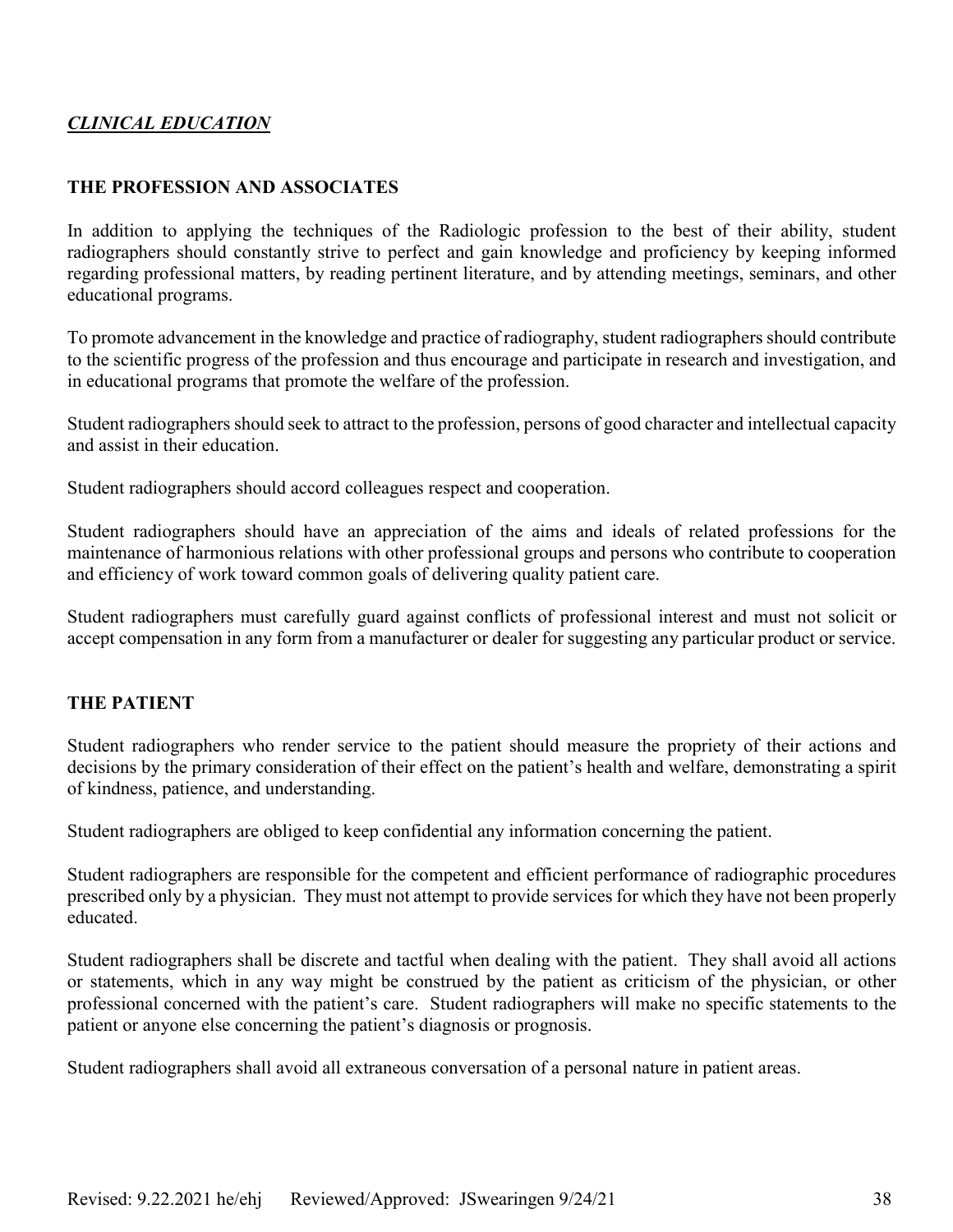# **PATIENT' RIGHTS**

The American Hospital Association presents a Patient's Bill of Rights with the expectation that observance of these rights will contribute to more effective patient care and greater satisfaction for patients, their physician, and the health care organization. Further, the Association presents these rights in the expectation that they will be supported by the health care organization on behalf of its patients, as an integral part of the healing process. It is recognized that a personal relationship between the physician and the patient is essential for the provision of proper medical care. The traditional physician-patient relationship takes on a new dimension when care is rendered within an organizational structure. (\*See Patient Bill of Rights, Appendix C)

# **THE PHYSICIAN**

Diagnosis and the prescription of radiographic procedures is the sole responsibility of the physician. Under no circumstances shall a student radiographer attempt to perform any of the functions of a physician or in any manner encroach on that portion of the practice of medicine.

Student radiographers shall competently meet their responsibilities to all physicians with equal respect, interest, and courtesy.

# **PATIENT CARE AND SAFETY**

All patients MUST be correctly identified. (*Student's should use a minimum of two types of patient identifiers, including, but not limited to: stating the full name and/or date of birth, checking the arm band, and verifying the patient order*).

Address patients, their families and hospital personnel by their proper titles (Mr., Mrs., Miss, Dr.) an exception might be made for addressing children.

Always assist ALL patients on and off the radiographic table.

Do not embarrass patients by unnecessarily exposing their bodies. All patients must be properly robed and draped. Place a clean sheet on the table for each patient. Do not allow patients to leave the radiographic room in soiled gowns.

Each student must be familiar with the first aid supplies as well as the department emergency cart. In acute emergencies, students should solicit help as best they can and stay with the patient to aid him until help arrives. Students are expected to follow the protocol of the clinical education site in all emergency situations.

Notify the supervising radiographer immediately of any equipment malfunction. In the event the clinic site has published safety codes, each student will read the safety codes to become familiar with them. Please check with the supervising technologist regarding published safety codes.

# *Radiographic Technology students are required to wash their hands before and after each patient.*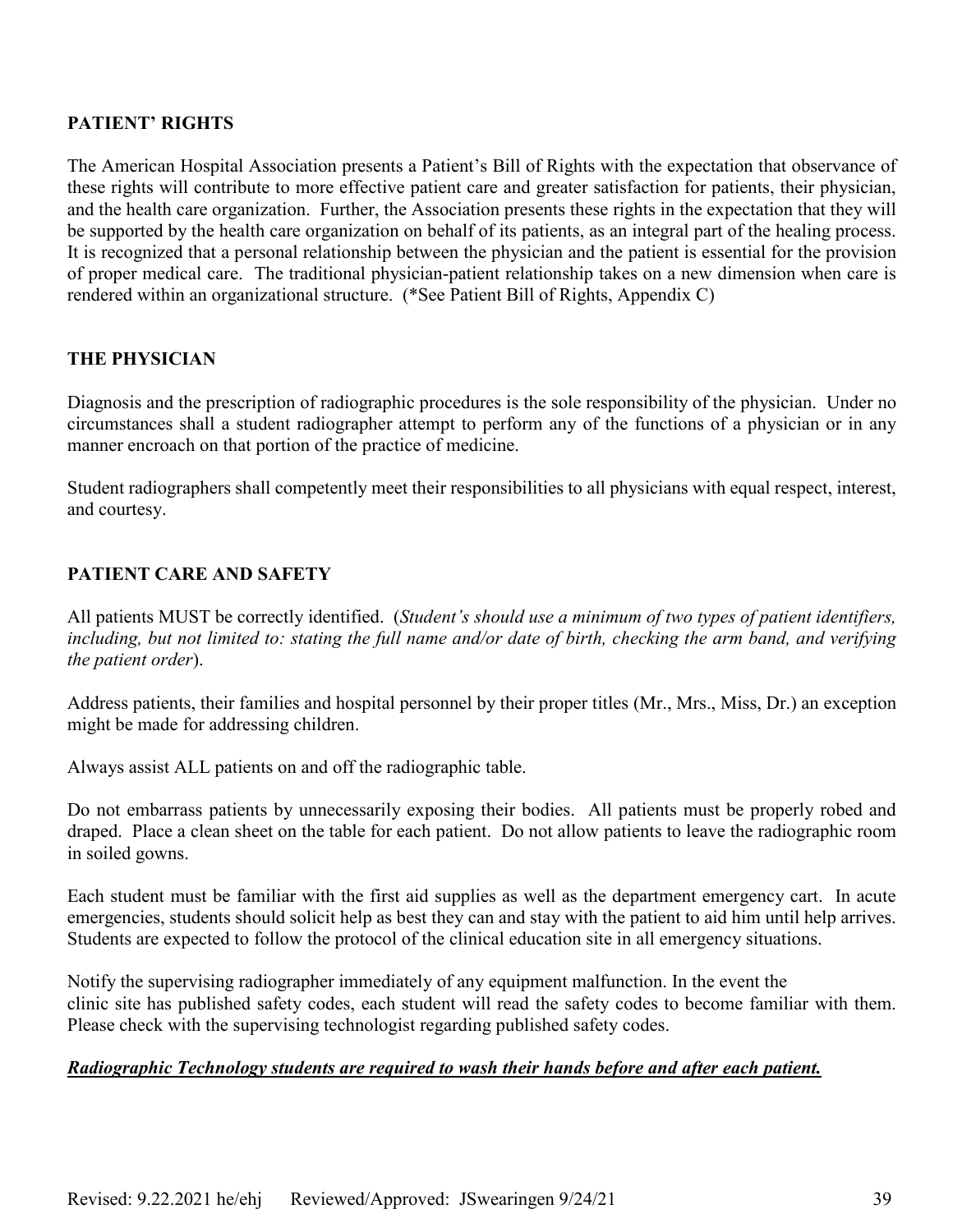# **Joint Review Committee on Education in Radiologic Technology (JRCERT) Standard 5 Requirements for Accredited Programs\***

# **Standard 5 The program assures that students employ proper safety practices.**

# **Objective 5.3** *Explanation:*

The program must assure that students are instructed in the utilization of imaging equipment, accessories, optimal exposure factors, and proper patient positioning to minimize radiation exposure to patients, selves, and others. These practices assure radiation exposures are kept as low as reasonably achievable (ALARA).

Students must understand basic safety practices prior to assignment to clinical settings. As students' progress in the program, they must become increasingly proficient in the application of radiation safety practices.

• Students must not hold image receptors during any radiographic procedure.

• Students should not hold patients during any radiographic procedure when an immobilization method is the appropriate standard of care.

• Programs must develop policies regarding safe and appropriate use of energized laboratories by students. Students' utilization of energized laboratories must be under the supervision of a qualified radiographer who is available should students need assistance. If a qualified radiographer is not readily available to provide supervision, the radiation exposure mechanism must be disabled.

# **DIRECT AND INDIRECT SUPERVISION OF STUDENTS**

# **Standard 5 The program assures that medical imaging procedures are performed under the appropriate supervision of a qualified radiographer.**

# **Objective 5.4** *Explanation:*

Appropriate supervision assures patient safety and proper educational practices. The program must develop and publish supervision policies that clearly delineate its expectations of students, clinical preceptors, and clinical staff.

The JRCERT defines direct supervision as student supervision by a qualified radiographer who:

- reviews the procedure in relation to the student's achievement,
- evaluates the condition of the patient in relation to the student's knowledge,
- is physically present during the conduct of the procedure, and
- reviews and approves the procedure and/or image.

Students must be directly supervised until competency is achieved. Once students have achieved competency, they may work under indirect supervision. The JRCERT defines indirect supervision as student supervision provided by a qualified radiographer who is immediately available to assist students regardless of the level of student achievement.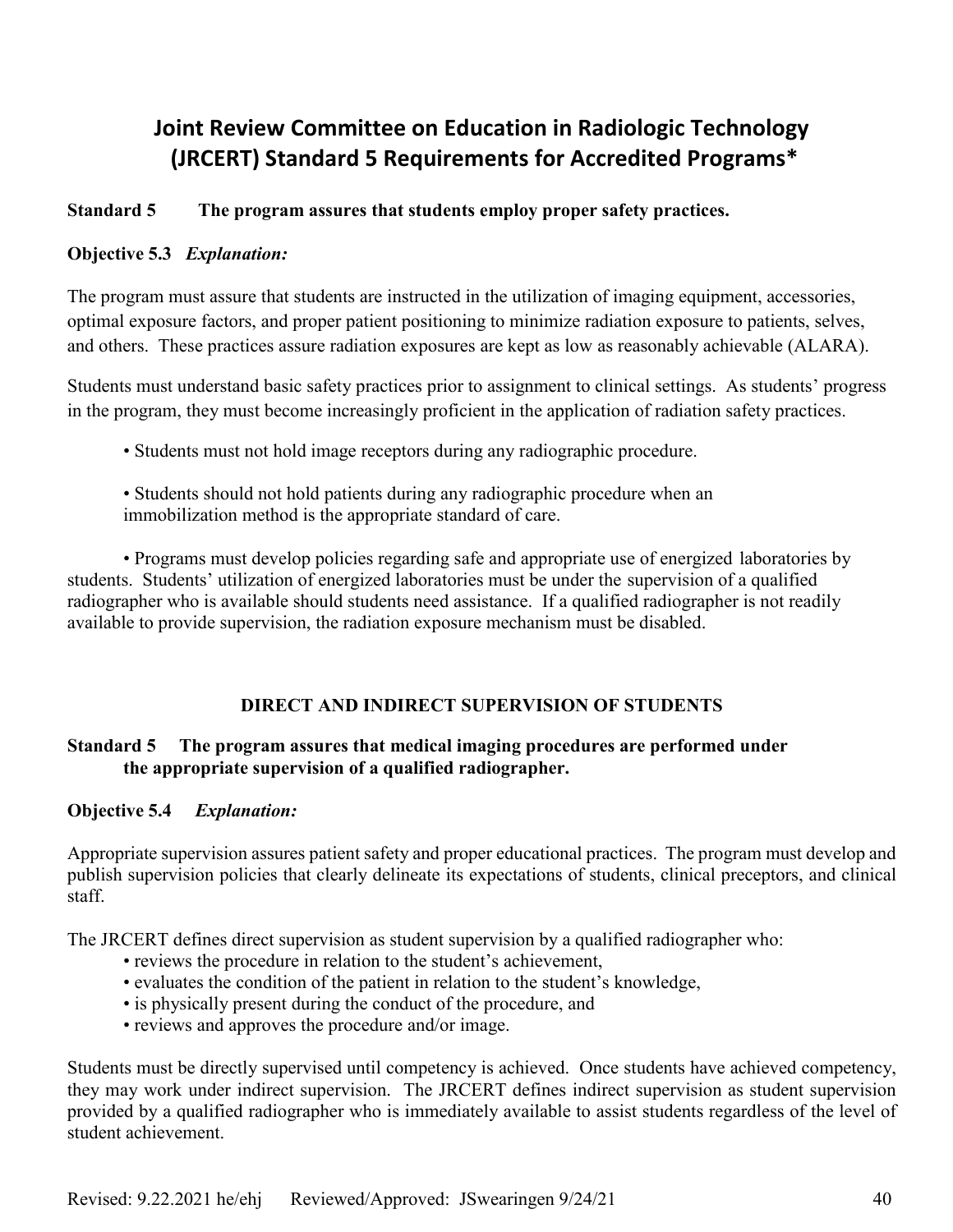Repeat images must be completed under direct supervision. The presence of a qualified radiographer during the repeat of an unsatisfactory image assures patient safety and proper educational practices.

Students must be directly supervised during surgical and all mobile, including mobile fluoroscopy, procedures regardless of the level of competency.

\*These are minimum requirements of the JRCERT. The program may wish to implement more stringent requirements as deemed necessary.

# **CLINICAL EDUCATION ROTATIONS**

Students can expect, but not be limited to; clinical education class/rotations at all designated clinical education sites who have signed contractual agreements with the Technical College of the Lowcountry. Clinical education rotations will include day, afternoon and evening rotations. Weekend rotations may be included also. Students are responsible for their own transportation to and from clinical sites. Every effort is made to ensure that students receive a fair and equitable learning experience, as such, students must be eligible to rotate through all clinical affiliates while enrolled in the program.

# **CLINICAL HEALTH REQUIREMENTS**

Students are required to complete the clinical requirements for their clearance to start their clinical rotations. This includes a Complio tracker, CPR certification, background check, drug screens, required vaccination records, titers and/or boosters (if applicable), annual flu vaccinations and proof of required health insurance. Additional requirements (specific packets/modules) may be needed for completion for the clinical affiliation to receive clearance.

# **CLINICAL BEHAVIOR**

The student is expected to adhere to the standards of ethical and professional behavior as described in the ARRT/ASRT Code of Ethics

Most radiology departments have areas where eating and drinking is permitted and where technologists and student radiographers may congregate when not busy. These activities must NEVER take place in the halls or patient areas.

Students are to take advantage of every opportunity to participate in any radiographic examination performed at the clinical site regardless of whether the student has completed the competency requirement. Once competency has been completed, students are expected to perform examinations with indirect supervision to maintain a competency level. *Students are never to refuse to perform a radiographic examination because they do not need to prove competency.*

Students are responsible for obtaining the required number of competencies each semester, regardless of where they are participating in clinical rotation. Students are encouraged to participate in all examinations performed while in a clinical education setting. However, no competency can be completed until the student has successfully completed a simulated practical examination evaluated by program faculty. The student is required to follow the JRCERT direct/indirect supervision policy as defined by the program. Listed below are some general reminders regarding clinical behavior, performance, and/or expectations.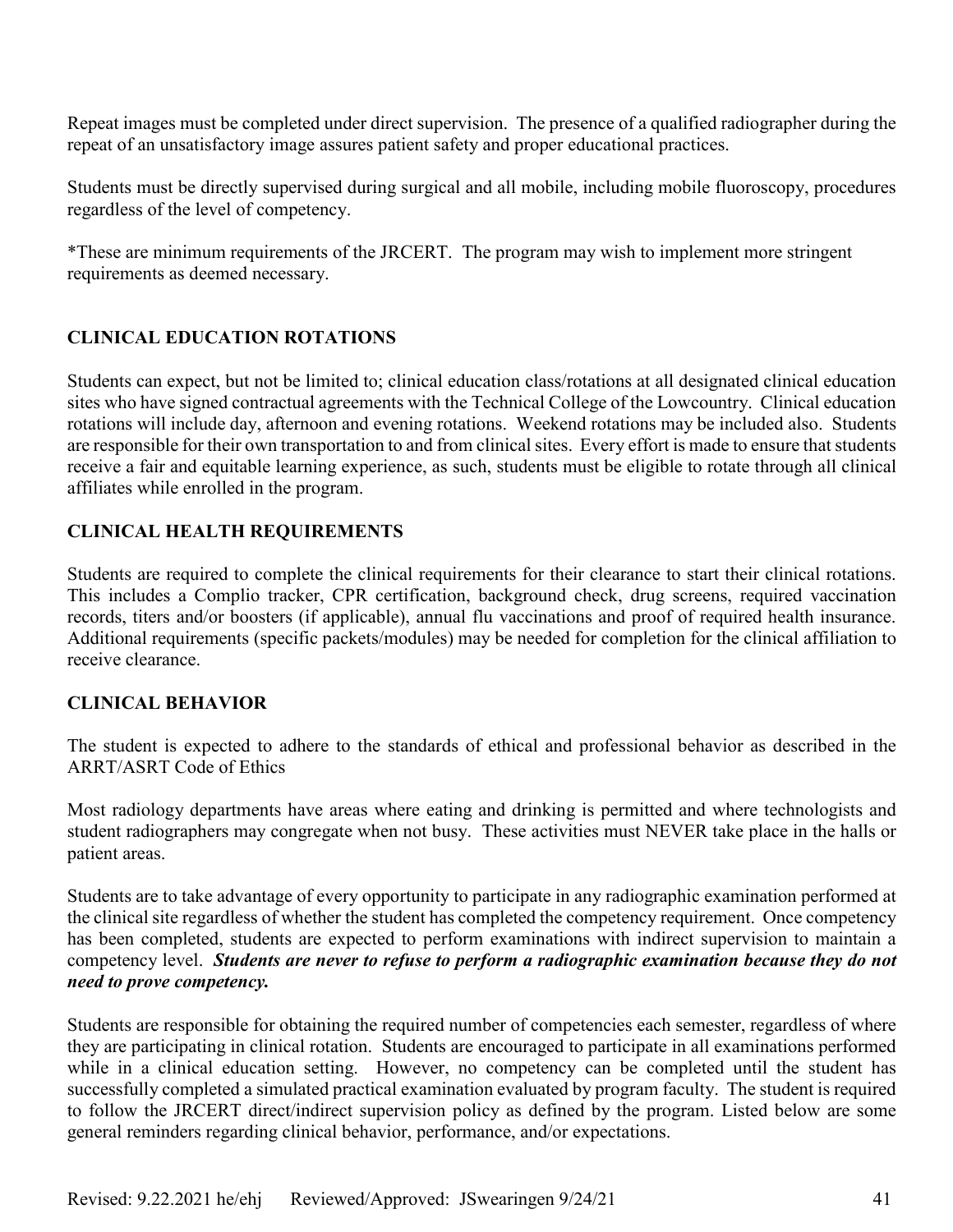- Students are to utilize down time to become familiar with the radiographic equipment, department operations, and/or practicing of positioning procedures with fellow students or department staff if available.
- Lunch breaks while in the clinical education classes are limited to thirty (30) minutes regardless of the clinical site policy.
- Except in emergencies, personal phone calls should not be made or received on clinical site phone lines.
- Students should not have their cell phones or any other electronic devices out during their clinical rotations.
- Students are responsible to the supervising radiographer or their designee while in the clinic.
- Students shall inform the supervising radiographer before leaving the department.
- Students will help assist in tasks in maintaining clean radiographic rooms including stocking supplies and linens.
- Clinical education classes are designed to give the student opportunities to learn and obtain required clinical competencies for progression in the program. In exceptionally rare occasions', students may "mock up" clinical competencies during the duration of the program. Final clinical competencies will not be done as "mock up". Mock up competencies are at the discretion of the program faculty.
- Students are required to maintain a clinical notebook and keep certain records throughout the program.

# **CLINICAL ATTENDANCE POLICY**

Students are responsible for completing the required number of competencies as assigned. Students are encouraged to schedule appointments, etc. etc. on a scheduled day off if one is made available during the semester.

# **In the event that a student will miss a clinical day, or will be late, he/she must:**

- *1. Call and leave a message* **with the clinical coordinator @ 843-470-8402, (***30 minutes* **prior to your start time), the reason you will be absent, the clinical site you are scheduled at, and the phone number where you can be reached. You must also leave a message with the Division of Health**  Sciences administrative assistant @ 843-525-8267. It is the student's responsibility to notify the **clinical facility as well, with documentation of time notified and whom the message was given.**
- *2.* **If for some reason these steps are not followed, then the student will fall under the NO CALL/ NO SHOW category and WILL BE DISMISSED FROM THE PROGRAM.**

# *\*Please refer to the Health Science Division Handbook for clarification of the No Call/No Show policy.\**

If an absence should occur, student will be required to make-up missed clinical time. Make-up time is scheduled by the program faculty. Student make-up time will be scheduled during the last week of the semester, not in correlation with final exams. Any student not completing clinical make-up times will receive an incomplete for the semester until time has been verified by the clinical coordinator. Remember: missed clinical time could result in missing clinical examinations the student needs to complete the course and may receive an incomplete for the course. Also, missed clinical time and make up opportunities may constitute the student in receiving an incomplete until time is completed.

All properly completed clinical paperwork MUST be turned in to the clinical coordinator by a specified date as outlined in the course or clinical syllabi. If the student does not complete their clinical coursework by the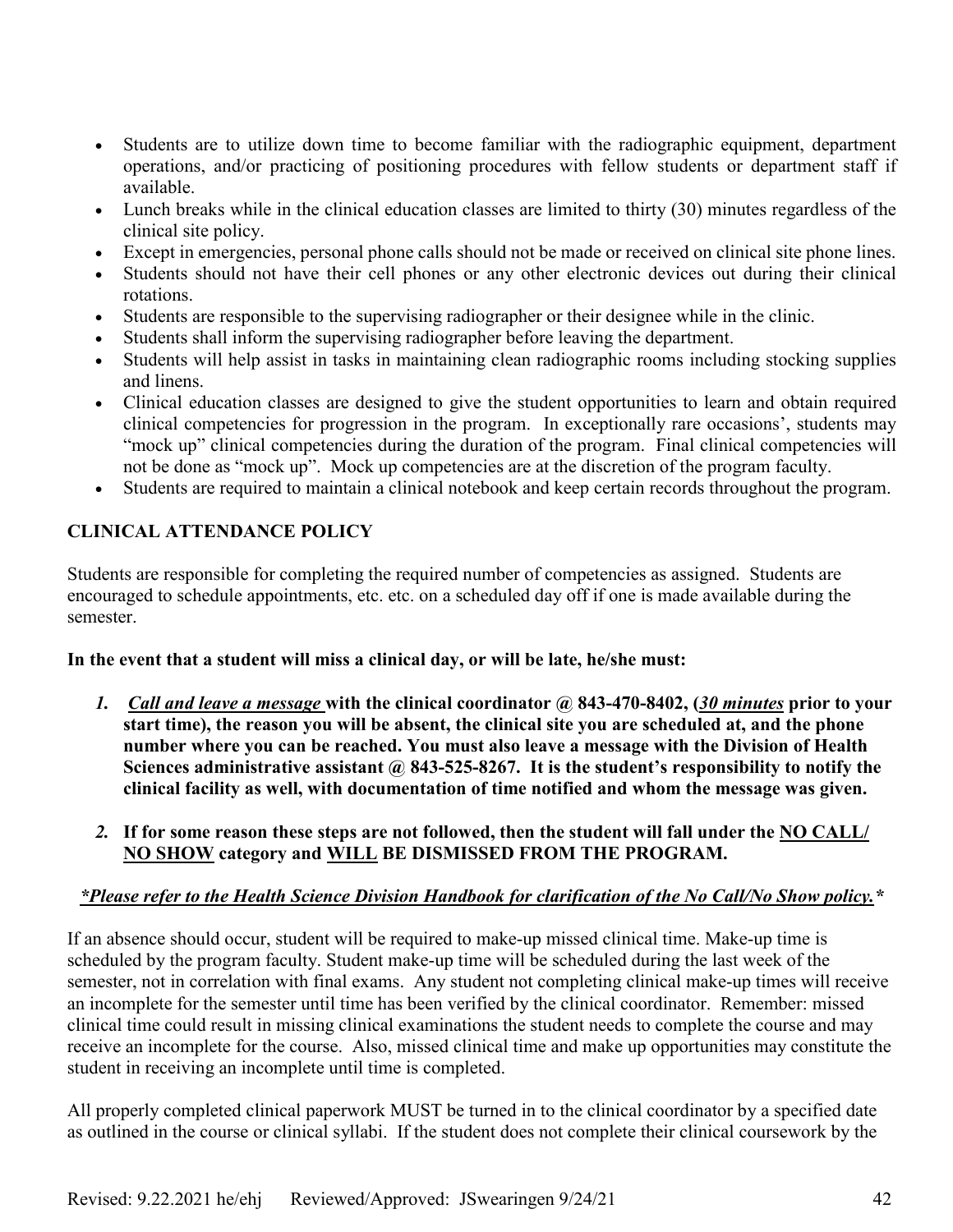last clinical day, they must turn in what they have completed and grades will be assessed on what was finished. Zeros may be given for any incomplete clinical work.

A copy of TCL's STATEMENT OF POLICY NUMBER: 3-1-307 CLASS ATTENDANCE (WITHDRAWAL) is on file in the Division Office and in the Learning Resources Center.

# **EMPLOYMENT AT A CLINIC SITE**

Students who gain employment by a designated clinical education site, in any job capacity, while enrolled in the Radiologic Technology Program must notify the clinical coordinator in writing of such employment. It is the policy of the program that students not attend a clinical education class at a facility in which they are employed. Students may choose to take a leave of absence from their employer to meet the educational outcomes of the program. Violation of this policy may be cause for termination from the program. Students shall state truthful their credentials of professional education and experience to an employer.

C**linical competencies cannot be obtained during employment. Students must obtain clinical competencies during scheduled clinical education classes or at the direction of the program faculty.**

# **UNIFORM POLICY**



# **Radiologic Technology Uniform Policy**

Requirements of students:

# **Clinical Days**

- TCL Radiologic Technology Program uniform (TCL school patch on left sleeve)
	- Minimum of 3 sets, Cherokee Authentic Workwear brand
		- $\blacksquare$  Pants teal blue
		- $\blacksquare$  Tops grey
		- **Style numbers** 
			- **Unisex**:
				-

 $\circ$  Pants – 4100 Tops – 4777, 4876

- White Laboratory Coat
	- TCL patch on left sleeve
	- Mid-thigh length
	- Preferably no cuffed sleeves
- White crew neck short- or long-sleeved t-shirt tucked in under uniform top
- In the event of visible tattoos, they must be covered during clinical education class.
- TCL School Badge, dosimeter badge, and the clinical facility student badge, if the facility allocates one for the student.
- White Leather Tennis Shoes or Clogs
- White Socks
- Watch with a second hand (No Apple/electronic watches)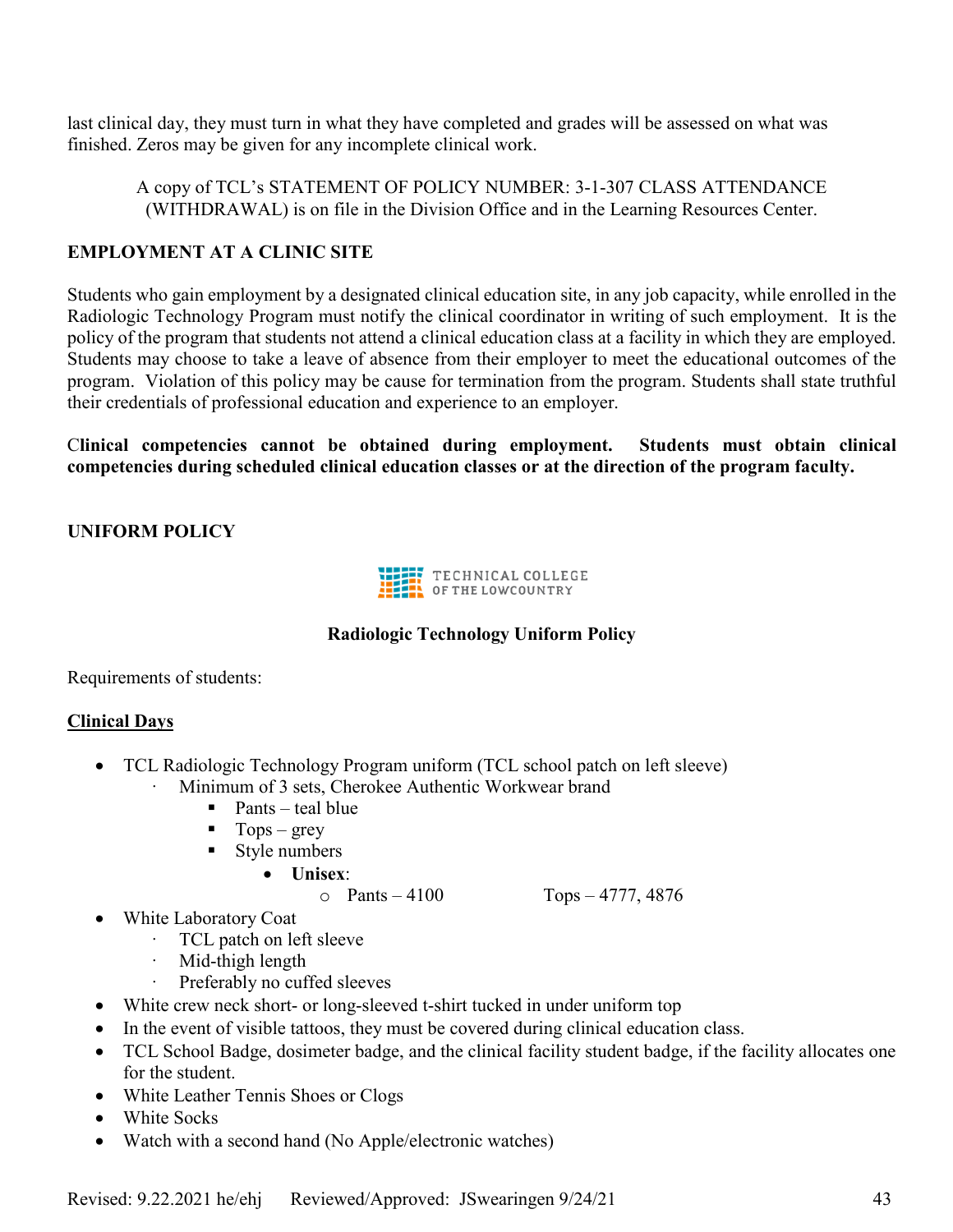- Lead markers (2 sets) order from Penn-Jersey X-ray (pjxray.com)
	- Marker requirements:
		- **Position Indicator Markers (with BB's)**
		- Blue "L" and Red "R"
		- $\blacksquare$  Include your 3 initials
- Pocket Guide to Radiography

# *Miscellaneous*

- 1. No jewelry may be worn other than a wedding band, a watch and professional pin. No necklaces, bracelets or additional rings. Students with pierced ear lobes may wear 1 pair of small plain posts. Loops or other decorations are considered inappropriate. No additional body jewelry may be worn in the clinical setting.
- 2. Hair is to be arranged in a style that keeps it secured and off the collar. Fasteners should be of neutral color. Bows or ornate fasteners are not appropriate.
- 3. For patient safety, fingernails must be of fingertip length, neatly trimmed and clean. Students may wear clear nail polish. Acrylic, gel, or silk wrap nails are not allowed.
- 4. All tattoos and other forms of body art must be covered
- 5. No gum chewing in clinical settings.
- 6. Perfume or strong shave lotions are not appropriate in clinical settings.
- 7. Proper personal and oral hygiene are required.
- 8. Students must adhere to the smoking policy of the clinical facility.

*In the event a student loses a dosimeter badge or his/her lead markers, he/she must notify school officials about the occurrence. Students will not be allowed to attend clinic until the appropriate measures have been taken to complete the process of receiving a new dosimeter badge and/or marker replacement. The clinical time missed will be documented and designated make up days at the end of the semester will be assigned, not to conflict with the student's final examinations. It is the student's responsibility to notify program officials to complete the process for ordering and shipping a new dosimeter badge. Accumulated costs for additional shipping charges in receiving a new badge will be the responsibility of the student. It is the student's responsibility to purchase additional lead markers. \*\* Failure to do so obligates the student to settle monies owed with the business office before academic registration for the upcoming semester will take place.*

# **Class Days**

- Teal scrub pants
- Grey crew neck short- or long-sleeved t-shirt

# **PREGNANCY (Specific to Radiologic Technology Students)**

If during her course of education, a student becomes pregnant, she may *voluntarily* choose to declare her pregnancy to the Program Director *in writing*. Revealing her pregnancy is *not* a requirement and is the decision of the student. The student may choose not *to declare* her pregnancy, in which case, the student will be treated as though she is not pregnant. Once a pregnancy is declared, the student also has the right to *undeclare* the pregnancy at any time, but should also be completed *in writing*. This is in accordance with federal and state law. Only by declaring the pregnancy, is the fetus subject to lower dose limits of 0.5 rem or 0.05rem in any one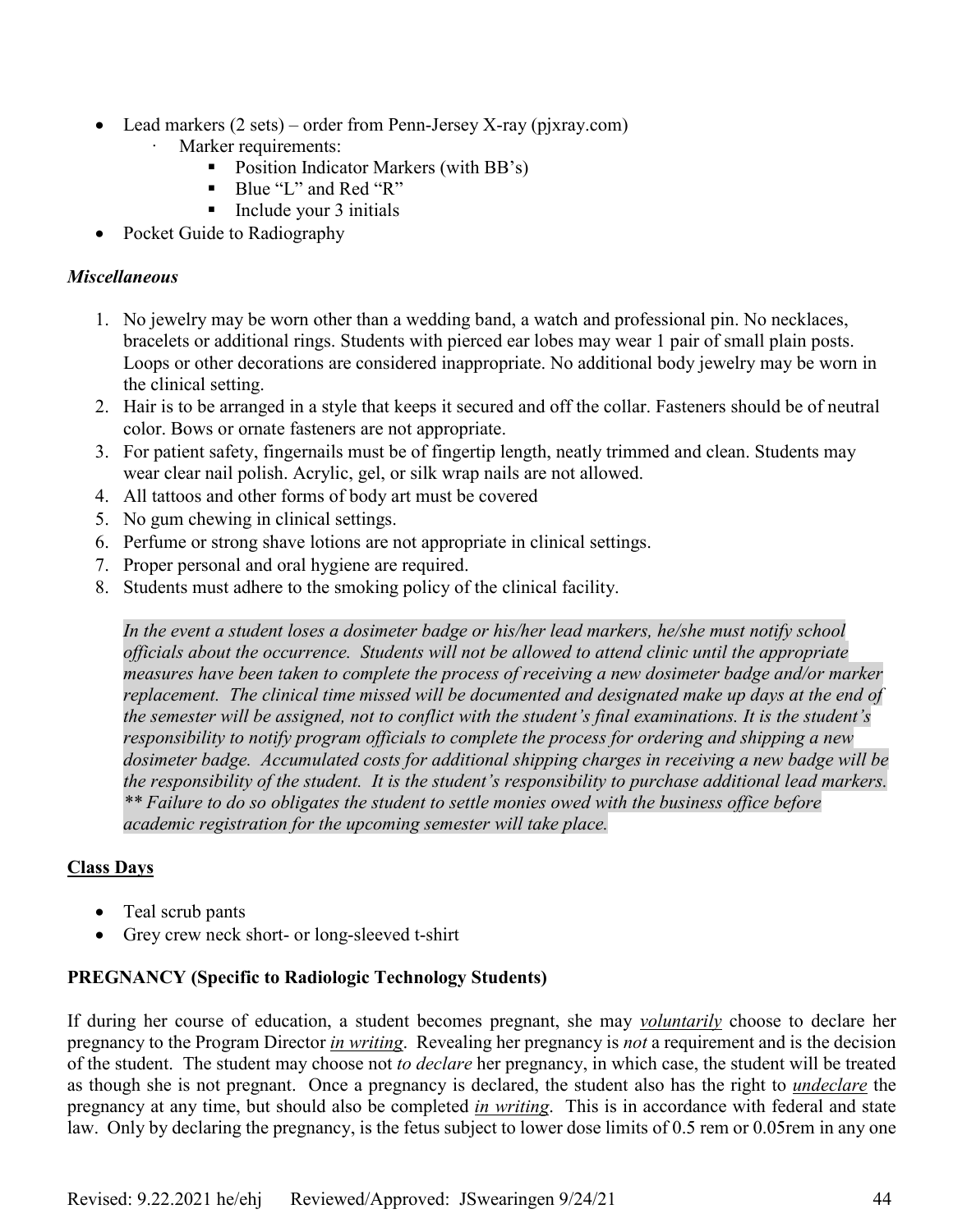month.

If a decision is made to voluntarily declare pregnancy, the student must do the following:

- 1. Submit a formal statement in writing to the Program Director
- 2. Receive counseling of radiation safety practices that are to be observed during the pregnancy. This counseling will come from the program faculty and documented in the student file.
- 3. Receive a fetal radiation dosimeter monitor that is to be worn at the waist level and under the lead apron where appropriate
- 4. Be subject to the fetus' lower radiation dose limits for the duration of the pregnancy

The student in the Radiologic Technology Program at the Technical College of the Lowcountry must be aware of the following:

- 1. Only declared pregnancies are subject to the fetal lower dose limits
- 2. The program will assume that a pregnancy does NOT exist unless the Program Director is informed of the pregnancy in writing
- 3. Declared pregnant students have several options as they relate to the Radiologic Technology Program. If a pregnancy is declared, the program faculty will advise the student of the following options:
	- A. The student may continue both the academic and clinical components of the program without modifications.
	- *B. The student may continue academic course work only. This option is the discretion of the faculty and will depend on the placement of the student within the program. Students, who choose this option and have the approval of the Program Director, will make up all clinical education prior to graduation and receiving their diploma. The maximum leave of absence within a twelve (12) month period is sixty (60) days.*
	- C. The student may choose to leave the program with conceivable re-entry at a time to be determined by the Program Director in consultation with the program faculty and compliance with policy of the Division of Health Sciences. The student may be required to begin the program again, depending on the student's placement within the program.

Students needing to re-enter the program must follow the "Conditions for Re-entry to Health Sciences Programs" as stated above in Section I. Clinical remediation may be required if the absence has been considered substantial and/or if clinical skills need to be further enhanced.

# **PPE REQUIREMENTS**

Until further notice, there is a mask mandate in place indoors at TCL. Failure to adhere to the mask requirement will result in the following:

- First Offense: Verbal Warning
- Second Offense: You will be asked to leave class with an absence for that day.
- Third Offense: You will be asked to leave class and must meet with Associate Vice President Rodney Adams in Building 2 room 203 prior to returning to class.

In addition, all students will be required to wear PPE as deemed appropriate and necessary per clinical facility for the duration of the clinical experience. Students may also be required to wear additional PPE while participating in "on campus" lab activities to provide an environment that is representative of the program's clinical facilities. Failure to adhere to this mandate will render the student ineligible to participate in clinical rotations or "on campus" activities, and therefore unable to progress in the program.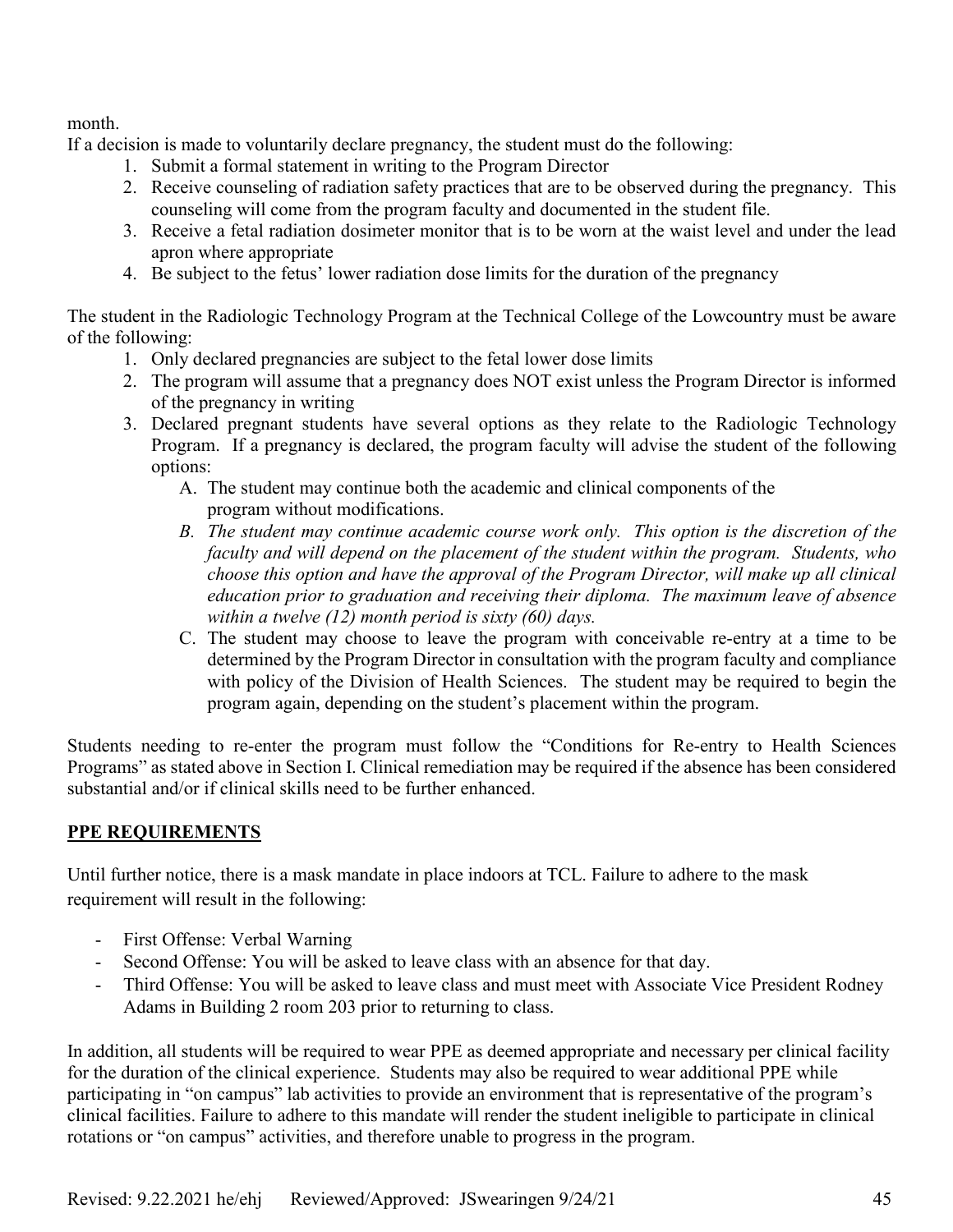# **CLINICAL SUPERVISION & SAFETY**

In order to meet accreditation standards, set forth by the Joint Review Committee on Education in Radiologic Technology (JRCERT), as well as providing proper patient care and operator protection, the following policies applies to student supervision in the clinical setting as well as in an energized laboratory.

**1. Students performing imaging procedures must be under direct supervision of a qualified practitioner until the student achieves competency as outlined by the Technical College of the Lowcountry Radiologic Technology Program policy.** 

**2. Students performing imaging procedures must be under indirect supervision of a qualified practitioner after the student achieves competency as outlined by the Technical College of the Lowcountry Radiologic Technology Program policy.** 

**3. Students repeating unsatisfactory radiographs must be under direct supervision of a qualified practitioner regardless of achieved competencies. A repeat identification log is attached to the clinical syllabi to document repeats of radiographs within the clinical setting. Any repeat must be under direct supervision of a qualified practitioner.** *(A copy of the Repeat Identification Log is included in the appendix section of the student handbook).* 

**4. Students must maintain direct supervision while completing OR, Portable examinations and Fluoroscopy. Additionally, students should wear a lead apron when assigned in these areas. Failure to comply may constitute grounds for dismissal.** 

# *FAILURE TO ADHERE TO THIS POLICY MAY CONSITUTE GROUNDS FOR DISMISSAL FROM THE RADIOLOGIC TECHNOLOGY PROGRAM*

# **RADIATION SAFETY– DOSIMETRY GUIDELINES**

The radiation dosimeter badge is required for all students. This dosimeter measures the exposure each students receives during their clinical rotation. It is required for the student to place and wear the dosimeter badge at the collar level. Each student will receive an online report of their exposure. If a student misplaces their dosimeter or loses the dosimeter, it is their responsibility to contact faculty immediately to begin the process to order a replacement. It is the student's responsibility to notify program officials to complete the process for ordering and shipping a new dosimeter badge. Accumulated costs for additional shipping charges in receiving a new badge will be the responsibility of the student. It is the student's responsibility to purchase additional lead markers. Failure to do so obligates the student to settle monies owed with the business office before academic registration for the upcoming semester will take place.

#### **South Carolina Medical Radiation Health & Safety Act Eligibility for S.C. State Certification Effective: June 30, 2000**

Purpose: To inform the student of the eligibility requirements to obtain certification to use ionizing radiation on humans in the state of South Carolina.

Effective June 30, 2000, registrants of x-ray or other equipment, which emits ionizing radiation, are required by law to ensure that only operators certified by the South Carolina Radiation Quality Standards Association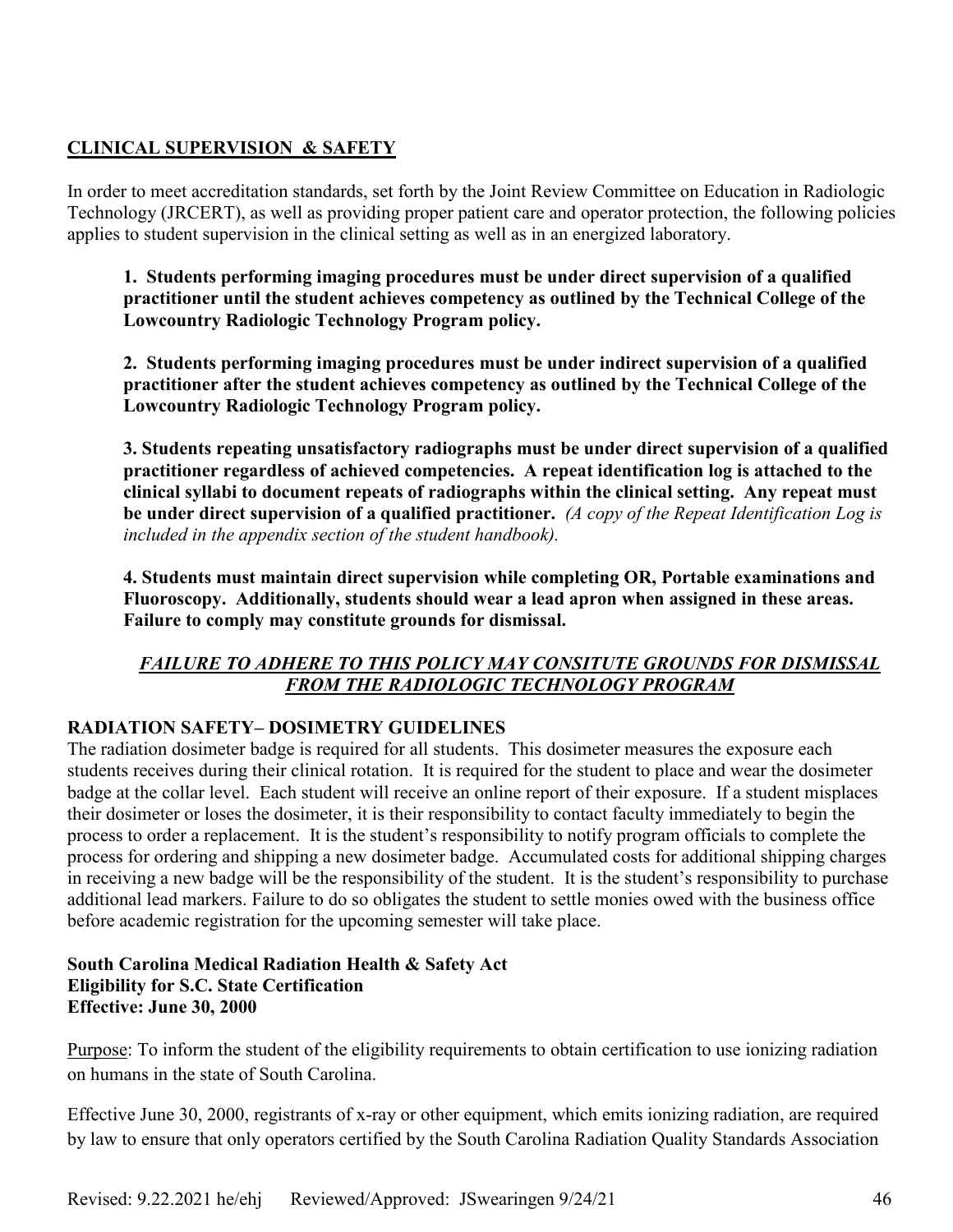(SCRQSA) can use ionizing radiation, or equipment emitting or detecting ionizing radiation on humans for diagnostic or therapeutic purposes.

Procedure: Students enrolled in the Associate degree program for Radiologic Technology are eligible to apply for a limited general radiography certificate through the SCRQSA. However, students must complete the following program requirements:

- Must successfully complete the first two semesters of didactic coursework\*.
- Must successfully complete a minimum number of designated clinical competencies.
- Obtain a letter from the Program Director indicating that the above-mentioned requirements have been met.
- Submit an application and appropriate fee to the SCRQSA.

# *Note:* **Students who receive a limited general radiography certificate are only to work within the scope of practice of a limited general radiographer.**

\*The program implements additional requirements for students to receive their limited licensure.

Once a student graduates from the program:

- Application can be made to the SCRQSA for a temporary certificate to work as a radiographer. This must be done prior to working as a General Radiographer (not limited).
- Upon successful completion of the ARRT certification exam, the graduate will receive a permanent certificate after submitting a copy of his/her ARRT card.

In the case that a student does NOT complete the Radiologic Technology Program, it is the responsibility of the student to obtain eligibility information from the SCRQSA on maintaining certification. *Additional information can be found on the SCRQSA website (*www.scrqsa.org*).*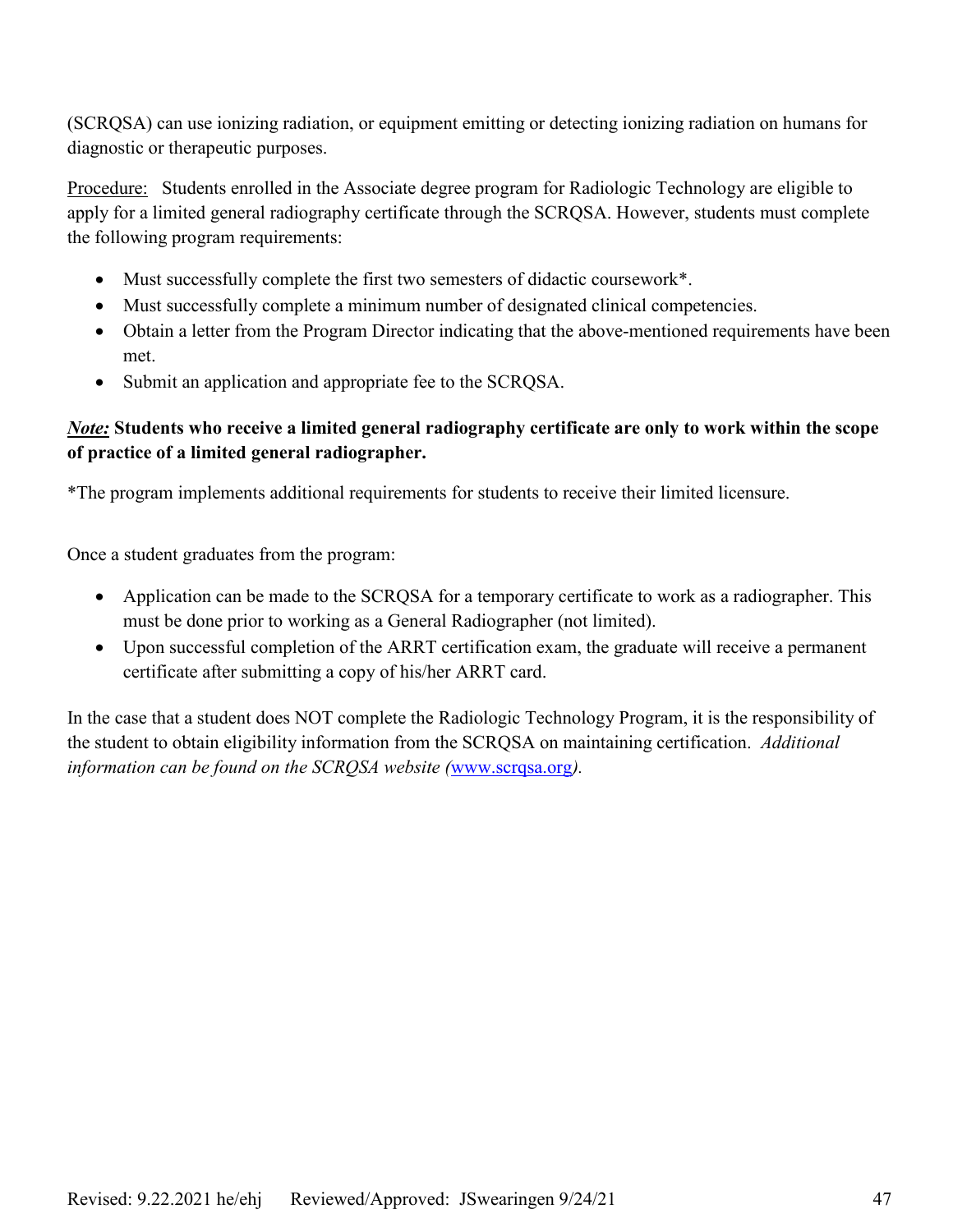#### **APPENDIX SECTION GENERAL INFORMATION:**

| Topic:                                | Contact:                      | <b>Location:</b>          | <b>Contact Number:</b> |
|---------------------------------------|-------------------------------|---------------------------|------------------------|
| ADA (Student Disability Act)          | Dean of Students              | Coleman Hall, Building 2  | 525-8219               |
| Admission                             | Admissions Office             | Coleman Hall, Building 2  | 525-8207               |
| Bookstore                             | Bookstore                     | MacLean Hall, Building 12 | 525-8303               |
| Blackboard                            | Online 24/7 Support Center    |                           | 1-877-736-2586         |
| Campus Counselor                      | Counselor                     | Building 1, Room 204      | 525-8288               |
| Career & Transfer Services            | Career & Transfer Services    | Coleman Hall, Building 2  | 525-8224               |
| College Work Study                    | Career & Transfer Services    | Coleman Hall, Building 2  | 525-8224               |
| <b>Continuing Education</b>           | Continuing Education          | Building 22               | 525-8205               |
| Dean of Students                      | <b>Student Affairs</b>        | Building 2                | 525-8219               |
| Disciplinary                          | Dean of Students              | Building 2                | 525-8219               |
| Discrimination                        | <b>Student Affairs</b>        | Building 6, Room 111      | 525-8215               |
| Emergencies                           | Security                      | Building 11               | 525-8301               |
| <b>Financial Assistance</b>           | Financial Aid                 | Coleman Hall, Building 2  | 470-5961               |
| Student Email/Web Advisor             | Help Desk                     | Building 1                | 525-8344               |
| ID Cards/Parking Decals               | <b>Student Records</b>        | Coleman Hall, Building 2  | 525-8272               |
| <b>International Students</b>         | Admissions                    | Coleman Hall, Building 2  | 525-8207               |
| Library and Library Services          | Learning Resources Center     | MacLean Hall, Building 12 | 525-8304               |
| Military Students (TCL Campus)        | Military Coordinator          | MacLean Hall, Building 12 | 525-8340               |
| Military Students (Parris Island)     | Military Outreach Coordinator |                           | 228-2659               |
| Military Students (MCAS Beaufort)     | Military Outreach Coordinator |                           | 228-7494               |
| <b>New Student Services</b>           | Admissions                    | Coleman Hall, Building 2  | 525-8207               |
| Orientation                           | Admissions                    | Coleman Hall, Building 2  | 525-8207               |
| <b>Placement Testing</b>              | <b>Testing Center</b>         | Building 1                | 525-8319               |
| Probation/Suspension                  | <b>Retention Coordinator</b>  | Building 1                | 525-8218               |
| Registration                          | Registrar/Student Records     | Coleman Hall, Building 2  | 525-8272               |
| Scholarships                          | Financial Aid                 | Coleman Hall, Building 2  | 470-5961               |
| Services for Disabled Students        | Dean of Students              | Coleman Hall, Building 2  | 525-8219               |
| Student Organizations/SGA             | Dean of Students              | MacLean Hall, Building 12 | 525-8219               |
| <b>Student Support Services (SSS)</b> | <b>SSS Coordinator</b>        | Coleman Hall, Building 2  | 470-5957               |
| Student Email                         | Help Desk                     | Building 1                | 525-8344               |
| <b>Student Records</b>                | Registrar                     | Coleman Hall, Building 2  | 525-8272               |
| Transcripts                           | Registrar/Student Records     | Coleman Hall, Building 2  | 525-8272               |
| <b>Tutoring Center</b>                | Academic Support              | Building 12               | 525-8221               |
| Veterans Affairs                      | Financial Aid                 | Coleman Hall, Building 2  | 470-5961               |
| Web Advisor                           | Help Desk                     | Building 1                | 525-8344               |
| Withdrawal from TCL                   | <b>Student Records</b>        | Coleman Hall, Building 2  | 525-8272               |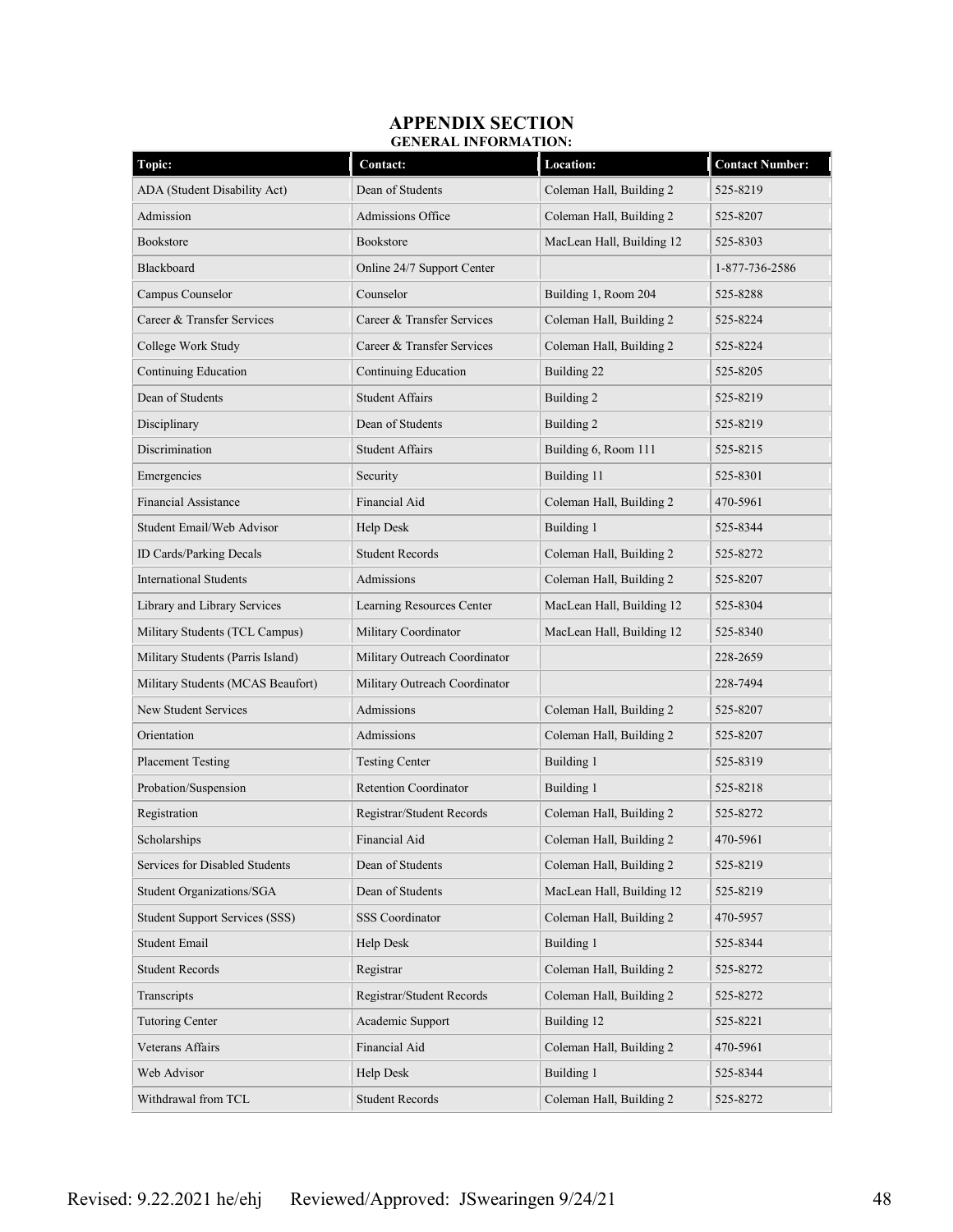# **APPENDIX A AMERICAN REGISTRY OF RADIOLOGIC TECHNOLOGISTS (ARRT) AMERICAN SOCIETY OF RADIOLOGIC TECHNOLOGISTS (ASRT)**

The Code of Ethics forms the first part of the *Standards of Ethics.* The Code of Ethics shall serve as a guide by which Registered Technologists and Candidates may evaluate their professional conduct as it relates to patients, healthcare consumers, employers, colleagues, and other member of the healthcare team. The Code of Ethics is intended to assist Registered Technologists, Registered Radiologist Assistant, and Candidates in maintaining a high level of ethical conduct and in providing for protection, safety, and comfort of patients. The Code of Ethics is aspirational.

1. The radiologic technologist conducts herself or himself in a professional manner, responds to patient needs, and supports colleagues and associates in providing quality patient care.

2. The radiologic technologist acts to advance the principal objective of the professional to provide services to humanity with full respect for the dignity of mankind.

3. The radiologic technologist delivers patient care and service unrestricted by the concerns of personal attributes or the nature of the disease or illness, and without discrimination on the basis of sex, race, creed, religion, or socioeconomic status.

4. The radiologic technologist practices technology founded upon theoretical knowledge and concepts, uses equipment and accessories consistent with the purposes for which they were designed, and employs procedures and techniques appropriately.

5. The radiologic technologist assesses situations: exercises care, discretion, and judgment; assumes responsibility for professional decisions; and acts in the best interest of the patient.

6. The radiologic technologist acts as an agent through observation and communication to obtain pertinent information for the physician to aid in the diagnosis and treatment of the patient and recognizes that interpretation and diagnosis are outside the scope of practice for the profession.

7. The radiologic technologist uses equipment and accessories, employs techniques and procedures, performs services in accordance with an accepted standard of practice, and demonstrates expertise I minimizing radiation exposure to the patient, self, and other members of the healthcare team.

8. The radiologic technologist practices ethical conduct appropriate to the profession and protects the patient's right to quality radiologic technology care.

9. The radiologic technologist respects confidence entrusted in the course of professional practice, respects the patient's right to privacy, and reveals confidential information only as required by law or to protect the welfare of the individual or the community.

10. The radiologic technologist continually strives to improve knowledge and skills by participating in continuing education and professional activities, sharing knowledge with colleagues, and investigating new aspects of professional practice.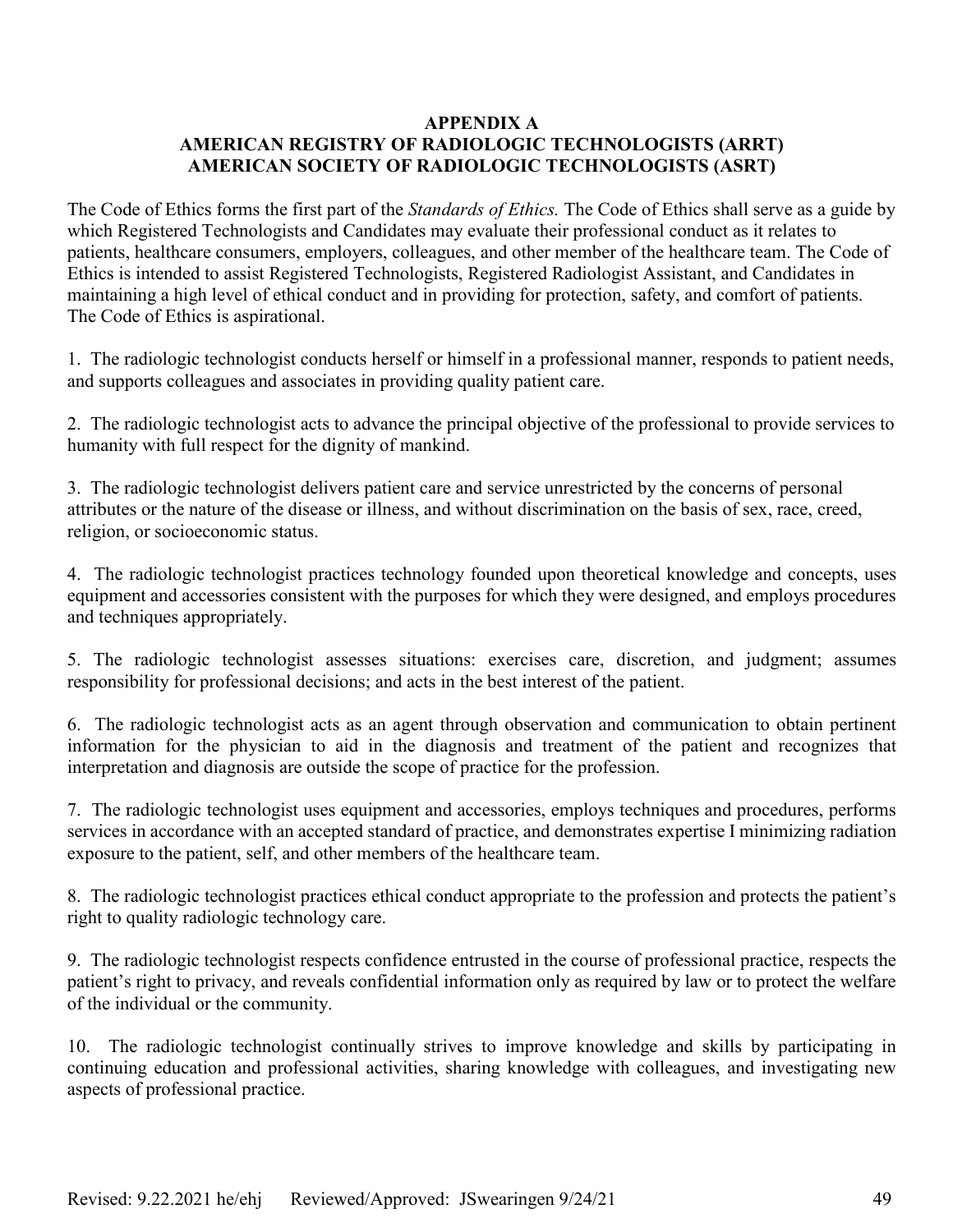# **APPENDIX B PATIENT BILL OF RIGHTS**

\*Students should be advised that federal legislation might indicate changes to the PATIENT BILL OF RIGHTS. The attached is the most current information available at time of print.

Effective health care requires collaboration between patients and physicians and other health care professionals. Open and honest communication, respect for personal and professional values, and sensitivity to differences are integral to optimal patient care. As the setting for the provision of health services, hospitals must provide a foundation for understanding and respecting the rights and responsibilities of patients, their families, physicians, and other caregivers. Hospitals must ensure a health care ethic that respects the role of patients in decision making about treatment choices and other aspects of their care. Hospitals must be sensitive to cultural, racial, linguistic, religious, age, gender, and other differences as well as the needs of persons with disabilities.

# **Bill of Rights**

A designated surrogate or proxy decision maker can exercise these rights on the patient's behalf if the patient lacks decision-making capacity, is legally incompetent, or is a minor.

- 1. The patient has the right to considerate and respectful care.
- 2. The patient has the right to and is encouraged to obtain from physicians and other direct caregivers relevant, current, and understandable information concerning diagnosis, treatment, and prognosis.

Except in emergencies when the patient lacks decision-making capacity and the need for treatment is urgent, the patient is entitled to the opportunity to discuss and request information related to the specific procedures and/or treatments, the risks involved, the possible length of recuperation, and the medically reasonable alternatives and their accompanying risks and benefits.

Patients have the right to know the identity of physicians, nurses, and others involved in their care, as well as when those involved are students, residents, or other trainees. The patient also has the right to know the immediate and long-term financial implications of treatment choices, insofar as they are known.

- 3. The patient has the right to make decisions about the plan of care prior to and during the course of treatment and to refuse a recommended treatment or plan of care to the extent permitted by law and hospital policy and to be informed of the medical consequences of this action. In case of such refusal, the patient is entitled to other appropriate care and services that the hospital provides, or transfers to another hospital. The hospital should notify patients of any policy that might affect patient choices within the institution.
- 4. The patient has the right to have an advance directive (such as a living will, health care proxy, or durable power of attorney for health care) concerning treatment or designating a surrogate decision maker with the expectation that the hospital will honor the intent of that directive to the extent permitted by law and hospital policy.

Health care institutions must advise patients of their rights under state law and hospital policy to make informed medical choices, ask if the patient has an advance directive, and include that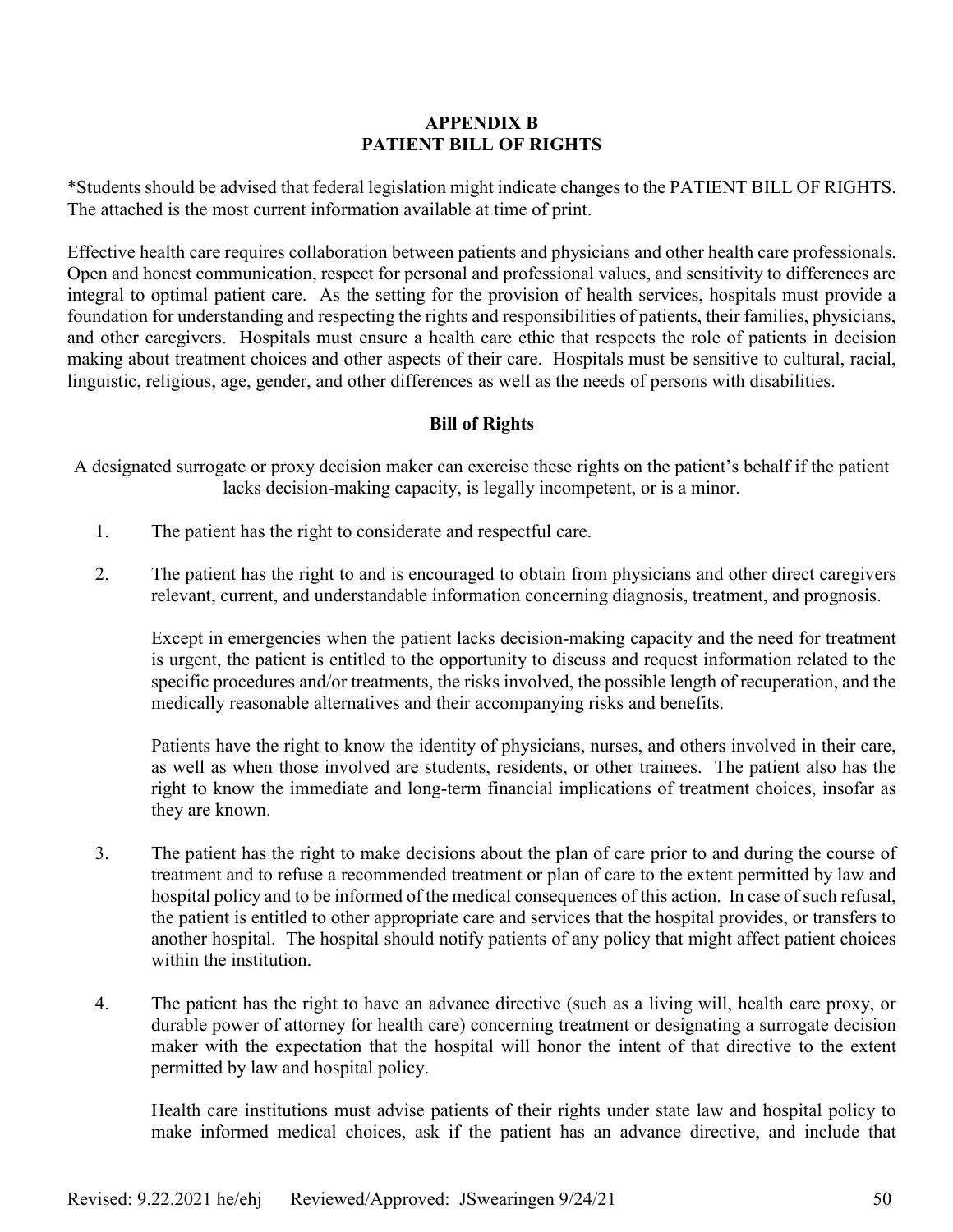information in patient records. The patient has the right to timely information about hospital policy that may limit its ability to implement fully a legally valid advance directive.

- 5. The patient has the right to every consideration of privacy. Case discussion, consultation, examination, and treatment should be conducted so as to protect each patient's privacy.
- 6. The patient has the right to expect that all communications and records pertaining to his/her care will be treated as confidential by the hospital, except in cases such as suspected abuse and public health hazards when reporting is permitted or required by law. The patient has the right to expect that the hospital will emphasize the confidentiality of this information when it releases it to any other parties entitled to review information in these records.
- 7. The patient has the right to review the records pertaining to his /her medical care to have the information explained or interpreted as necessary, except when restricted by law.
- 8. The patient has the right to expect that, within its capacity and policies, a hospital will make reasonable response to the request of a patient for appropriate and medically indicated care and services. The hospital must provide evaluation, service, and/or referral as indicated by the urgency of the case. When medically appropriate and legally permissible, or when a patient has so requested, a patient may be transferred to another facility. The institution to which the patient is to be transferred must first have accepted the patient for transfer. The patient must also have the benefit of complete information and explanation concerning the need for, risks, benefits, and alternatives to such a transfer.
- 9. The patient has the right to ask and be informed of the existence of business relationships among the hospital, educational institutions, other health care providers, or payers that may influence the patient's treatment and care.
- 10. The patient has the right to consent to or decline to participate in proposed research studies or human experimentation affecting care and treatment or requiring direct patient involvement, and to have those studies fully explained prior to consent. A patient who declines to participate in research or experimentation is entitled to the most effective care that the hospital can otherwise provide.
- 11. The patient has the right to exceed reasonable continuity of care when appropriate and to be informed by physicians and other caregivers of available and realistic patient care options when hospital care is no longer appropriate.

The patient has the right to be informed of hospital policies and practices that relate to patient care, treatment, and responsibilities. The patient has the right to be informed of available resources for resolving disputes, grievances, and conflicts, such as ethics committees, patient representatives, or other mechanisms available in the institution. The patient has the right to be informed of the hospital's charges for services and available payment options.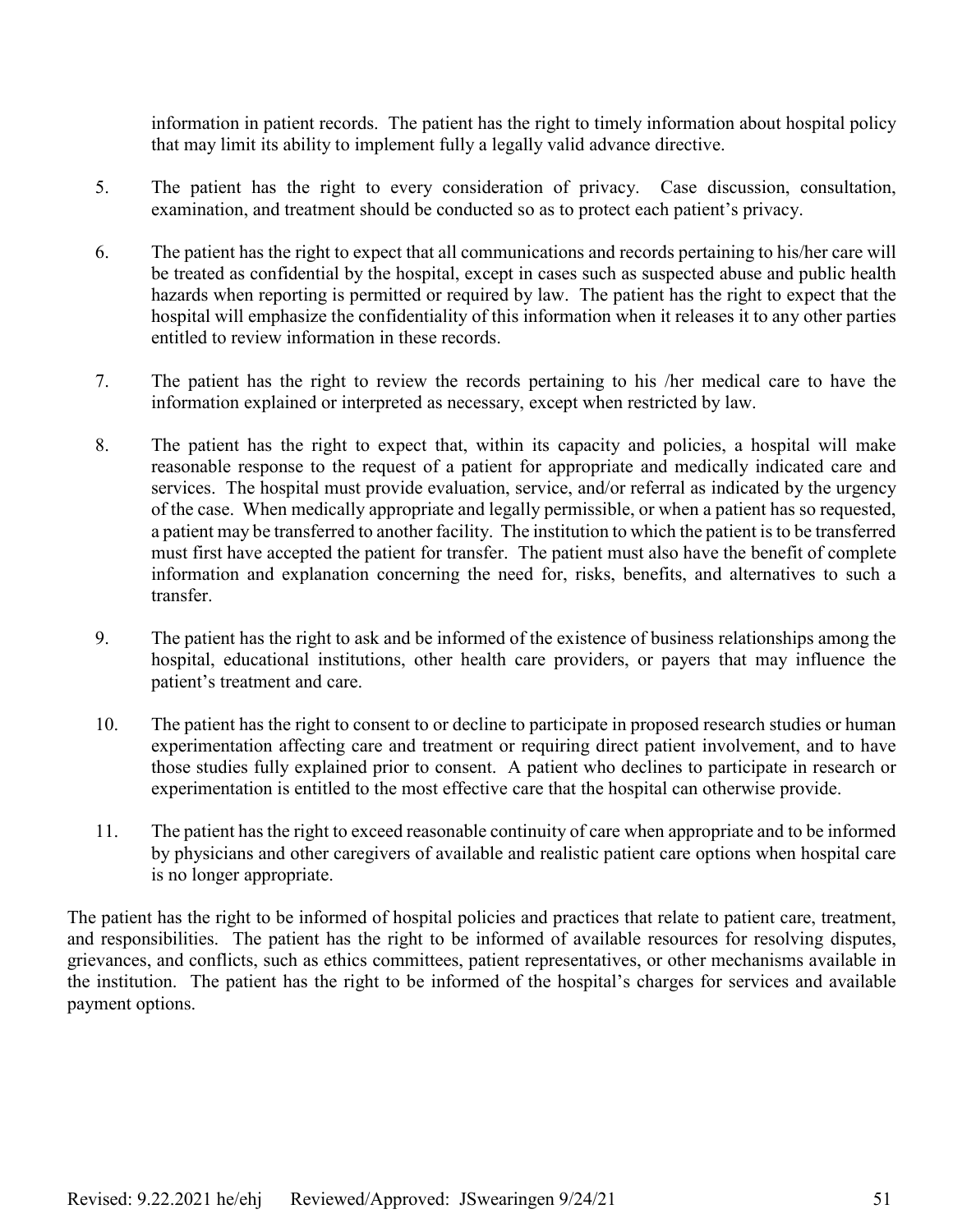# **RADIOLOGIC TECHNOLOGY STUDENT HANDBOOK ACKNOWLEDGEMENT**

I have read the Student Handbook for the Radiologic Technology Program at Technical College of the Lowcountry in its entirety. I understand its content and agree to abide by the policies and procedures set forth during my two-year, 6 semester educational period. The program reserves the right to alter policies, procedures and content.

**Signature** 

 $\mathcal{L}_\mathcal{L}$  , and the set of the set of the set of the set of the set of the set of the set of the set of the set of the set of the set of the set of the set of the set of the set of the set of the set of the set of th

 $\mathcal{L}_\mathcal{L}$  , and the set of the set of the set of the set of the set of the set of the set of the set of the set of the set of the set of the set of the set of the set of the set of the set of the set of the set of th

**Date**